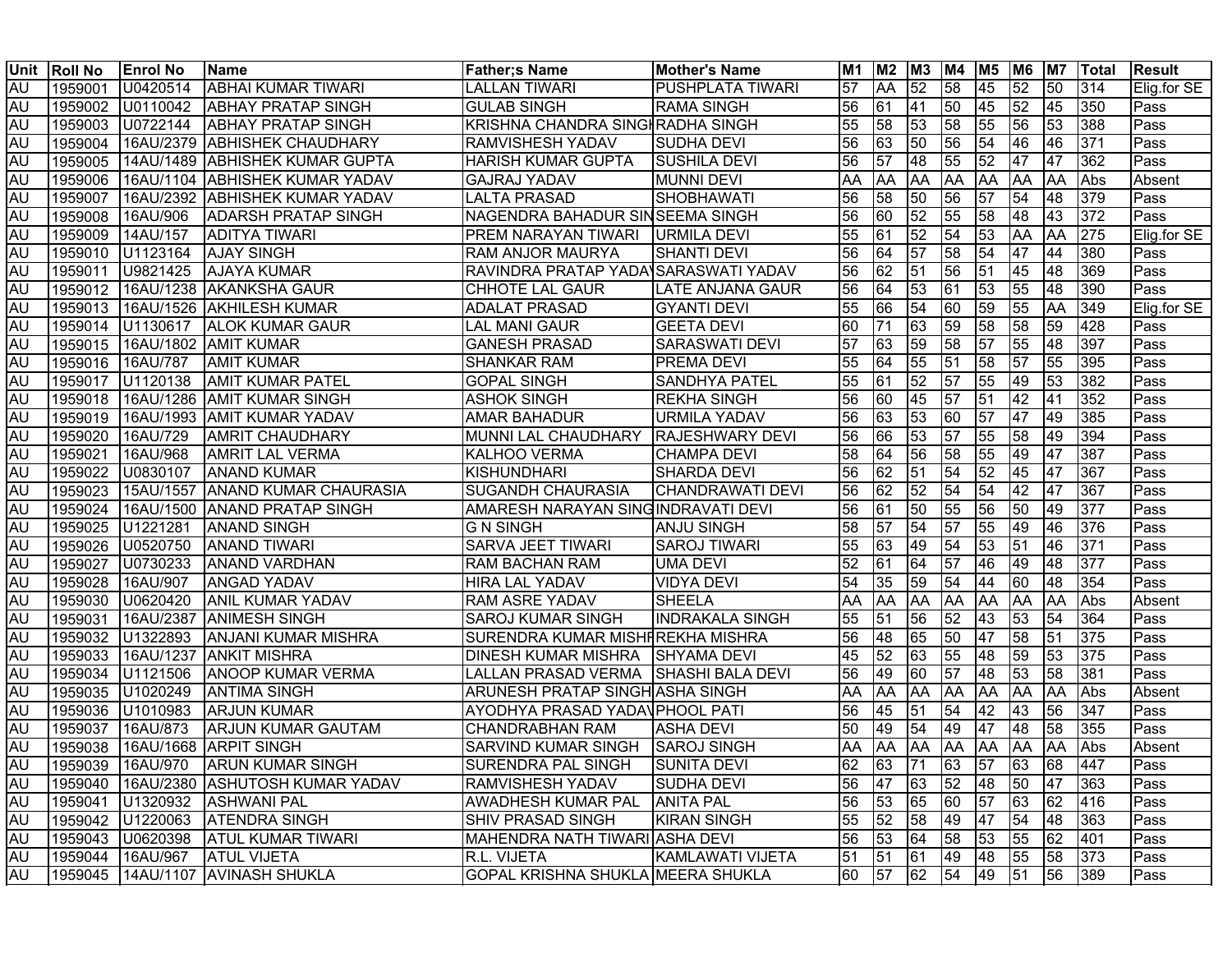| <b>AU</b> |         |                  | I1959046  I16AU/1258 IAVINASH SINGH    | <b>SHAILENDRA SINGH</b>                 | ISEEMA SINGH              | 57   | 59 | 64              | 56              | 50              | 54                                | 51              | 391 | Pass        |
|-----------|---------|------------------|----------------------------------------|-----------------------------------------|---------------------------|------|----|-----------------|-----------------|-----------------|-----------------------------------|-----------------|-----|-------------|
| <b>AU</b> | 1959047 |                  | G0320041 AVINASH TRIPATHI              | <b>GYANESH TRIPATHI</b>                 | <b>KAMLA TRIPATHI</b>     | 57   | 54 | 61              | $\overline{57}$ | 49              | 53                                | 51              | 382 | Pass        |
| <b>AU</b> | 1959048 | U0810108         | <b>BABLU NAYAK</b>                     | PANNA LAL NAYAK                         | <b>I</b> KISAMATTI DEVI   | 56   | 50 | <b>AA</b>       | 53              | 49              | 56                                | 60              | 324 | Elig.for SE |
| <b>AU</b> | 1959049 | U0920027         | <b>BHEEM GUPTA</b>                     | <b>GULAB CHAND GUPTA</b>                | <b>ASHA DEVI</b>          | 56   | 40 | 58              | 52              | 44              | 49                                | 54              | 353 | Pass        |
| <b>AU</b> |         | 1959050 15AU/579 | <b>BHEEMA PRASAD YADAV</b>             | <b>RAJDEV YADAV</b>                     | <b>PHEKANI DEVI</b>       | 57   | 42 | 60              | 54              | 48              | $\overline{57}$                   | 53              | 371 | Pass        |
| <b>AU</b> | 1959051 | 16AU1656         | <b>BIRENDRA KUMAR YADAV</b>            | HAUSILA PRASAD YADAV MOHNA DEVI         |                           | 56   | 47 | 59              | 52              | 48              | 44                                | 48              | 354 | Pass        |
| <b>AU</b> |         | 1959052 U1320057 | <b>CHANDAN VAISHYA</b>                 | <b>PRAKASH CHANDRA VAIS SUNEETA</b>     |                           | 56   | 53 | 63              | 52              | $\overline{51}$ | 55                                | 60              | 390 | Pass        |
| <b>AU</b> |         |                  | 1959053 15AU/1484 CHANDRESH KUMAR NAND | <b>BANKEY LAL</b>                       | <b>KUSUM BALA</b>         | 57   | 55 | 60              | 59              | 50              | $\sqrt{57}$                       | $\overline{57}$ | 395 | Pass        |
| <b>AU</b> | 1959054 |                  | 16AU/2364 DEEPAK KUMAR YADAV           | <b>RAM KEWAL YADAV</b>                  | <b>SATTI DEVI</b>         | 52   | 48 | $\overline{62}$ | 49              | 48              | 49                                | 50              | 358 | Pass        |
| <b>AU</b> | 1959055 |                  | 16AU/1530   DEVI PRASAD YADAV          | CHINTA MANI YADAV                       | <b>PRAMILA DEVI YADAV</b> | 51   | 55 | 62              | 56              | $\overline{54}$ | $\overline{54}$                   | 51              | 383 | Pass        |
| <b>AU</b> | 1959056 | U0821951         | <b>DEVMANI MISHRA</b>                  | <b>RADHESHYAM MISRHA</b>                | <b>SITA MISHRA</b>        | 36   | 58 | 62              | 53              | 53              | 67                                | 55              | 384 | Pass        |
| <b>AU</b> | 1959057 |                  | 16AU/1342   DHANANJAY RAI              | <b>RAM RATANA RAI</b>                   | <b>JAMAVANTI RAI</b>      | 46   | 58 | 59              | 58              | 55              | 52                                | 56              | 384 | Pass        |
| <b>AU</b> | 1959058 | 16AU/880         | <b>DHANNANJAY KUMAR SHARMA</b>         | <b>VIRENDRA KUMAR SHARMKANAKLATA</b>    |                           | 43   | 57 | 61              | 54              | $\overline{57}$ | $\overline{59}$                   | $\overline{57}$ | 388 | Pass        |
| AU        | 1959059 |                  | 09AU/1370   DHARM VEER SINGH           | <b>DILIP SINGH</b>                      | <b>MADHUBALA SINGH</b>    | 45   | 59 | 61              | 58              | 54              | 54                                | 58              | 389 | Pass        |
| <b>AU</b> | 1959060 | 16AU/845         | <b>DHARMENDRA KUMAR</b>                | <b>GHURE LAL</b>                        | <b>RAJ DULARI</b>         | 44   | 58 | 54              | 54              | 55              | 57                                | 54              | 376 | Pass        |
| <b>AU</b> | 1959061 | 16AU/946         | <b>DHEERAJ KUMAR GUPTA</b>             | <b>SURENDRA PRASAD</b>                  | SHAKUNTLA DEVI            | AA   | AA | AA              | <b>AA</b>       | <b>AA</b>       | <b>AA</b>                         | AA              | Abs | Absent      |
| <b>AU</b> | 1959062 |                  | 16AU/2382   DIPAK YADAV                | <b>SUBBA YADAV</b>                      | <b>DURGAWATI DEVI</b>     | 49   | 56 | 58              | 58              | 50              | 51                                | 53              | 375 | Pass        |
| <b>AU</b> | 1959063 | 11220365         | <b>DURGESH KUMAR MISHRA</b>            | PREM SHANKAR MISHRA SARALA MISHRA       |                           | 48   | 57 | 53              | $\overline{51}$ | 46              | 64                                | 51              | 370 | Pass        |
| <b>AU</b> | 1959064 | M1210209         | <b>GAURAV SINGH</b>                    | KAUSAL KISHORE SINGH MRIDULA SINGH      |                           | 47   | 56 | 62              | $\overline{57}$ | 55              | 42                                | $\overline{50}$ | 369 | Pass        |
| AU        | 1959065 | 16AU/741         | <b>HARIOM</b>                          | <b>AMAR JEET</b>                        | <b>INDRAWATI DEVI</b>     | 48   | 58 | 59              | 53              | 53              | 56                                | 49              | 376 | Pass        |
| <b>AU</b> | 1959066 |                  | 16AU/1262 HARSH SINGH                  | <b>GAJRAJ SINGH</b>                     | <b>MANJU SINGH</b>        | 42   | 57 | 63              | 53              | 51              | 57                                | 50              | 373 | Pass        |
| <b>AU</b> | 1959067 |                  | 16AU/1531 HARSHITA PRAKASH             | OM PRAKASH BHATT                        | <b>SUDHA BHATT</b>        | 60   | 69 | 74              | 63              | 63              | 70                                | 68              | 467 | Pass        |
| <b>AU</b> | 1959068 | 16AU/743         | <b>JAHENDRA</b>                        | JHAGRU                                  | <b>DHANDEI</b>            | 45   | 58 | 60              | 55              | 50              | 54                                | 57              | 379 | Pass        |
| <b>AU</b> | 1959069 | 14AU/1101        | JANG BAHADUR PATEL                     | RADHEY SHYAM                            | <b>AMARAWATI DEVI</b>     | 25   | 56 | 61              | 58              | 50              | 55                                | 47              | 352 | Elig.for SE |
| <b>AU</b> | 1959070 | U0910067         | <b>JITENDRA KUMAR</b>                  | <b>RAM UDIT CHAUHAN</b>                 | <b>DHARMA CHAUHAN</b>     | 47   | 57 | 62              | 55              | 52              | 50                                | 57              | 380 | Pass        |
| AU        | 1959071 | M0722028         | KAMALESH KUMAR YADAV                   | <b>ASHARAM YADAV</b>                    | <b>NIRMALA DEVI</b>       | 47   | 60 | 59              | 51              | 50              | 55                                | 57              | 379 | Pass        |
| AU        | 1959072 | 16AU/796         | <b>KAPIL MUNI PATEL</b>                | <b>PARAS NATH SINGH</b>                 | <b>USHA DEVI</b>          | 31   | 56 | 56              | 54              | $\overline{52}$ | $\overline{52}$                   | 45              | 346 | Elig.for SE |
| <b>AU</b> | 1959073 | U0921773         | KISAN LAL DHURIYA                      | HARIKESH BAHADUR DHUSHAKUNTLA DEVI      |                           | 27   | 55 | AA              | 52              | 52              | 47                                | 46              | 279 | Elig.for SE |
| <b>AU</b> | 1959074 | U0920343         | <b>KRISHNA KUMAR</b>                   | <b>PRABHU NARAYAN</b>                   | <b>RAM KALI DEVI</b>      | AA   | 58 | 65              | 54              | 50              | 56                                | 52              | 335 | Elig.for SE |
| <b>AU</b> | 1959075 | 16AU/795         | <b>KRISHNA KUMAR SINGH</b>             | <b>RAJMANI SINGH</b>                    | <b>SUSHILA DEVI</b>       | 45   | 58 | 63              | 54              | 53              | 53                                | 56              | 382 | Pass        |
| <b>AU</b> | 1959076 |                  | 15AU/1844 KRISHNA PRATAP SINGH SENGAR  | BRAJ MOHAN SINGH SEN LUXMI DEVI         |                           | AA   | AA | AA              | <b>AA</b>       | <b>AA</b>       | <b>AA</b>                         | AA              | Abs | Absent      |
| <b>AU</b> | 1959077 |                  | 15AU/1403 LAL BAHADUR                  | <b>MOOL CHAND</b>                       | <b>HIRAWATI DEVI</b>      | AA   | AA | AA              | <b>AA</b>       | <b>AA</b>       | <b>AA</b>                         | <b>AA</b>       | Abs | Absent      |
| <b>AU</b> | 1959078 |                  | 16AU/2350 LAL CHAND YADAV              | <b>RAM MURTI YADAV</b>                  | HIRAVATI DEVI YADAV       | 32   | 59 | 66              | $\overline{57}$ | $\overline{53}$ | $\sqrt{51}$                       | 51              | 369 | Elig.for SE |
| <b>AU</b> | 1959079 | U0921109         | MAHENDRA KUMAR YADAV                   | <b>RAM MURTI YADAV</b>                  | <b>SHILA DEVI</b>         | 33   | 57 | 63              | $\overline{57}$ | 55              | 45                                | 54              | 364 | Elig.for SE |
| <b>AU</b> | 1959080 | 13AU/748         | MAHESH KUMAR YADAV                     | <b>MENHDI LAL</b>                       | <b>SHIVA KALI</b>         | 51   | 49 | 61              | 53              | 51              | 45                                | 52              | 362 | Pass        |
| <b>AU</b> | 1959081 |                  | 16AU/1073   MAHFOOZ ALAM               | <b>SUBBA</b>                            | <b>ACHCHHI BANO</b>       | 56   | 56 | 52              | 54              | 56              | 53                                | 60              | 387 | Pass        |
| <b>AU</b> | 1959082 | 16AU/748         | MANISH KUMAR VERMA                     | RAM CHANDRA VERMA                       | <b>PRABHA WATI VERMA</b>  | 57   | 58 | 65              | 60              | 56              | 60                                | 58              | 414 | Pass        |
| <b>AU</b> | 1959083 | U0810075         | MANISH PANDEY                          | <b>VIJAY SHANKER PANDEY RAMA PANDEY</b> |                           | 56   | 57 | 62              | $\overline{52}$ | 45              | $\overline{54}$                   | 57              | 383 | Pass        |
| <b>AU</b> |         | 1959084 16AU/952 | <b>MANISH YADAV</b>                    | MUNSHI RAM YADAV                        | <b>UMA DEVI</b>           | 148. |    |                 |                 |                 | 56   63   54   55   42   53   371 |                 |     | <b>Pass</b> |
| <b>AU</b> |         | 1959085 15AU/420 | MANJIT SINGH RANA                      | <b>RAMAWATAR SINGH</b>                  | <b>MANJU DEVI</b>         | AA   | 61 | 46              | 55              | 54              | 51                                | 49              | 316 | Elig.for SE |
| <b>AU</b> |         | 1959086 U0922082 | <b>MANOJ KUMAR MEENA</b>               | <b>MOHAR SINGH MEENA</b>                | <b>KAMLESH DEVI</b>       | 46   | 58 | 48              | 56              | 56              | 48                                | 47              | 359 | Pass        |
| AU        |         | 1959087 U1023468 | MANSOOR AHMAD SIDDQUI                  | <b>MASROOR AHMAD</b>                    | <b>KHAIRUN NISHAN</b>     | 47   | 49 | 49              | 54              | 43              | 41                                | 47              | 330 | Pass        |
| <b>AU</b> |         | 1959088 U1330605 | MOHAMMAD ZAID                          | MOHAMMAD AKHTER                         | <b>MASARRAT FATMA</b>     | 20   | 50 | 47              | 48              | 45              | 40                                | 42              | 292 | Elig.for SE |
| AU        |         |                  | 1959089 15AU/1835 NARESH KUMAR         | <b>RAM SANEHI</b>                       | <b>WASUDHIYA</b>          | 44   | 58 | 53              | 48              | 56              | 52                                | 47              | 358 | Pass        |
| AU        |         |                  | 1959090 16AU/1822 NEERAJ GUPTA         | <b>JOKHU LAL GUPTA</b>                  | <b>URMILA DEVI</b>        | 40   | 61 | 52              | 60              | 60              | 56                                | 49 378          |     | Pass        |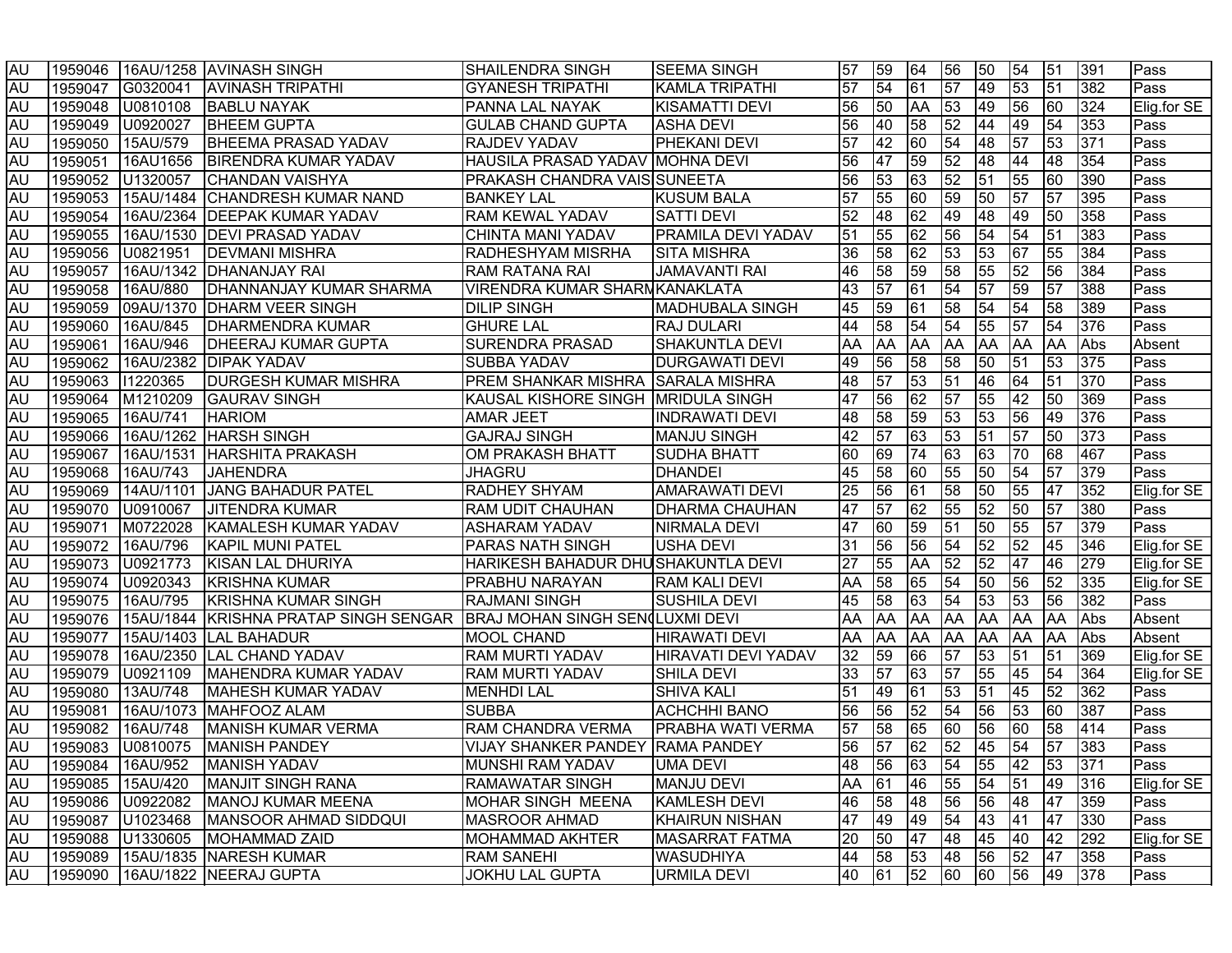| <b>AU</b> |                  |                  | 1959091 16AU/1228 NEERAJ MISHRA              | RAM NARAYAN MISHRA                     | <b>IPREMA DEVI</b>     | 44 | 63              | 54                              | 51              | 58              | 52              | 49               | 371 | Pass          |
|-----------|------------------|------------------|----------------------------------------------|----------------------------------------|------------------------|----|-----------------|---------------------------------|-----------------|-----------------|-----------------|------------------|-----|---------------|
| <b>AU</b> |                  |                  | 1959092 16AU/1325 NEHA RAJPUT                | <b>JAGRAJ SINGH</b>                    | <b>MALTI DEVI</b>      | 49 | $\overline{68}$ | 47                              | 65              | 63              | $\overline{55}$ | 51               | 398 | Pass          |
| <b>AU</b> |                  |                  | 1959093 U1222067 NIRAJ NAYAK                 | <b>AKHILESH NAYAK</b>                  | <b>MANJU DEVI</b>      | 40 | 56              | 40                              | 50              | 50              | 51              | $ 42\rangle$     | 329 | Pass          |
| <b>AU</b> | 1959094          |                  | 16AU/1671   NIRANKAR YADAV                   | <b>RAM ABHILAKH YADAV</b>              | <b>SUKHMATA YADAV</b>  | 43 | 62              | 51                              | 55              | $\overline{62}$ | 47              | 44               | 364 | Pass          |
| <b>AU</b> |                  |                  | 1959095   16AU/1862   NITESH KUMAR SHAH      | <b>KHOOBLAL PRASHAD</b>                | <b>BINDU DEVI</b>      | 47 | 65              | 42                              | 50              | 54              | 44              | 47               | 349 | Pass          |
| <b>AU</b> |                  |                  | 1959096 U1130549 NITIN KHARWAR               | <b>RAM UGRAH KHARWAR</b>               | <b>KRISHNA KHARWAR</b> | 48 | 62              | 44                              | 56              | 55              | 47              | 48               | 360 | Pass          |
| <b>AU</b> |                  |                  | 1959097 U1323315 NITISH KUMAR PANDEY         | <b>RAJ NARAYAN PANDEY</b>              | <b>UMRAWATI DEVI</b>   | 44 | 55              | 55                              | 50              | 53              | 43              | 48               | 348 | Pass          |
| <b>AU</b> |                  |                  | 1959098 U1320385 PANKAJ KUMAR MISHRA         | <b>RADHA KANT MISHRA</b>               | <b>NEELAM MISHRA</b>   | 38 | $\overline{57}$ | 51                              | 45              | 50              | $ 42\rangle$    | $ 48\rangle$     | 331 | Pass          |
| <b>AU</b> |                  |                  | 1959099   14AU/1309   PANKAJ KUMAR YADAV     | <b>ANIL KUMAR YADAV</b>                | <b>URMILA DEVI</b>     | 46 | 61              | 42                              | 60              | 55              | 58              | 49               | 371 | Pass          |
| <b>AU</b> | 1959100          |                  | 16AU/754   PAVANESH MISHRA                   | MAHESH NARAYAN MISHRAPARNA DEVI        |                        | 50 | 61              | 49                              | 60              | 57              | 59              | 47               | 383 | Pass          |
| <b>AU</b> |                  |                  | 1959101   16AU/1807   PAWAN KUMAR            | <b>RAJA RAM</b>                        | <b>KELA VATI</b>       | 44 | 63              | 54                              | 52              | 48              | 56              | 47               | 364 | Pass          |
| <b>AU</b> |                  |                  | 1959102 C9120373 POONAM RAI                  | <b>JAG NARAIAN RAI</b>                 | UTTAM RAI              | 25 | 61              | 40                              | 49              | 45              | 55              | 41               | 316 | Elig.for SE   |
| <b>AU</b> | 1959103          |                  | 16AU/1113   PRADEEP KUMAR VERMA              | <b>HANS RAJ VERMA</b>                  | <b>ASARAFI DEVI</b>    | 27 | 60              | 46                              | 54              | 46              | 49              | 48               | 330 | Elig.for SE   |
| <b>AU</b> |                  | 1959104 U0021948 | <b>PRAMOD KUMAR YADAV</b>                    | RAM JEET YADAV                         | <b>SAMLAWATI DEVI</b>  | 12 | 58              | 57                              | 43              | 45              | $\overline{50}$ | $\overline{51}$  | 316 | Elig.for SE   |
| <b>AU</b> |                  | 1959105 U1321285 | <b>PRAMOD YADAV</b>                          | KAILASH NATH YADAV                     | URMILA DEVI            | 33 | 65              | 50                              | 45              | AA              | 42              | 41               | 276 | Elig.for SE   |
| <b>AU</b> | 1959106          | U1021970         | <b>PRASHANT</b>                              | TRIBHUWAN NATH YADAV PRAMILA DEVI      |                        | AA | ΑA              | AA                              | AA              | AA              | <b>AA</b>       | <b>AA</b>        | Abs | Absent        |
| AU        | 1959107          |                  | 16AU/1269   PRASHANT GUPTA                   | <b>SANTOSH KUMAR</b>                   | <b>REKHA DEVI</b>      | 31 | 56              | 43                              | 45              | 45              | 40              | 45               | 305 | Elig.for SE   |
| <b>AU</b> | 1959108          | U1222611         | <b>PRASHANT KUMAR</b>                        | <b>UMESH CHANDRA</b>                   | <b>SAVITA DEVI</b>     | 31 | 58              | 51                              | 49              | 49              | 53              | 42               | 333 | Elig.for SE   |
| <b>AU</b> |                  | 1959109 U1023216 | <b>PRASOON KUMAR SINGH</b>                   | <b>RAKESH SINGH</b>                    | <b>SUNITA SINGH</b>    | 42 | 60              | 57                              | AA              | 53              | $\overline{52}$ | 48               | 312 | Elig.for SE   |
| AU        | 1959110          | 16AU/1541        | <b>PRATAP SINGH ARYA</b>                     | <b>PREM PRAKASH ARYA</b>               | <b>KAMLA DEVI</b>      | 33 | 64              | 47                              | 53              | 45              | 47              | 42               | 331 | Elig.for SE   |
| AU        | 1959111          | U1220990         | <b>PRATEEK SINGH</b>                         | <b>PRAHLAD SINGH</b>                   | <b>CHITRA SINGH</b>    | 55 | 62              | 50                              | 62              | 47              | 52              | 50               | 378 | Pass          |
| AU        |                  | 1959112 U0722811 | <b>PRAVEEN KUMAR</b>                         | TRIBHUVAN SINGH                        | <b>PUSHPA SINGH</b>    | 55 | 56              | 40                              | 62              | 52              | $\overline{57}$ | 49               | 371 | Pass          |
| <b>AU</b> |                  | 1959113 M1220863 | <b>PRAVEEN KUMAR TIWARI</b>                  | SHYAM MURARI TIWARI                    | <b>MEERA TIWARI</b>    | 55 | 58              | 40                              | 52              | 48              | 54              | 48               | 355 | Pass          |
| AU        |                  | 1959114 12AU/133 | <b>PRAVIN KUMAR DUBEY</b>                    | <b>ARUN KUMAR DUBEY</b>                | <b>BHARATI DUBEY</b>   | 56 | 63              | 40                              | 60              | 55              | $\overline{53}$ | 50               | 377 | Pass          |
| <b>AU</b> |                  | 1959115 U1121050 | <b>PRIYAMBADA KUMARI</b>                     | SATYAJEET KUMAR SINGHSUNITA SINGH      |                        | 56 | 60              | AA                              | 62              | 55              | 61              | 51               | 345 | Elig.for SE   |
| AU        |                  | 1959116 U1222356 | PRIYANKA                                     | <b>GIRESH PRASAD</b>                   | <b>URMILA DEVI</b>     | 50 | 47              | 42                              | 60              | 54              | 56              | 47               | 356 | Pass          |
| <b>AU</b> |                  |                  | 1959117   16AU/1796   PUSHPENDRA SINGH PATEL | <b>RAM AWADH PATEL</b>                 | <b>USHA DEVI PATEL</b> | 50 | 47              | 40                              | 46              | 48              | 52              | $\overline{141}$ | 324 | Pass          |
| <b>AU</b> | 1959118 19921584 |                  | <b>RADHE SHYAM BHARTI</b>                    | KASHI NATH RAM                         | <b>SUDEHI DEVI</b>     | 56 | 61              | 44                              | 61              | 56              | 54              | 55               | 387 | Pass          |
| AU        | 1959119          |                  | 16AU/2383 RAGHVENDRA PRATAP                  | A.N.KUMAR                              | <b>USHA DEVI</b>       | 55 | 67              | 49                              | 62              | 56              | 54              | 66               | 409 | Pass          |
| <b>AU</b> |                  | 1959120 16AU/799 | <b>RAGHVENDRA SINGH</b>                      | NARENDRA BAHADUR SINNEELAM SINGH       |                        | 60 | 69              | 56                              | 64              | 68              | 71              | 66               | 454 | Pass          |
| <b>AU</b> |                  |                  | 1959121 U1322418 RAJENDRA KUMAR              | <b>BABU LAL</b>                        | <b>SHANTI DEVI</b>     | 50 | 58              | 40                              | 61              | 60              | 50              | 50               | 369 | Pass          |
| <b>AU</b> |                  | 1959122 16AU/757 | <b>RAJENDRA KUMAR</b>                        | <b>DARBARI LAL</b>                     | <b>PREMA DEVI</b>      | 50 | 58              | 42                              | 52              | 46              | 40              | 46               | 334 | Pass          |
| <b>AU</b> |                  |                  | 1959123 15AU/1769 RAJESH PAL SINGH           | <b>MANNA LAL</b>                       | <b>RAM DULARI</b>      | AA | <b>AA</b>       | AA                              | AA              | <b>AA</b>       | AA AA           |                  | Abs | Absent        |
| <b>AU</b> | 1959124          |                  | 16AU/2378 RAJVANT SHRIVAS                    | MANBODH RAM SHRIVAS SHANTI DEVI        |                        | 56 | 63              | 44                              | 58              | 55              | 52              | 51               | 379 | Pass          |
| <b>AU</b> | 1959125          |                  | 16AU/1348 RAKESH CHAUHAN                     | <b>RAM SINGH CHAUHAN</b>               | <b>REEKHO DEVI</b>     | 50 | 65              | 60                              | 56              | 50              | 55              | 52               | 388 | Pass          |
| <b>AU</b> |                  |                  | 1959126 U1121433 RAKESH KUMAR                | <b>MAHESH PRASAD PAL</b>               | <b>KUNTI DEVI</b>      | 50 | 57              | 40                              | 43              | 41              | $\overline{43}$ | 44               | 318 | Pass          |
| AU        |                  |                  | 1959127   16AU/2007   RAM BABU SINGH         | <b>BIHARI LAL SINGH</b>                | <b>GUJJI DEVI</b>      | 56 | 46              | 45                              | 41              | 41              | 45              | 51               | 325 | Pass          |
| <b>AU</b> | 1959128          | 16AU/893         | <b>RAM MURATI</b>                            | <b>CHHANGU RAM</b>                     | <b>PATTI DEVI</b>      | 51 | 61              | 44                              | $\overline{57}$ | 58              | $\overline{57}$ | 49               | 377 | Pass          |
| IAU.      |                  |                  | 1959129 16AU/1099 RAMESH KUMAR               | <b>MUNESHWAR</b>                       | <b>MATA DEYEE</b>      |    |                 | AA  AA  AA  AA  AA  AA  AA  Abs |                 |                 |                 |                  |     | <b>Absent</b> |
| AU        |                  |                  | 1959130 U0923038 RAVI KANT                   | <b>KAMTA NATH</b>                      | USHA DEVI              | 58 | 146             | 48                              | 64              | 56              | 55              | 55               | 382 | Pass          |
| AU        |                  |                  | 1959131   16AU/1897   RAVI SHANKAR           | <b>MAHESH CHANDRA</b>                  | <b>CHINTA DEVI</b>     | 60 | 58              | 48                              | 60              | 53              | 60              | 57               | 396 | Pass          |
| AU        |                  |                  | 1959132 15AU/1478 RAVI SHANKAR TRIPATHI      | ADITYA PRASAD TRIPATH SHUGHRAWATI DEVI |                        | 50 | 56              | 40                              | 54              | 45              | 46              | 49               | 340 | Pass          |
| AU        |                  |                  | 1959133 14AU/1026 RAVIKANT SONKAR            | KUNWAR BAHADUR SONKKUSUM KALI          |                        | 57 | 63              | 47                              | 60              | 56              | 51              | 53               | 387 | Pass          |
| AU        |                  |                  | 1959134   16AU/1159   RAVIKESH KUMAR         | <b>JAIRAM PRASAD</b>                   | RAMAWATI DEVI          | 56 | 54              | 45                              | 55              | 54              | <b>41</b>       | 51               | 356 | Pass          |
| <b>AU</b> | 1959135 11130204 |                  | <b>RAZI AHMAD</b>                            | <b>ABDUL RAFIQ</b>                     | <b>RASHIDA BEGUM</b>   | 54 | 56              | 41                              | 53              | 55              | 45              | 56               | 360 | Pass          |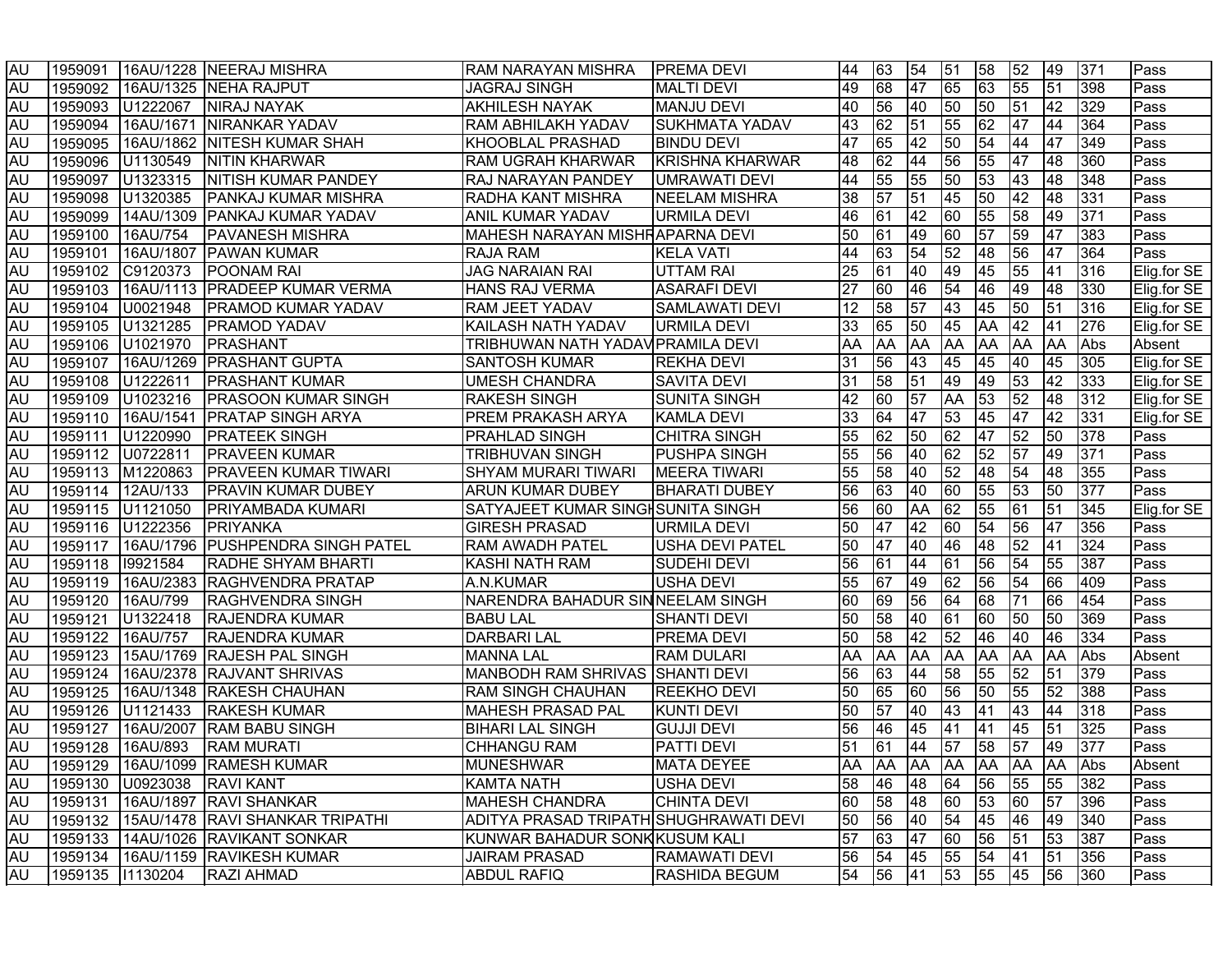| <b>AU</b> |         | 1959136 14AU/681 | <b>RICHA SACHAN</b>                   | RAMBABOO SACHAN                          | <b>IREKHA SACHAN</b>    | 54   | 64        | 34        | 61              | 54              | 54              | 51           | 372 | Elig.for SE |
|-----------|---------|------------------|---------------------------------------|------------------------------------------|-------------------------|------|-----------|-----------|-----------------|-----------------|-----------------|--------------|-----|-------------|
| <b>AU</b> |         | 1959137 13AU/712 | <b>RICHA VAJPAI</b>                   | NISHESH KUMAR VAJPAI KIRAN VAJPAI        |                         | 56   | 58        | 48        | $\overline{57}$ | $\overline{50}$ | 54              | 57           | 380 | Pass        |
| AU        |         | 1959138 D1330347 | <b>RISHABH KASHYAP</b>                | <b>BL KASHYAP</b>                        | <b>ANURAG KASHYAP</b>   | 54   | 45        | 46        | 55              | 51              | 55              | 52           | 358 | Pass        |
| AU        | 1959139 |                  | 16AU/1661 RISHABH KUMAR               | <b>PRABHU DAYAL</b>                      | <b>REETA DEVI</b>       | 55   | 52        | 52        | 54              | 50              | 46              | 45           | 354 | Pass        |
| AU        | 1959140 |                  | 12AU/1005 RISHI PATHAK                | RAMA SHANKAR PATHAK GIRJA PATHAK         |                         | 60   | 58        | 55        | 58              | 56              | $\overline{61}$ | 62           | 410 | Pass        |
| AU        | 1959141 | 16AU/895         | <b>RISHI SHANKER</b>                  | <b>KRIPA SHANKER</b>                     | <b>PUSHPA DEVI</b>      | 50   | 52        | 51        | 53              | 45              | 42              | 58           | 351 | Pass        |
| AU        | 1959142 | 16AU/706         | <b>ROHIT KUMAR PANDEY</b>             | <b>INDRA MANI</b>                        | <b>BEL PATTI</b>        | 60   | 37        | 59        | 54              | $\overline{54}$ | 53              | 58           | 375 | Pass        |
| <b>AU</b> |         | 1959143 U0921011 | <b>ROOPIKA SRIVASTAVA</b>             | RAJENDRA PRASAD SRIVAAMITA SRIVASATAVA   |                         | 56   | 44        | 47        | 53              | 53              | 56              | 45           | 354 | Pass        |
| AU        |         |                  | 1959144 16AU/1662 RUPALI SINGH GAUTAM | SACHENDRA SINGH GAUTBEENA SINGH GAUTAM   |                         | 50   | 56        | 63        | 60              | 56              | 53              | 56           | 394 | Pass        |
| <b>AU</b> |         | 1959145 U1123264 | <b>RUPESH SINGH</b>                   | BIJAY BAHADUR SINGH   INDU KUMARI SINGH  |                         | 56   | 51        | 46        | $\overline{57}$ | 53              | 42              | 51           | 356 | Pass        |
| <b>AU</b> | 1959146 | U1223655         | <b>SACHIN PANDEY</b>                  | RAM NIRANJAN PANDEY GUDIYA DEVI          |                         | 54   | 50        | 51        | 53              | 50              | 48              | 54           | 360 | Pass        |
| AU        | 1959147 | 16AU/805         | <b>SACHIN SINGH</b>                   | DAL BAHADUR SINGH                        | <b>VIMLA DEVI</b>       | 56   | 54        | 52        | 56              | 55              | $\overline{57}$ | 52           | 382 | Pass        |
| AU        | 1959148 | M1120706         | <b>SAJJAD AHAMAD KHAN</b>             | <b>SERAJ AHAMAD KHAN</b>                 | YASMIN KHATOON          | 55   | 51        | 50        | $\overline{52}$ | 45              | 53              | 50           | 356 | Pass        |
| <b>AU</b> | 1959149 | 05AU/598         | <b>SAMEER KUMAR RAI</b>               | RAM JI RAI                               | <b>URMILA RAI</b>       | 60   | 55        | 54        | 54              | 50              | 45              | 56           | 374 | Pass        |
| AU        | 1959150 | 16AU/1044        | <b>SANDEEP KUMAR PATEL</b>            | <b>PRAKASH CHANDRA PATESUSHILA PATEL</b> |                         | 58   | 43        | 52        | 56              | 47              | 40              | 49           | 345 | Pass        |
| AU        | 1959151 | U1320128         | <b>SANDEEP KUMAR PATHAK</b>           | RAMESH CHANDRA PATH/PRATIBHA DEVI        |                         | 56   | 52        | 50        | 53              | 48              | 51              | 45           | 355 | Pass        |
| AU        |         | 1959152 U0922353 | <b>SANGEETA GOND</b>                  | KANHAIYA JU GOND                         | <b>GAURI BAI</b>        | 53   | 53        | 51        | 54              | 47              | 48              | 45           | 351 | Pass        |
| AU        | 1959153 | 16AU/762         | <b>SANJAY KESERWANI</b>               | SANTOSH KUMAR KESERVUSHA DEVI            |                         | 56   | 59        | 60        | 61              | 51              | $\overline{51}$ | 51           | 389 | Pass        |
| AU        | 1959154 | U1121648         | <b>SANTOSH KUMAR</b>                  | <b>KAMLESH PATEL</b>                     | URMILA DEVI             | 58   | 51        | 50        | 51              | 48              | 45              | 47           | 350 | Pass        |
| AU        | 1959155 | U0920919         | <b>SARVJEET SINGH</b>                 | <b>VIJAY SHANKAR SINGH</b>               | <b>BRIJ KUMARI DEVI</b> | 57   | 08        | 54        | 54              | 49              | 54              | 50           | 326 | Elig.for SE |
| AU        | 1959156 |                  | 16AU/1824 SATISH TIWARI               | <b>RAM ASRE TIWARI</b>                   | <b>SHARDA TIWARI</b>    | 56   | 47        | 51        | 60              | 46              | 44              | 44           | 348 | Pass        |
| AU        | 1959157 |                  | 16AU/1787 SATYAM SINGH                | <b>RAM ASHREY SINGH</b>                  | SUDHARMA SINGH          | 56   | 10        | 55        | 52              | 51              | 51              | 51           | 326 | Elig.for SE |
| AU        | 1959158 | U1121768         | <b>SATYENDRA KUMAR SHARMA</b>         | SATYA PRAKASH SHARMAMADHURI SHARMA       |                         | 57   | 52        | 58        | 58              | 51              | 54              | 52           | 382 | Pass        |
| AU        | 1959159 | 16AU/807         | <b>SATYENDRA KUMAR YADAV</b>          | <b>DEVRAJ YADAV</b>                      | <b>RAM LALI YADAV</b>   | 56   | 49        | 54        | $\overline{54}$ | 48              | 61              | 56           | 378 | Pass        |
| AU        | 1959160 |                  | 16AU/2338 SAURABH CHAUDHARI           | <b>SUKUMAR CHAUDHARI</b>                 | <b>ITU CHAUDHARI</b>    | 56   | 52        | AA        | 63              | 49              | 57              | 56           | 333 | Elig.for SE |
| AU        | 1959161 | U1120006         | <b>SAURABH SINGH</b>                  | <b>SHIV PRATAP SINGH</b>                 | <b>SANTOSHA SINGH</b>   | 56   | 50        | 50        | $\overline{57}$ | 44              | 48              | 42           | 347 | Pass        |
| <b>AU</b> | 1959162 |                  | 16AU/2146 SAURABH YADAV               | <b>RAJ KUMAR YADAV</b>                   | <b>MEENA YADAV</b>      | 55   | 54        | 49        | 59              | 49              | 53              | 49           | 368 | Pass        |
| AU        | 1959163 |                  | 16AU/1078 SHACHINDRA GOVIND RAO       | SHAMBHOO SHARAN GOV MEERA GOVIND RAO     |                         | AA   | AA        | <b>AA</b> | <b>AA</b>       | <b>AA</b>       | <b>AA</b>       | AA           | Abs | Absent      |
| AU        |         | 1959164 U0821568 | <b>SHAILENDRA KUMAR GAUR</b>          | <b>VINOD KUMAR GAUR</b>                  | <b>RUKMINI DEVI</b>     | 56   | 57        | 55        | 58              | 50              | 58              | 55           | 389 | Pass        |
| AU        | 1959165 | U1121910         | SHAILENDRA PRATAP MAURYA              | <b>BRAHMANAND MAURYA</b>                 | <b>GYANMATI MAURYA</b>  | 55   | 52        | 51        | 56              | 49              | 53              | 45           | 361 | Pass        |
| <b>AU</b> | 1959166 | U0920533         | <b>SHAILENDRA YADAV</b>               | RAMRAJ YADAV                             | <b>BADAMA DEVI</b>      | 56   | 44        | 44        | 56              | 47              | 59              | 49           | 355 | Pass        |
| <b>AU</b> |         | 1959167 16AU/988 | <b>SHALINI</b>                        | <b>RAMJI TIWARI</b>                      | <b>BADAMI TIWARI</b>    | 58   | 41        | 53        | 56              | 47              | 56              | 48           | 359 | Pass        |
| <b>AU</b> | 1959168 | U1120111         | SHASHI BHUSHAN UPADHYAYA              | VISHWANATH UPADHYAY PUSHPA DEVI          |                         | 56   | 46        | 44        | 56              | 49              | $\overline{52}$ | $ 42\rangle$ | 345 | Pass        |
| AU        | 1959169 |                  | 16AU/1293 SHIVAM DUBEY                | <b>AVDHESH DUBEY</b>                     | <b>MITHILESH DUBEY</b>  | 58   | 53        | 51        | 56              | 50              | 53              | 53           | 374 | Pass        |
| <b>AU</b> | 1959170 |                  | 16AU/1673 SHIVAM KUMAR                | <b>RAM LAKHAN</b>                        | <b>MRIDULA GUPTA</b>    | 56   | 58        | 51        | 56              | 49              | 53              | 47           | 370 | Pass        |
| <b>AU</b> | 1959171 | 16AU/898         | <b>SHIVAM PANDEY</b>                  | VIJAY SHANKAR PANDEY HEERA DEVI          |                         | 56   | AA        | AA        | <b>AA</b>       | <b>AA</b>       | AA              | <b>AA</b>    | 56  | Fail        |
| AU        | 1959172 | 16AU/1351        | <b>SHIVAM SHUKLA</b>                  | <b>JITENDRA SHUKLA</b>                   | <b>REKHA SHUKLA</b>     | 56   | 53        | 35        | 52              | 43              | 49              | 42           | 330 | Pass        |
| <b>AU</b> |         | 1959173 U1123661 | <b>SHIVANI GAUD</b>                   | <b>RAM CHARAN GAUD</b>                   | <b>MAYA GAUD</b>        | 55   | 53        | 47        | 55              | 50              | 52              | 49           | 361 | Pass        |
| IAU.      |         |                  | 1959174   U0820939 SHIVBRAT SINGH     | <b>AJAY KUMAR SINGH</b>                  | <b>SAVITRI DEVI</b>     | I56. |           |           |                 | 46 51 56 52 49  |                 | 51 361       |     | Pass        |
| <b>AU</b> |         | 1959175 U1021079 | <b>SHUBHAM BAHADUR</b>                | <b>JANG BAHADUR</b>                      | <b>MEENA DEVI</b>       | AA   | <b>AA</b> | <b>AA</b> |                 | AA AA AA AA     |                 |              | Abs | Absent      |
| AU        |         |                  | 1959176 M1210490 SHUBHAM DWIVEDI      | <b>RAKESH DWIVEDI</b>                    | <b>ANITA DWIVEDI</b>    | 58   | 54        | 50        | <b>60</b>       | 56              | 61              | 58           | 397 | Pass        |
| AU        |         | 1959177 16AU/672 | <b>SHUBHAM PANDEY</b>                 | RAMESH CHANDRA PANDIGAYATRI PANDEY       |                         | 55   | 53        | 50        | 54              | 49              | 55              | 54           | 370 | Pass        |
| AU        |         | 1959178 U1120790 | <b>SHYAM SHANKAR</b>                  | <b>MURLI DHAR</b>                        | <b>GEETA DEVI</b>       | 58   | 47        | 55        | AA              | 53              | 56              | AA           | 269 | Elig.for SE |
| AU        |         | 1959179 U1123639 | <b>SUBHASH CHANDRA YADAV</b>          | SANT LAL YADAV                           | SHANTI DEVI             | 57   | 25        | 51        | 57              | 54              | 54              | 50           | 348 | Elig.for SE |
| AU        |         | 1959180 16AU/869 | <b>SUDHANSHU RANJAN SINGH</b>         | SIDDHARTHA RANJAN SINSUDHA SINGH         |                         | 61   | 64        | 58        | 62              | 57              | 64              | 67           | 433 | Pass        |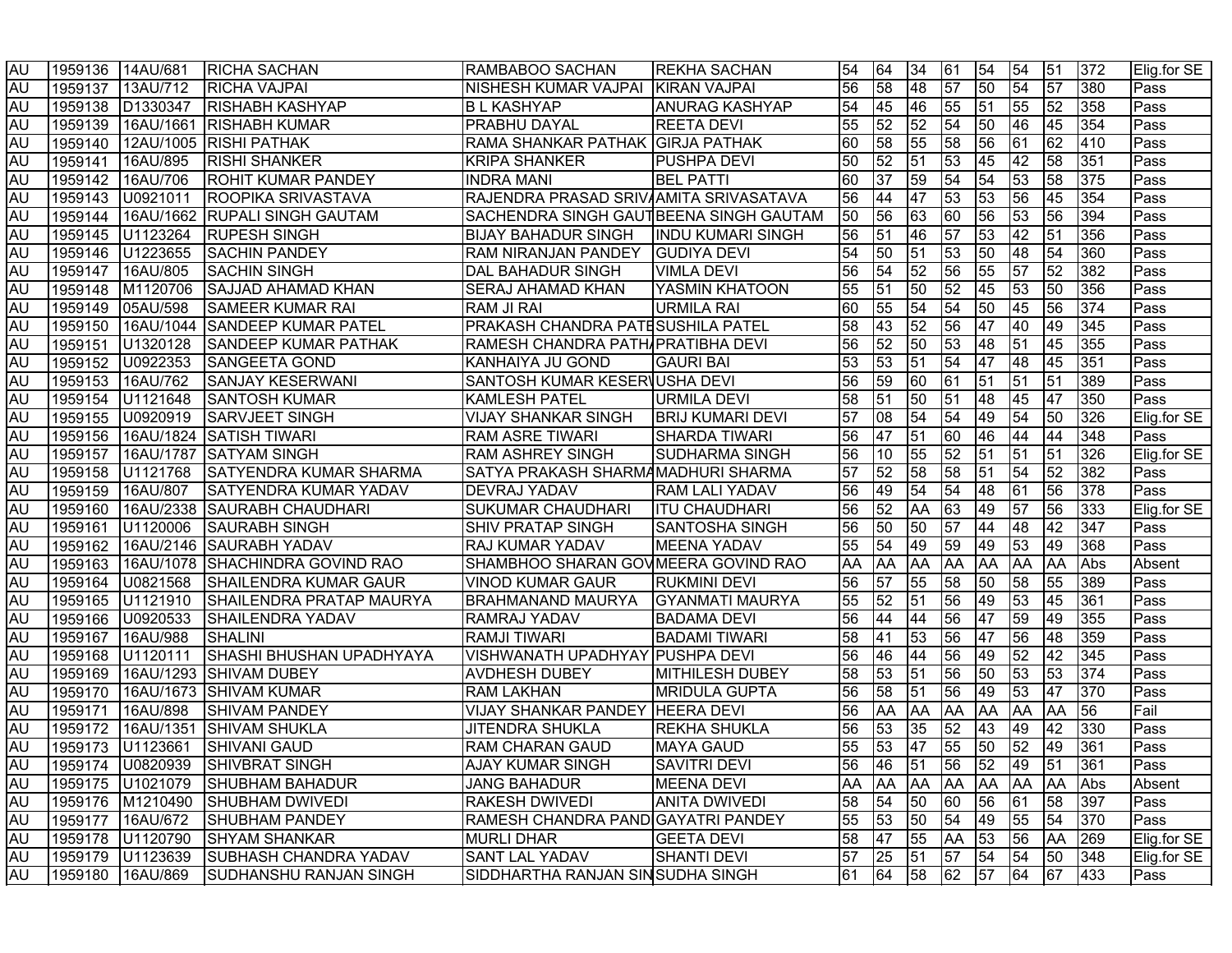| AU         |                  |                            | 1959181 U1123642 SUMAN KUMARI              | <b>RAM NIHOR</b>                             | <b>SHYAMA DEVI</b>      | 56   | <b>43</b>       | 60              | 56              | 52              | 61               | 51              | 379 | Pass        |
|------------|------------------|----------------------------|--------------------------------------------|----------------------------------------------|-------------------------|------|-----------------|-----------------|-----------------|-----------------|------------------|-----------------|-----|-------------|
| <b>AU</b>  | 1959182 11130261 |                            | <b>SUMIT CHAUHAN</b>                       | RAJPAL SINGH CHAUHAN VIMLESH SINGH CHAUHA 55 |                         |      | 48              | $\overline{53}$ | 61              | $\overline{57}$ | 55               | $\overline{62}$ | 391 | Pass        |
| AU         |                  |                            | 1959183 16AU/1276 SUMIT KUMAR SINGH        | <b>INDRA BHUWAN SINGH</b>                    | <b>VIMALA SINGH</b>     | 53   | 46              | 46              | 56              | 55              | 47               | 51              | 354 | Pass        |
| AU         |                  |                            |                                            | PREM CHANDRA JAISWAL RENU JAISWAL            |                         | 58   | 58              | 52              | $\overline{62}$ | 56              | 54               | 53              | 393 | Pass        |
| AU         |                  |                            | 1959185 U1121875 SUSHIL KUMAR              | <b>RAM CHANDRA YADAV</b>                     | <b>USHA DEVI</b>        | 56   | $\overline{50}$ | 44              | 54              | 54              | $\overline{141}$ | $\overline{47}$ | 346 | Pass        |
| <b>AU</b>  |                  |                            | 1959186 16AU/2397 SUSHIL KUMAR MAURYA      | PARMESHWAR PRASAD                            | KALAWATI MAURYA         | 56   | 40              | 44              | $\overline{57}$ | 50              | 51               | 55              | 353 | Pass        |
| <b>AU</b>  |                  | 1959187 U1023594           | <b>TANU DUBEY</b>                          | <b>SUDHIR DUBEY</b>                          | <b>USHA DUBEY</b>       | 55   | 40              | 40              | $\overline{51}$ | $\overline{51}$ | 47               | 52              | 336 | Pass        |
| <b>AU</b>  |                  |                            | 1959188 16AU/1842 TEJ BAHADUR              | <b>SHEKH CHAND</b>                           | LILAWATI                | 54   | 42              | 41              | 56              | 50              | 52               | $\sqrt{51}$     | 346 | Pass        |
| <b>AU</b>  |                  | 1959189 J1330113           | <b>VAISHALI SINGH</b>                      | <b>SURJAN SINGH</b>                          | <b>URMILA SINGH</b>     | 62   | 50              | 55              | $\overline{51}$ | 48              | $\overline{54}$  | 47              | 367 | Pass        |
| <b>AU</b>  |                  | 1959190 16AU/1812 VIJALESH |                                            | <b>SHIV KUMAR</b>                            | <b>MALTI DEVI</b>       | 59   | 41              | 46              | 52              | $\overline{52}$ | 57               | 48              | 355 | Pass        |
| <b>AU</b>  |                  | 1959191 U1121690           | <b>VIKAS KUMAR GOND</b>                    | <b>BALISTAR GOND</b>                         | <b>VINDA DEVI</b>       | 59   | 31              | 50              | 50              | 50              | 55               | 49              | 344 | Elig.for SE |
| <b>AU</b>  |                  |                            | 1959192 16AU/2393 VIKAS SINGH              | <b>SANS VEER SINGH</b>                       | <b>SUNITA DEVI</b>      | 57   | 44              | 46              | 48              | 50              | 52               | 58              | 355 | Pass        |
| AU         | 1959193          | 16AU/778                   | <b>VIKASH KUMAR</b>                        | <b>RAMASHRAY YADAV</b>                       | <b>TARA DEVI</b>        | 57   | 46              | 63              | $\overline{62}$ | $\overline{54}$ | 60               | 55              | 397 | Pass        |
| AU         | 1959194          | 16AU1665                   | <b>VIMAL SINGH YADAV</b>                   | <b>RANJEET SINGH YADAV</b>                   | <b>KIRAN YADAV</b>      | 56   | 47              | 60              | 60              | $\overline{52}$ | $\overline{52}$  | 54              | 381 | Pass        |
| <b>AU</b>  | 1959195          | G0930192                   | <b>VINAY KRISHNA YADAV</b>                 | HARI KRISHNA YADAV                           | <b>SUGYANTI DEVI</b>    | 56   | 52              | 61              | 61              | 49              | 57               | 50              | 386 | Pass        |
| <b>AU</b>  | 1959196          | 16AU/675                   | <b>VINEET KUMAR DUBEY</b>                  | <b>RAMESH KUMAR DUBEY</b>                    | <b>GYANTI DUBEY</b>     | 57   | 43              | 61              | 50              | $\overline{50}$ | 44               | 50              | 355 | Pass        |
| <b>AU</b>  | 1959197          |                            | 14AU/2212 VINEET KUMAR MAURYA              | <b>DEO NATH MAURYA</b>                       | <b>BEL PATI DEVI</b>    | 56   | 50              | 57              | 49              | 50              | 48               | 60              | 370 | Pass        |
| <b>AU</b>  | 1959198          | 15AU/921                   | VIPIN KUMAR PANDEY                         | <b>DEVI PRASAD PANDEY</b>                    | <b>PUNITA PANDEY</b>    | 56   | 56              | 62              | 55              | 51              | 41               | 49              | 370 | Pass        |
| <b>AU</b>  | 1959199          | U1020543                   | <b>VIVEK KUMAR SINGH</b>                   | <b>RAM SINGH</b>                             | <b>MEENA SINGH</b>      | 57   | 54              | 58              | 51              | 48              | 49               | 45              | 362 | Pass        |
| <b>AU</b>  | 1959200          | 16AU/1161                  | <b>VIVESH KUMAR</b>                        | VINOD KUMAR KANNAUJIAASHA DEVI               |                         | 56   | 51              | 62              | 51              | 45              | 48               | 51              | 364 | Pass        |
| <b>AU</b>  | 1959201          | 15AU/973                   | <b>AKHILESH KUMAR SINGH</b>                | <b>KALP NATH SINGH</b>                       | <b>GYAN MATI DEVI</b>   | 50   | 40              | 49              | 52              | 42              | 47               | 45              | 325 | Pass        |
| <b>AU</b>  | 1959202          | U0820057                   | <b>ALTAF HUSAIN BABAR</b>                  | <b>HARUN RASID</b>                           | <b>ASHAMA PARVIN</b>    | 57   | 36              | 65              | 51              | 48              | 52               | 55              | 364 | Pass        |
| <b>AU</b>  | 1959203          | U0124153                   | <b>ANIL KUMAR</b>                          | SUDAMA PRASAD                                | KAMALAWATI DEVI         | AA   | AA              | AA              | AA              | <b>AA</b>       | <b>AA</b>        | <b>AA</b>       | Abs | Absent      |
| AU         | 1959204          | U0620984                   | <b>ANIRUDDH KUMAR</b>                      | RAM LAKHAN RATNA                             | <b>VIMLA DEVI</b>       | 54   | 49              | 62              | 47              | $\overline{50}$ | 47               | 53              | 362 | Pass        |
| <b>AU</b>  | 1959205          |                            | 13AU/2016 ANIRUDH PRATAP SINGH             | <b>SURYA PRATAP SINGH</b>                    | <b>SHANTI DEVI</b>      | AA   | <b>AA</b>       | AA              | AA              | <b>AA</b>       | <b>AA</b>        | <b>AA</b>       | Abs | Absent      |
| <b>AU</b>  | 1959206          | U0630365                   | <b>ARUN DHWAJ MISHRA</b>                   | SURENDRA PRASHAD MISNILU MISHRA              |                         | AA   | <b>AA</b>       | AA              | <b>AA</b>       | <b>AA</b>       | <b>AA</b>        | <b>AA</b>       | Abs | Absent      |
| <b>AU</b>  | 1959207          | 14AU/319                   | <b>GAJENDRA BHATTA</b>                     | RAM JEE SHARMA                               | <b>SUMITRA DEVI</b>     | AA   | <b>AA</b>       | <b>AA</b>       | <b>AA</b>       | <b>AA</b>       | <b>AA</b>        | AA              | Abs | Absent      |
| <b>AU</b>  | 1959208          | D0910049                   | <b>KRISHNA KUMAR GUPTA</b>                 | RAJENDRA GUPTA                               | <b>USHA GUPTA</b>       | AA   | <b>AA</b>       | <b>AA</b>       | <b>AA</b>       | <b>AA</b>       | <b>AA</b>        | AA              | Abs | Absent      |
| <b>AU</b>  | 1959209          | U0822126                   | <b>MAYANKER SINGH</b>                      | RAMCHANDER CHAUDHAISUBHAGA DEVI              |                         | AA   | AA              | <b>AA</b>       | <b>AA</b>       | <b>AA</b>       | <b>AA</b>        | AA              | Abs | Absent      |
| <b>AU</b>  | 1959210          |                            | U0810039 RAHUL SHUKLA                      | ABHAYA KUMAR SHUKLA NISHA SHUKLA             |                         | 58   | 52              | 69              | 66              | 60              | 64               | 63              | 432 | Pass        |
| <b>AU</b>  |                  |                            | 1959211   14AU/1520   RAMHANSH YADAV       | <b>SUBEDAR YADAV</b>                         | <b>SHYAMPYARI YADAV</b> | AA   | AA              | <b>AA</b>       | <b>AA</b>       | <b>AA</b>       | AA               | AA              | Abs | Absent      |
| <b>AU</b>  |                  |                            | 1959212 15AU/1950 SHALINI SINGH            | <b>SUMAN KUMAR SINGH</b>                     | <b>SUMAN SINGH</b>      | 57   | 43              | 65              | 62              | 51              | 55               | 60              | 393 | Pass        |
| <b>AU</b>  |                  | 1959213 14AU/185           | <b>VAGEESH</b>                             | <b>B RAM SHASTRI</b>                         | <b>SHANTI</b>           | 57   | 56              | 64              | 60              | 58              | $\sqrt{63}$      | $\overline{58}$ | 416 | Pass        |
| <b>AU</b>  |                  |                            | 1959214   14AU/1742   VARUN KUMAR TRIPATHI | <b>ARUN KUMAR TRIPATHI</b>                   | <b>RAJNI DEVI</b>       | 57   | 49              | 60              | 52              | 53              | 53               | 50              | 374 | Pass        |
| <b>AU</b>  |                  |                            | 1959215   13AU/1778   VISHAL KUMAR GUPTA   | <b>MADAN MOHAN GUPTA</b>                     | <b>ANNAPURNA DEVI</b>   | 58   | 58              | 55              | $\overline{51}$ | 50              | 46               | 46              | 364 | Pass        |
| <b>AU</b>  |                  |                            | 1959216 U0820439 ALOK RANJAN               | <b>BRIJ LAL</b>                              | <b>BACHCHI DEVI</b>     | 56   | 59              | 61              | 60              | 51              | 56               | 60              | 403 | Pass        |
| <b>AU</b>  |                  |                            | 1959217   14AU/1507   AMAR LAL PAL         | <b>JAI SHRI PAL</b>                          | <b>MANR JI DEVI</b>     | 53   | 55              | 60              | 42              | 51              | 49               | 53              | 363 | Pass        |
| AU         |                  |                            | 1959218   15AU/1365   AMIT MISHRA          | CHNADRA DEV MISHRA                           | <b>GEETA MISHRA</b>     | 56   | 57              | 66              | 52              | $\overline{52}$ | $\overline{50}$  | 49              | 382 | Pass        |
| <b>JAU</b> |                  |                            | 1959219   U0320151   ANAND KUMAR SINGH     | SURYA BHAN SINGH                             | <b>SUMAN SINGH</b>      | I56. |                 | 58  60  57      |                 | 53              | <b>57</b>        | 54              | 395 | Pass        |
| AU         | 1959220          |                            | U1020849 ASHUTOSH KUMAR SHAHI              | <b>NARAYAN SHAHI</b>                         | <b>PUSHPA SHAHI</b>     | 56   | 52              | 59              | 49              | 49              | 55               | 53              | 373 | Pass        |
| AU         | 1959221          |                            | 15AU/1766   DEEPAK DWIVEDI                 | UDIT NARAYAN DWIVEDI                         | <b>GEETA DWIVEDI</b>    | 51   | 55              | 61              | 42              | 42              | 49               | 45              | 345 | Pass        |
| AU         |                  | 1959222 10AU/855 KRITIKA   |                                            | <b>PRAFULLA CHANDRA</b>                      | <b>ABHA RAI</b>         | 61   | 64              | 74              | 66              | 63              | 71               | 62              | 461 | Pass        |
| AU         | 1959223          | 10AU/371                   | LALJEE TIWARI                              | HARISH CHANDRA TIWARIKIRAN DEVI              |                         | 57   | 54              | 56              | 56              | 46              | 56               | 47              | 372 | Pass        |
| AU         | 1959224          |                            | 14AU/1922 MERAJ UDDIN                      | <b>SAIF UDDIN</b>                            | <b>GULSHAN</b>          | AA   | AA              | AA              | <b>AA</b>       |                 | AA AA AA Abs     |                 |     | Absent      |
| <b>AU</b>  |                  | 1959225 U1223645           | <b>MOHIT KUMAR</b>                         | <b>NEEL BAHADUR</b>                          | <b>LUXMI DEVI</b>       | 56   | 57              | 65              | 56              | 41              | 56               | 60              | 391 | Pass        |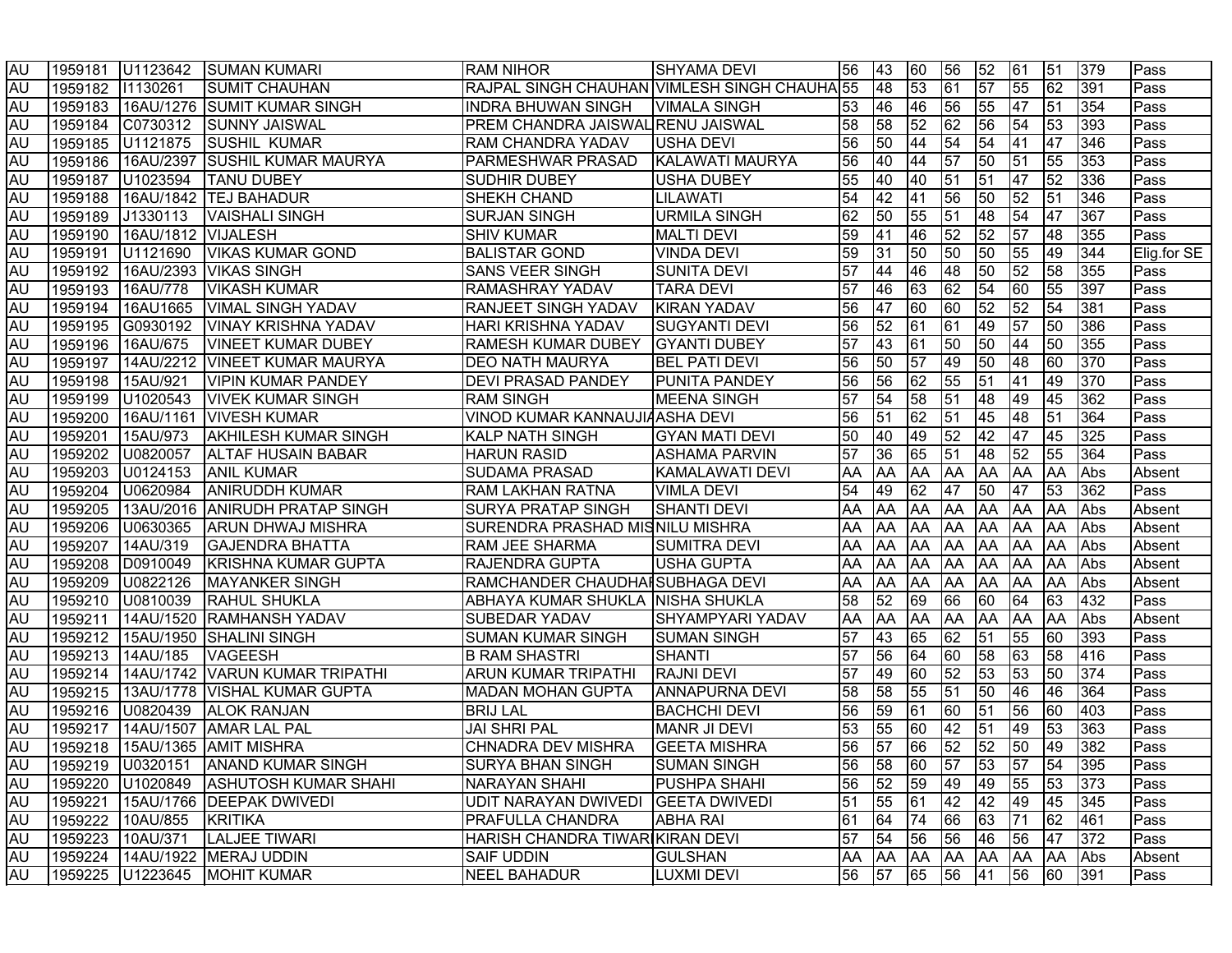| <b>AU</b>  | 1959226 | U1122692             | <b>PRASHANT SINGH</b>                      | <b>AJAY PRATAP SINGH</b>                    | <b>BABITA SINGH</b>     | 56              | 56    | 48        | 55              | 52              | 53              | 55              | 375    | Pass        |
|------------|---------|----------------------|--------------------------------------------|---------------------------------------------|-------------------------|-----------------|-------|-----------|-----------------|-----------------|-----------------|-----------------|--------|-------------|
| AU         | 1959227 | U0822439             | <b>RAVINDRA KUMAR</b>                      | <b>DASHRATH LAL</b>                         | NIRMALA DEVI            | 68              | 55    | 47        | 67              | 56              | 56              | 58              | 407    | Pass        |
| AU         | 1959228 | 14AU/958             | <b>SANDEEP KUMAR MAURYA</b>                | GANGA PRASAD MAURYA LALITA MAURYA           |                         | $\overline{57}$ | 55    | 40        | 55              | 50              | 49              | 60              | 366    | Pass        |
| AU         | 1959229 | U1020835             | <b>SWETA GOND</b>                          | KHOOB LAL GOND                              | <b>BINDU DEVI</b>       | 56              | 55    | 59        | 55              | 55              | 62              | 61              | 403    | Pass        |
| AU         | 1959230 | 11210485             | <b>VIDIT KUMAR</b>                         | <b>AJAY KR DUBEY</b>                        | <b>AMITA DUBEY</b>      | 57              | 57    | 53        | 60              | $\overline{51}$ | $\overline{59}$ | 60              | 397    | Pass        |
| <b>AU</b>  | 1959231 |                      | 14AU/1908 SARITA KUSHWAHA                  | <b>SHESHNATH SINGH</b>                      | <b>DEVANTI DEVI</b>     | AA              | AA    | AA        | <b>AA</b>       | <b>AA</b>       | <b>AA</b>       | <b>AA</b>       | Abs    | Absent      |
| AU         | 1959232 | C9726106             | <b>PIYUSH VARDHAN SINGH</b>                | <b>CHANDRA BHAN SINGH</b>                   | <b>INDRA CHAUHAN</b>    | 56              | 55    | 51        | 55              | 52              | 46              | 56              | 371    | Pass        |
| <b>ADC</b> | 1959301 |                      | 16AU/1925 ABDUL ALLAM ANSARI               | ABDUL MAJEED ANSARI                         | NAZMA KHATOON           | 54              | 55    | 54        | 56              | 55              | 52              | 60              | 386    | Pass        |
| <b>ADC</b> | 1959302 |                      | 16AU/1634 ABHINANDAN MISHRA                | SURYA PRAKASH MISHRA ASHA MISHRA            |                         | 60              | 60    | 64        | $\overline{62}$ | $\overline{54}$ | 66              | 60              | 426    | Pass        |
| <b>ADC</b> | 1959303 | U0921803             | <b>ABHISHEK KUMAR</b>                      | <b>GANGA PRASAD</b>                         | <b>SHEELA DEVI</b>      | 56              | 54    | 48        | 56              | 50              | 54              | 55              | 373    | Pass        |
| <b>ADC</b> | 1959304 | 16AU/1551            | ADITYA PRAKASH MANI TRIPATHI               | <b>SHESH NATH TIWARI</b>                    | <b>JAVITRI DEVI</b>     | 56              | 56    | 51        | $\overline{57}$ | $\overline{51}$ | 60              | 60              | 391    | Pass        |
| <b>ADC</b> | 1959305 |                      | 16AU/1927 ADITYA SINGH                     | <b>DILEEP SINGH</b>                         | <b>URMILA SINGH</b>     | 55              | 57    | 50        | 56              | 51              | 53              | 58              | 380    | Pass        |
| <b>ADC</b> | 1959306 | M1020031             | <b>AJAM RAIN</b>                           | <b>SHARIF RAIN</b>                          | <b>HASINA BEGUM</b>     | 54              | 57    | 49        | 56              | 44              | 45              | $\overline{57}$ | 362    | Pass        |
| <b>ADC</b> | 1959307 | U0820475             | <b>AJAY KUMAR</b>                          | <b>BAIJ NATH</b>                            | NIRMLA DEVI             | 56              | 53    | 50        | 56              | 42              | $\overline{54}$ | 57              | 368    | Pass        |
| <b>ADC</b> | 1959308 |                      | 16AU/2340 AJEET KUMAR                      | SURESH KUMAR VISHWAHURMILA DEVI VISHWAKAR56 |                         |                 | 57    | 64        | 56              | 54              | 54              | 57              | 398    | Pass        |
| ADC        | 1959309 | M1020038             | <b>AJEET PRATAP SINGH</b>                  | SURYA BHAN SINGH                            | <b>PREM KUMARI</b>      | 56              | 54    | 51        | 56              | 50              | $\overline{54}$ | 54              | 375    | Pass        |
| ADC        | 1959310 |                      | 16AU/1553 AJEET SINGH                      | <b>MAHENDRA SINGH</b>                       | <b>MUNNI DEVI</b>       | 55              | 56    | 56        | 56              | 51              | 57              | 58              | 389    | Pass        |
| ADC        | 1959311 |                      | 15AU/1100 AKANKSHA YADAV                   | <b>LAL CHANDRA YADAV</b>                    | <b>VIDYA YADAV</b>      | 56              | 55    | 49        | 56              | 43              | 59              | 56              | 374    | Pass        |
| ADC        | 1959312 |                      | 16AU/1928 AKASH SONI                       | <b>KRISHNA BABU SONI</b>                    | <b>RADHA SONI</b>       | 54              | 57    | 58        | 58              | 46              | 55              | 50              | 378    | Pass        |
| ADC        | 1959313 |                      | 16AU/1929 AKSHAY KUMAR SHUKLA              | HARIHAR PRASAD SHUKL SARASWATI SHUKLA       |                         | 20              | 55    | 50        | 55              | 42              | 64              | 58              | 344    | Elig.for SE |
| <b>ADC</b> | 1959314 | M0820081             | <b>AMAN SINGH VISEN</b>                    | <b>SHIV SHANKAR SINGH</b>                   | <b>RAJ KUMARI SINGH</b> | 40              | 59    | 61        | 57              | 55              | 56              | 55              | 383    | Pass        |
| ADC        | 1959315 | U1221787             | AMBUJ MAURYA                               | VIJAY BAHADUR                               | <b>MANJU MAURYA</b>     | 19              | 57    | 58        | 61              | 53              | 67              | 60              | 375    | Elig.for SE |
| <b>ADC</b> | 1959316 | C920053              | <b>AMIR UBAID</b>                          | <b>MOHD UBAID ALI</b>                       | <b>RUBEENA BANO</b>     | 30              | 56    | 53        | 56              | 48              | 60              | 55              | 358    | Elig.for SE |
| <b>ADC</b> | 1959317 | D <sub>1030060</sub> | <b>AMIT KUMAR</b>                          | <b>CHAITU RAM</b>                           | <b>SATYAWATI DEVI</b>   | 56              | 42    | 52        | 56              | 45              | 55              | 54              | 360    | Pass        |
| <b>ADC</b> | 1959318 | 16AU/1821            | <b>AMIT KUMAR DUBEY</b>                    | <b>DWIJENDRA KUMAR DUBENIRMALA DEVI</b>     |                         | 58              | 47    | 55        | 56              | 49              | 60              | 50              | 375    | Pass        |
| <b>ADC</b> | 1959319 |                      | 16AU/1555 AMIT KUMAR DUBEY                 | <b>VISHNU DEO DUBEY</b>                     | <b>GITA DEVI</b>        | 55              | 46    | 56        | 56              | 47              | 48              | 53              | 361    | Pass        |
| <b>ADC</b> | 1959320 |                      | 15AU/1105 AMIT KUMAR PANDEY                | SHIV MANI PANDEY                            | <b>PUSHPA PANDEY</b>    | 57              | 46    | 50        | $\overline{57}$ | $\overline{51}$ | $ 46\rangle$    | $\overline{57}$ | 364    | Pass        |
| <b>ADC</b> | 1959321 | U9920411             | <b>AMIT RAI</b>                            | <b>RADHESHYAM RAI</b>                       | <b>URMILA RAI</b>       | 57              | 49    | 50        | 55              | 51              | 60              | 54              | 376    | Pass        |
| <b>ADC</b> | 1959322 |                      | 15AU/1111 ANAND KUMAR DUBEY                | SHYAM CHANDRA DUBEY JAUTRI DEVI             |                         | 50              | 40    | 44        | 50              | 45              | 42              | 45              | 316    | Pass        |
| <b>ADC</b> | 1959323 |                      | M1320131 ANAND KUMAR DWIVEDI               | SHESH KUMAR DWIVEDI NEESHA DEVI             |                         | 54              | 51    | 48        | 56              | $\overline{50}$ | $\overline{56}$ | 55              | 370    | Pass        |
| <b>ADC</b> |         |                      | 1959324 16AU/1556 ANAND PRATAP SINGH       | <b>BIJAY PRATAP SINGH</b>                   | <b>NIRMALA SINGH</b>    | AA              | AA    | <b>AA</b> | <b>AA</b>       | <b>AA</b>       | <b>AA</b>       | <b>AA</b>       | Abs    | Absent      |
| <b>ADC</b> | 1959325 |                      | 16AU/1557 ANIL KUMAR                       | <b>UMASHANKAR</b>                           | <b>MANGLEE DEVI</b>     | 56              | 27    | 48        | 56              | 45              | 51              | 50              | 333    | Elig.for SE |
| <b>ADC</b> | 1959326 |                      | 16AU/1558 ANISH KUMAR PASI                 | <b>RAMA SHANKER PASI</b>                    | <b>VIMLA DEVI</b>       | 56              | 52    | 52        | 56              | 45              | 56              | $\overline{50}$ | 367    | Pass        |
| <b>ADC</b> | 1959327 |                      | 16AU/1559 ANKAJ KUMAR                      | <b>LALLAN PRASAD</b>                        | <b>TARA DEVI</b>        | 56              | 44    | 50        | 56              | 55              | 60              | 51              | 372    | Pass        |
| <b>ADC</b> | 1959328 |                      | 16AU/1560 ANKIT KUMAR PANDEY               | <b>ANIL KUMAR PANDEY</b>                    | <b>UMA DEVI</b>         | 57              | 35    | AA        | 56              | 50              | 59              | 60              | 317    | Elig.for SE |
| <b>ADC</b> | 1959329 | 16AU/1561            | <b>ANKIT KUMAR SHRIVASTAV</b>              | GIRIJASHANKAR SHRIVAS SAROJ SHRIVASTAVA     |                         | 56              | 33    | 42        | 55              | 46              | 47              | 55              | 334    | Elig.for SE |
| <b>ADC</b> | 1959330 | 16AU/1931            | <b>ANKIT KUMAR SRIVASTAVA</b>              | KRISHNA KUMAR SRIVASTPUSPA SRIVASTAVA       |                         | 56              | 47    | 50        | 55              | 52              | $\overline{58}$ | 56              | 374    | Pass        |
| <b>ADC</b> | 1959331 |                      | 16AU/1933 ANKIT SINGH                      | SURENDRA KUMAR SINGHMANJU DEVI              |                         | AA              | AA    | <b>AA</b> | <b>AA</b>       | AA              | <b>AA</b>       | <b>AA</b>       | Abs    | Absent      |
|            |         |                      | ADC 1959332 16AU/1562 ANKITA SINGH         | <b>VINAY KUMAR SINGH</b>                    | <b>MADHURI SINGH</b>    | 62              | 65 62 |           |                 | 62 62 67        |                 |                 | 63 443 | Pass        |
|            |         |                      | ADC 1959333 16AU/1564 ANMOL KUMAR MISHRA   | <b>ASHOK KUMAR MISHRA</b>                   | <b>GITA DEVI</b>        | 56              | 34    | 44        | 56              | 46              | 50              | 55              | 341    | Elig.for SE |
|            |         |                      | ADC 1959334 15AU/1996 ANOOP TIWARI         | <b>VIJAY PAL TIWARI</b>                     | <b>KAMLESH TIWARI</b>   | 50              | 32    | 40        | 50              | 47              | $ 40\rangle$    | 44              | 303    | Elig.for SE |
|            |         |                      | ADC   1959335   16AU/1565   ANSHUL KUMAR   | <b>SATISH KUMAR</b>                         | MUNESH DEVI             | 53              | 49    | 50        | 56              | 54              | 56              | 60              | 378    | Pass        |
|            |         |                      | ADC 1959336 16AU/1982 ANSHUMAN MISHRA      | CHANDRA SHEKHAR MISHPUSHPA MISHRA           |                         | 52              | 32    | 51        | 54              | 45              | 55              | 58              | 347    | Elig.for SE |
|            |         |                      | ADC   1959337   16AU/1981   ANSHUMAN SINGH | <b>GIRISH SINGH</b>                         | <b>SANGEETA SINGH</b>   | 60              | 57    | 52        | 60              | 45              | 52              | 51              | 377    | Pass        |
|            |         |                      | ADC   1959338   16AU/1849   ANUJ KUMAR     | <b>MUNNI LAL</b>                            | <b>MALTI DEVI</b>       | 56              | 00    | 49        | 54              | 46              | 55              | 46              | 306    | Elig.for SE |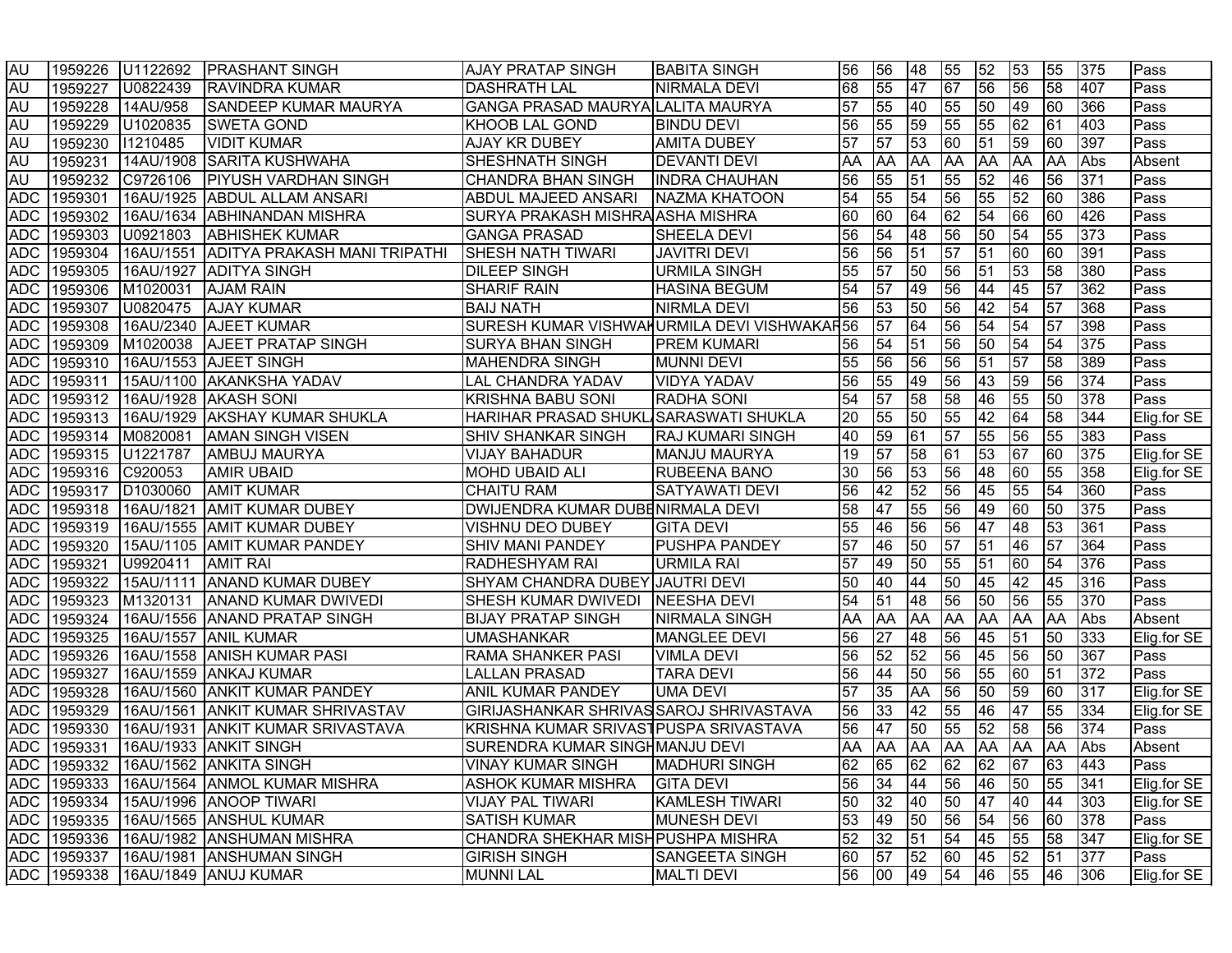|            |                      |                      | ADC 1959339 16AU/1934 ANUJ KUMAR   | <b>SHYAM SINGH YADAV</b>                    | <b>SUSHILA DEVI</b>       | 05              | 07              | 49              | 56              | 46              | 55              | 54                      | 272              | Elig.for SE |
|------------|----------------------|----------------------|------------------------------------|---------------------------------------------|---------------------------|-----------------|-----------------|-----------------|-----------------|-----------------|-----------------|-------------------------|------------------|-------------|
| <b>ADC</b> |                      |                      | 1959340 15AU/1119 ANUPAM SAROJ     | <b>RAM ASRE SAROJ</b>                       | <b>PHOOLA DEVI</b>        | 13              | 19              | 50              | 56              | 46              | $\overline{53}$ | 50                      | 287              | Elig.for SE |
| <b>ADC</b> | 1959341              |                      | U1121742 ANURAG SINGH PATEL        | RAJENDRA SINGH PATEL URMILA SINGH           |                           | 37              | 42              | 54              | 56              | 49              | 51              | 51                      | 340              | Pass        |
| <b>ADC</b> | 1959342              |                      | 16AU/1566 ANURAG TRIPATHI          | <b>SURESH CHANDRA TRIPA SARITA TRIPATHI</b> |                           | 04              | 08              | 52              | 56              | 51              | 46              | 51                      | 268              | Elig.for SE |
| <b>ADC</b> | 1959343              | U1110331             | <b>ANUSHREE MOJUMDAR</b>           | <b>ROBIN MOJUMDAR</b>                       | <b>SULATA MOJUMDAR</b>    | 28              | 64              | 54              | 62              | 51              | 61              | 64                      | 384              | Elig.for SE |
| <b>ADC</b> | 1959344              |                      | 16AU/1984 ARIMARDAN SINGH          | <b>RAM ASREY</b>                            | <b>MANJU DEVI</b>         | 02              | 47              | 50              | 56              | 60              | 53              | 54                      | 322              | Elig.for SE |
| <b>ADC</b> |                      |                      | 1959345   16AU/2370   ARTI VERMA   | RAJENDRA VERMA                              | <b>NOORANGA</b>           | AA              | AA              | AA              | <b>AA</b>       | <b>AA</b>       | <b>AA</b>       | <b>AA</b>               | Abs              | Absent      |
| <b>ADC</b> | 1959346              | D1120148             | <b>ARUN KUMAR PANDEY</b>           | SHIV SHANKER PANDEY SUSHEELA DEVI           |                           | 02              | 55              | 46              | 58              | 55              | $\overline{52}$ | 55                      | 323              | Elig.for SE |
| <b>ADC</b> | 1959347              | M0920120             | <b>ARVIND KUMAR PRAJAPATI</b>      | HARIS CHANDRA PRAJAP JAGAT DULARI           |                           | 02              | $\overline{27}$ | 48              | 52              | 53              | 56              | 52                      | 290              | Elig.for SE |
| <b>ADC</b> | 1959348              |                      | 16AU/2341 ASHISH KUMAR             | <b>CHHOTE LAL</b>                           | <b>VIMLA DEVI</b>         | 08              | 46              | 53              | 56              | 64              | 58              | 56                      | 341              | Elig.for SE |
| <b>ADC</b> | 1959349              | M0620250             | <b>ASHISH KUMAR PANDEY</b>         | SURENDRA PRASAD PANISHAKUNTALA DEVI         |                           | AA              | AA              | AA              | <b>AA</b>       | <b>AA</b>       | AA              | AA                      | Abs              | Absent      |
| <b>ADC</b> | 1959350              | U0722355             | <b>ASHISH KUMAR YADAV</b>          | <b>CHANDRAJEET YADAV</b>                    | <b>SUMITRA DEVI</b>       | 15              | 50              | 49              | 53              | 54              | 60              | 50                      | 331              | Elig.for SE |
| <b>ADC</b> | 1959351              | C1220251             | <b>ASHISH KUSHWAHA</b>             | SATISH KUMAR KUSHWAH PREMLATA KUSHWAHA      |                           | 17              | 56              | 50              | 52              | 63              | $\overline{53}$ | 55                      | 346              | Elig.for SE |
| <b>ADC</b> | 1959352              | C1220255             | <b>ASHRIT KUMAR GUPTA</b>          | <b>LALLU PRASAD GUPTA</b>                   | <b>ROOPA GUPTA</b>        | 21              | AA              | 49              | 52              | 57              | 55              | 54                      | 288              | Elig.for SE |
| <b>ADC</b> | 1959353              | 16AU/1571            | <b>ASHUTOSH SHUKLA</b>             | <b>PRAVEEN SHUKLA</b>                       | <b>REKHA SHUKLA</b>       | 16              | 54              | 50              | $\overline{51}$ | <b>AA</b>       | <b>AA</b>       | AA                      | 171              | Fail        |
| <b>ADC</b> | 1959354              | U1010856             | <b>ASTIK TRIPATHI</b>              | <b>SHESH KUMAR TIWARI</b>                   | SINDHU BALA TIWARI        | 23              | 52              | 50              | 54              | 51              | $\overline{52}$ | 43                      | 325              | Elig.for SE |
| <b>ADC</b> | 1959355              |                      | 15AU/1131 ATUL KUMAR               | <b>PHOOL CHANDRA</b>                        | RAJKUMARI                 | 00              | 61              | AA              | AA              | 55              | $\overline{57}$ | 53                      | 226              | Fail        |
| <b>ADC</b> | 1959356              |                      | 16AU/1573 ATUL KUMAR GAUR          | <b>RAJMANI GAUR</b>                         | PRABHAVATI                | 34              | 57              | 56              | 60              | 47              | 50              | 53                      | 357              | Elig.for SE |
| <b>ADC</b> | 1959357              |                      | 16AU/1575 AVINASH KUMAR DIXIT      | <b>MITHILESH KUMAR DIXIT</b>                | <b>MEENA DIXIT</b>        | 40              | 62              | 56              | 57              | 59              | $\overline{51}$ | 53                      | 378              | Pass        |
| <b>ADC</b> | 1959358              |                      | 16AU/2390 BANTI SINGH              | <b>RAJ KUMAR SINGH</b>                      | TARA DEVI                 | 15              | 60              | 53              | 54              | 54              | 46              | 50                      | 332              | Elig.for SE |
| <b>ADC</b> | 1959359              | 11120222             | <b>BHARAT LAL</b>                  | <b>RAM DEV</b>                              | <b>GANGA GALI</b>         | 11              | 62              | 53              | 52              | 52              | 63              | 46                      | 339              | Elig.for SE |
| <b>ADC</b> | 1959360              |                      | 16AU/1936 BIJAY KUMAR PASWAN       | <b>HARI KISHOR PASWAN</b>                   | <b>INDRAWATI DEVI</b>     | 10              | 63              | 53              | 53              | 58              | 60              | 54                      | 351              | Elig.for SE |
| <b>ADC</b> | 1959361              |                      | 16AU/1576 BRIJESH KUMAR BHARATI    | <b>MITHAE RAM</b>                           | <b>ASHARPHI DEVI</b>      | 04              | 55              | 47              | 53              | 49              | $\overline{51}$ | 45                      | 304              | Elig.for SE |
| <b>ADC</b> | 1959362              | U0622210             | <b>DEEPAK KUMAR</b>                | <b>MITHAI LAL</b>                           | <b>DHARMA DEVI</b>        | 38              | 61              | 54              | 59              | 56              | $\overline{54}$ | 50                      | 372              | Pass        |
| <b>ADC</b> | 1959363              | U0320714             | <b>DEEPAK KUMAR SINGH</b>          | <b>SITA RAM SINGH</b>                       | <b>DHARM SHILA DEVI</b>   | 31              | 63              | 59              | 56              | 60              | $\overline{52}$ | 54                      | 375              | Elig.for SE |
| <b>ADC</b> | 1959364              |                      | 16AU/2078   DEEPAK MISHRA          | <b>SHESHMANI MISHRA</b>                     | <b>URMILA MISHRA</b>      | 32              | 63              | 56              | 56              | 59              | $\overline{51}$ | 54                      | 371              | Elig.for SE |
| <b>ADC</b> | 1959365              | U1020831             | <b>DEEPAK VERMA</b>                | <b>ASHOK KUMAR VERMA</b>                    | <b>MAMTA VERMA</b>        | 01              | 58              | AA              | 53              | 55              | <b>AA</b>       | 55                      | $\overline{222}$ | Fail        |
| <b>ADC</b> | 1959366              | 14AU/269             | <b>DEEPAK YADAV</b>                | <b>PUJARI YADAV</b>                         | <b>LALI DEVI</b>          | 56              | 58              | 53              | 54              | 56              | $\overline{57}$ | 54                      | 388              | Pass        |
| <b>ADC</b> | 1959367              | U1310186             | <b>DEEPENDRA DEV SHUKLA</b>        | <b>VINAYAK DEV SHUKLA</b>                   | <b>SUMAN SHUKLA</b>       | 52              | 61              | $\overline{57}$ | 58              | 64              | 59              | 54                      | 405              | Pass        |
| <b>ADC</b> | 1959368              |                      | 14AU/1136   DEVENDRA SINGH         | <b>RAVINDRA SINGH</b>                       | <b>PUSHPA SINGH</b>       | 33              | 60              | 43              | 54              | 39              | $\overline{43}$ | 42                      | 314              | Elig.for SE |
| <b>ADC</b> | 1959369              | 14AU/173             | <b>DHANANJAY KUMAR YADAV</b>       | <b>RAM BRIKSH YADAV</b>                     | <b>SUGIYA DEVI</b>        | 14              | 55              | 53              | 53              | 51              | 48              | 47                      | 321              | Elig.for SE |
| <b>ADC</b> | 1959370              |                      | 15AU/1147 DILEEP KUMAR AGNIHOTRI   | <b>DEVI SHARAN PRASAD</b>                   | <b>ISHRAWATI DEVI</b>     | 55              | 44              | 52              | 52              | 53              | 57              | 54                      | 367              | <b>Pass</b> |
| <b>ADC</b> | 1959371              |                      | 12AU/1847 DILEEP KUMAR YADAV       | <b>ABHAI RAJ YADAV</b>                      | <b>BHAGEERATHEE YADAV</b> | $\overline{57}$ | 60              | 52              | 55              | 52              | 62              | 52                      | 390              | Pass        |
| <b>ADC</b> | 1959372              |                      | 15AU/1148   DILEEP KUMAR YADAV     | SURESH CHANDRA YADA NAULAKHA DEVI           |                           | 52              | 60              | 55              | 54              | $\overline{51}$ | 60              | 51                      | 383              | Pass        |
| <b>ADC</b> | 1959373              |                      | 16AU/2077   DILEEP SINGH           | <b>SURENDRA SINGH</b>                       | KAUSHILYA DEVI            | 57              | 62              | 53              | 57              | 52              | 53              | 51                      | 385              | Pass        |
| <b>ADC</b> | 1959375              |                      | 16AU/1939   DILWANT KUMAR          | <b>JAGDEESH PRASAD</b>                      | SHAKUNTLA DEVI            | 55              | 59              | 48              | 56              | 46              | 60              | 50                      | 374              | Pass        |
| <b>ADC</b> | 1959376              |                      | 16AU/2079   DIVYANSHU SINGH        | <b>ANAND PRATAP SINGH</b>                   | <b>PRATIMA SINGH</b>      | 66              | 57              | 56              | 65              | 49              | 53              | 50                      | 396              | Pass        |
| <b>ADC</b> | 1959377              |                      | C1020109   DIVYANSHU UPADHYAY      | TIRTHA NAND UPADHYAY SARVESHWARI UPADHYA56  |                           |                 | 59              | 40              | 56              | $\overline{50}$ | 55              | 49                      | 365              | Pass        |
|            |                      |                      | ADC 1959378 U1130110 FAHEEM AHMAD  | <b>NAWAB AHMAD</b>                          | <b>TASNEEM FATIMA</b>     | 54              | 55 52           |                 |                 |                 |                 | 58   40   52   43   354 |                  | <b>Pass</b> |
|            |                      |                      | ADC 1959379 16AU/1631 GAURAV VERMA | <b>SHANKAR LAL</b>                          | <b>VINITA DEVI</b>        | 56              | 63              | 44              | 56              | 52              | 63              | 59                      | 393              | Pass        |
|            |                      |                      | ADC 1959380 15AU/1159 GEETA SINGH  | <b>TEJ SINGH</b>                            | <b>RAM SANEHI</b>         | 60              | 65              | $\overline{52}$ | 60              | $\sqrt{55}$     | 66              | 56                      | 414              | Pass        |
|            | ADC 1959381          |                      | 15AU/1855 GIRJA RAMAN TRIPATHI     | <b>RITU RAJ</b>                             | <b>VIMLA DEVI</b>         | 56              | 62              | 43              | 56              | 47              | 55              | 48                      | 367              | Pass        |
|            | ADC 1959382          |                      | 16AU/2366 GOVIND SINGH             | <b>SHIV NATH SINGH</b>                      | <b>MEENA SINGH</b>        | 54              | 58              | AA              | 56              | 49              | 57              | 51                      | 325              | Elig.for SE |
|            | ADC 1959383 11220388 |                      | <b>GYANENDRA KUMAR</b>             | <b>SANT LAL</b>                             | <b>NIRMLA DEVI</b>        | 52              | 59              | 36              | 56              | 47              | 52              | 52                      | 354              | <b>Pass</b> |
|            |                      | ADC 1959384 U0820327 | <b>HARISH MISHRA</b>               | <b>RAM ASARE</b>                            | <b>URMILA DEVI</b>        | 52              | 54              | 40              | 56              | 40              | 41              | 48                      | 331              | Pass        |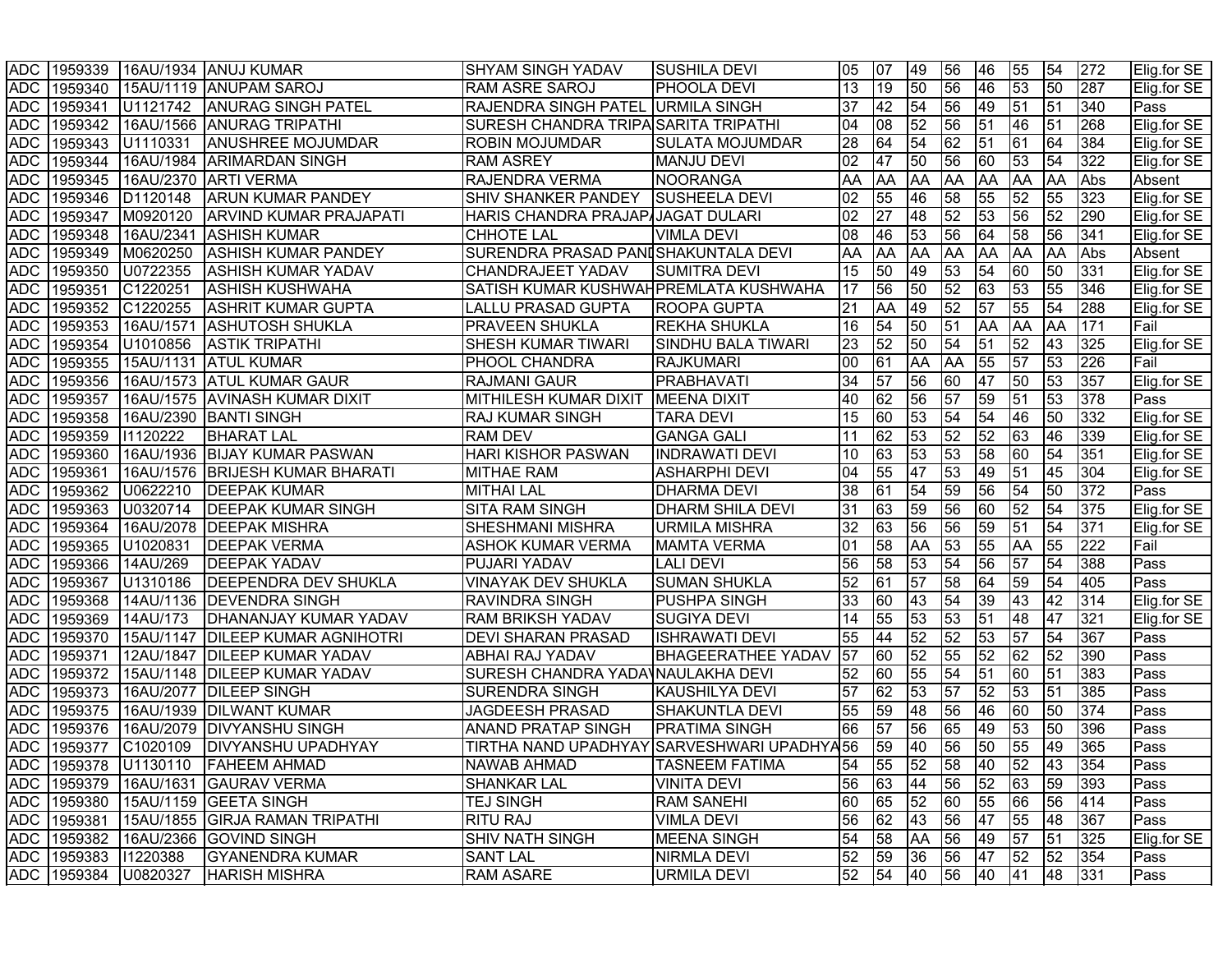|            |         |                      | ADC 1959385 U1022465 HEMANT KUMAR YADAV        | <b>BHIM BAHADUR YADAV</b>              | <b>IKUSUM YADAV</b>      | <b>AA</b> | AA              | AA              |                 | AA AA AA AA     |                 |                 | Abs | Absent      |
|------------|---------|----------------------|------------------------------------------------|----------------------------------------|--------------------------|-----------|-----------------|-----------------|-----------------|-----------------|-----------------|-----------------|-----|-------------|
| <b>ADC</b> | 1959386 |                      | 16AU/1941 JAI PRAKASH LAL                      | <b>SHRI RAM</b>                        | <b>DAULTI DEVI</b>       | 56        | $\overline{58}$ | 45              | $\overline{57}$ | 47              | $\overline{61}$ | 50              | 374 | Pass        |
| <b>ADC</b> | 1959387 |                      | 16AU/1942   JAI PRAKASH MISHRA                 | <b>SHESHMANI MISHRA</b>                | <b>AMRAVATI DEVI</b>     | 52        | 59              | 42              | 56              | 45              | 53              | <b>AA</b>       | 307 | Elig.for SE |
| <b>ADC</b> | 1959388 | U0730320             | <b>JUHI JAISWAL</b>                            | <b>NIRAJ JAISWAL</b>                   | <b>ANITA JAISWAL</b>     | AA        | <b>AA</b>       | AA              | <b>AA</b>       | <b>AA</b>       | <b>AA</b>       | <b>AA</b>       | Abs | Absent      |
| <b>ADC</b> | 1959389 |                      | 16AU/2375 JYOTI VERMA                          | <b>SURENDRA VERMA</b>                  | <b>KALAWATI</b>          | 55        | 62              | 50              | $\overline{57}$ | $\overline{53}$ | $\overline{59}$ | 48              | 384 | Pass        |
| <b>ADC</b> | 1959390 |                      | 15AU/1167 KAMDEV TIWARI                        | <b>RAM PRAVESH TIWARI</b>              | <b>GITA TIWARI</b>       | 54        | 60              | 53              | 58              | 47              | 56              | 42              | 370 | Pass        |
| <b>ADC</b> | 1959391 | M1220577             | KAMLENDRA SINGH                                | <b>LAL JEE SINGH</b>                   | <b>PARVATI SINGH</b>     | 54        | 60              | $\overline{51}$ | 56              | 49              | 55              | 47              | 372 | Pass        |
| <b>ADC</b> |         |                      | 1959392 16AU/1580 KAMLESH KUMAR                | <b>LAL DARI RAM</b>                    | <b>MEVATI DEVI</b>       | 56        | 58              | 46              | 56              | 44              | $\overline{54}$ | 45              | 359 | Pass        |
| <b>ADC</b> |         |                      | 1959393 M1110212 KAMLESH YADAV                 | <b>BANKE LAL YADAV</b>                 | <b>SHANTI DEVI</b>       | 51        | 58              | 46              | 56              | 49              | 64              | 48              | 372 | Pass        |
| <b>ADC</b> | 1959394 | 16AU/1581 KAPIL DEV  |                                                | <b>RAM MILAN</b>                       | <b>SHIV KUMARI DEVI</b>  | 20        | 61              | 49              | <b>AA</b>       | 48              | 65              | 53              | 296 | Elig.for SE |
| <b>ADC</b> | 1959395 |                      | 16AU/1582 KARAN SINGH                          | <b>ARVIND KUMAR</b>                    | <b>CHANDRA PRABHA</b>    | 21        | 62              | 48              | 57              | $\overline{52}$ | 59              | 55              | 354 | Elig.for SE |
| <b>ADC</b> | 1959396 |                      | 15AU/1340 KHUSHBOO DEVI                        | <b>VINOD KUMAR</b>                     | <b>USHA DEVI</b>         | 12        | 61              | 50              | 56              | 50              | 55              | 53              | 337 | Elig.for SE |
| <b>ADC</b> | 1959397 |                      | 16AU/1843 KM ANJALI KAUSHIK                    | <b>GOVIND SHANKAR</b>                  | <b>SUNEETA BHARDWAJ</b>  | 07        | 59              | 45              | 58              | $\overline{52}$ | $\overline{53}$ | 52              | 326 | Elig.for SE |
| <b>ADC</b> | 1959398 |                      | 14AU/1148 KRIPASHANKER TIWARI                  | <b>SRINATH TIWARI</b>                  | LAXMI DEVI TIWARI        | 56        | 63              | $\overline{51}$ | 56              | 44              | 50              | $\overline{52}$ | 372 | Pass        |
| <b>ADC</b> | 1959399 |                      | 15AU/1169 KRISHNA MOHAN ANAND                  | <b>DOODH NATH RAM</b>                  | <b>CHANDRAMA DEVI</b>    | 56        | 62              | 47              | 57              | 53              | 65              | 54              | 394 | Pass        |
| <b>ADC</b> | 1959400 | V0423079             | <b>KULDEEP KUMAR</b>                           | <b>DHIRENDRA KUMAR</b>                 | <b>USHA DEVI</b>         | 56        | 62              | 47              | 56              | 49              | 51              | 53              | 374 | Pass        |
| <b>ADC</b> | 1959401 |                      | 16AU/1585 KULDEEP KUMAR PANDEY                 | SURENDRA KUMAR PANDISHAKUNTLA PANDEY   |                          | 56        | 66              | 43              | 58              | 48              | 54              | 55              | 380 | Pass        |
| <b>ADC</b> | 1959402 |                      | 16AU/1944 KULDEEP PAL                          | <b>UMESH CHANDRA PAL</b>               | URMILA DEVI PAL          | 56        | 63              | 45              | 56              | 46              | 51              | 54              | 371 | Pass        |
| <b>ADC</b> | 1959403 |                      | 16AU/1586 KURBAN ALI                           | <b>BARAKAT ALI</b>                     | <b>JINNATUL</b>          | 53        | 60              | 45              | 56              | 46              | 50              | 51              | 361 | Pass        |
| <b>ADC</b> | 1959404 | U1120511             | <b>LAXMAN PRASAD</b>                           | <b>GAYA PRASAD</b>                     | <b>KABUTARI DEVI</b>     | 56        | 61              | 46              | 56              | 52              | 61              | 57              | 389 | Pass        |
| ADC        | 1959405 |                      | 16AU/1945 LOK PAL SINGH                        | <b>HAKIM SINGH</b>                     | <b>KAPOORI DEVI</b>      | 55        | 67              | 61              | 56              | 42              | 56              | 55              | 392 | Pass        |
| <b>ADC</b> | 1959406 |                      | 16AU/2181   MADHUR SHYAM YADAV                 | <b>RAJ WANTA YADAV</b>                 | <b>HIRAWATI DEVI</b>     | 57        | 66              | 51              | 56              | 44              | 56              | 56              | 386 | Pass        |
| <b>ADC</b> | 1959407 |                      | 16AU/1946  MAHESH TRIPATHI                     | SHAILESH KUMAR TRIPATUMA DEVI TRIPATHI |                          | 57        | 68              | 54              | 56              | 52              | 67              | 57              | 411 | Pass        |
| <b>ADC</b> | 1959408 |                      | 15AU/1343   MAHESHA KUMAR PATEL                | <b>DILEEP KUMAR PATEL</b>              | <b>GENDA DEVI</b>        | 56        | 62              | 50              | 56              | 48              | $\overline{50}$ | 55              | 377 | Pass        |
| <b>ADC</b> | 1959409 |                      | 16AU/1588 MANISH CHAUBEY                       | <b>BACHCHA CHAUBEY</b>                 | <b>NAVABI DEVI</b>       | 55        | 58              | 48              | 55              | 49              | 57              | 55              | 377 | Pass        |
| <b>ADC</b> | 1959410 | U0320485             | MANISH KUMAR DWIVEDI                           | <b>HARINARAYAN DWIVEDI</b>             | <b>ANITA DWIVEDI</b>     | 66        | 56              | 52              | 66              | 41              | 43              | 50              | 374 | Pass        |
| <b>ADC</b> | 1959411 | M0910205             | MANISH KUMAR YADAV                             | <b>RAM SINGH YADAV</b>                 | <b>NUTAN SINGH YADAV</b> | 56        | 59              | 55              | 56              | 52              | 60              | 55              | 393 | Pass        |
| <b>ADC</b> | 1959412 | U1321338             | MANJIT KUMAR YADAV                             | <b>MAN SINGH YADAV</b>                 | <b>GITA DEVI</b>         | AA        | 61              | 56              | 56              | 48              | 52              | 60              | 333 | Elig.for SE |
| <b>ADC</b> | 1959413 |                      | 16AU/1590   MANOJ KUMAR PATHAK                 | <b>ASHA RAM PATHAK</b>                 | <b>MALTI DEVI</b>        | 56        | 60              | 53              | 60              | 46              | 56              | 65              | 396 | Pass        |
| <b>ADC</b> | 1959414 |                      | 16AU/1591   MAYANK DWIVEDI                     | <b>SHYAM DATT DUBEY</b>                | <b>SHANTI DEVI</b>       | 58        | $\overline{62}$ | 60              | 62              | 56              | $\overline{66}$ | 60              | 424 | Pass        |
| <b>ADC</b> |         |                      | 1959415 16AU/2081 MAYANK SHEKHAR GUPTA         | SUDHANSHU SHEKHAR GIKUSUM LATA GUPTA   |                          | 60        | 63              | 54              | 57              | 40              | 56              | 48              | 378 | Pass        |
| <b>ADC</b> | 1959416 | U1221584             | MITHALESH KUMAR                                | <b>RAMPHER PRAJAPATI</b>               | <b>URMILA DEVI</b>       | 56        | 58              | $\overline{51}$ | 56              | 45              | 52              | 49              | 367 | Pass        |
| <b>ADC</b> | 1959417 |                      | 15AU/1184   MOHAMMAD SHAMEEM RIZVI             | <b>SHAMEEM RAZA RIZVI</b>              | <b>NAZNEEN FATIMA</b>    | 58        | 60              | 55              | 60              | 52              | $\overline{68}$ | 60              | 413 | Pass        |
| <b>ADC</b> |         | 1959418 U1021302     | <b>MONIS ABBAS</b>                             | <b>QUMAR ABBAS RIZVI</b>               | <b>RABAB RIZBI</b>       | 60        | 62              | 59              | $\overline{57}$ | 48              | 53              | <b>AA</b>       | 339 | Elig.for SE |
| <b>ADC</b> | 1959419 |                      | 14AU/2088 MUKESH KUMAR SINGH                   | <b>RAM AKBAL SINGH</b>                 | <b>KUNTI DEVI</b>        | 56        | 63              | 52              | 57              | 50              | 61              | 57              | 396 | Pass        |
| <b>ADC</b> | 1959420 |                      | 16AU/1948 MULAYAM SINGH YADAV                  | JAGDEESH PRASAD YADAINDRAWATI DEVI     |                          | 54        | 61              | 49              | 56              | 45              | 48              | 51              | 364 | Pass        |
| <b>ADC</b> | 1959421 |                      | 16AU/2343 NAGENDRA KUMAR SAROJ                 | <b>PHOOL CHANDRA SAROJ SAROJA DEVI</b> |                          | 60        | 69              | 51              | 58              | 41              | 66              | 62              | 407 | Pass        |
| <b>ADC</b> | 1959422 | 14AU/778             | <b>NAGENDRA TRIPATHI</b>                       | SURESH TRIPATHI                        | IINDU TRIPATHI           | 57        | 60              | 49              | 56              | 44              | 50              | 47              | 363 | <b>Pass</b> |
|            |         | ADC 1959423 C9223077 | NARENDRA PRATAP SINGH YADAVAJHURI SINGH YADAVA |                                        | <b>LAKHESHWARI DEVI</b>  | I56.      |                 |                 |                 | 60 50 56 43 53  |                 | 50              | 368 | <b>Pass</b> |
|            |         |                      | ADC 1959424 16AU/1592 NEERAJ KUMAR             | <b>GANESH PRASAD</b>                   | <b>FOOLWATI</b>          | 16        | 64              | 55              | 56              | 45              | 53              | 50              | 339 | Elig.for SE |
|            |         |                      | ADC 1959425 U1022717 NEERAJ KUMAR              | LAXMI NARAYAN                          | <b>CHANDRA KALI</b>      | 15        | 60              | 51              | AA 44           |                 | 57              | 51              | 278 | Elig.for SE |
|            |         |                      | ADC 1959426 16AU/1593 NEERAJ MISHRA            | VIDYA PRAKASH MISHRA RAMA MISHRA       |                          | 07        | 55              | 49              | 52              | 40              | 41              | 41              | 285 | Elig.for SE |
|            |         | ADC 1959427 U1120666 | NIKHIL SHUKLA                                  | RAKESH KUMAR SHUKLA RAJ KUMARI SHUKLA  |                          | 07        | 58              | 52              | 61              | 47              | 58              | AA              | 283 | Elig.for SE |
|            |         |                      | ADC   1959428   16AU/1594 NITESH KUMAR SAHU    | <b>HRIHAR SAHU</b>                     | <b>PARVATI DEVI</b>      | 27        | 63              | 60              | 64              | 46              | 60              | 62              | 382 | Elig.for SE |
|            |         | ADC 1959429 U1230584 | NUZHAT FATIMA                                  | <b>MOHD ASLAM KHAN</b>                 | <b>KAMNI BEGUM</b>       | 44        | 66              | 48              | 49              | 48              | 53              | 60              | 368 | Pass        |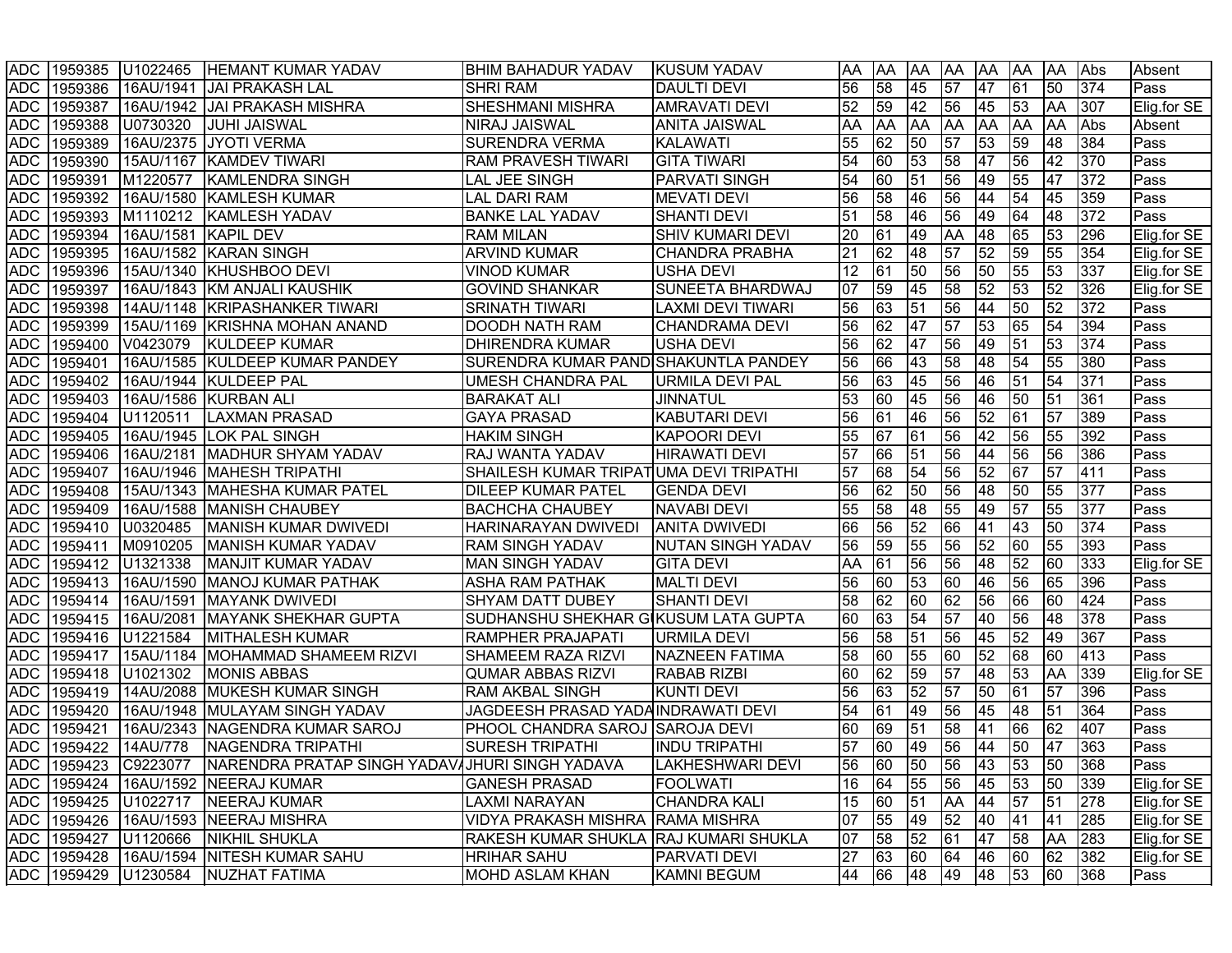|            |             |                 | ADC 1959430 15AU/1194 OM PRAKASH PRAJAPATI      | KALKA PRASAD PRAJAPA KESHRATI PRAJAPATI  |                          | 09              | 66         | 50        | 62               | 54              | 56              | 63              | 360  | Elig.for SE |
|------------|-------------|-----------------|-------------------------------------------------|------------------------------------------|--------------------------|-----------------|------------|-----------|------------------|-----------------|-----------------|-----------------|------|-------------|
| <b>ADC</b> | 1959431     |                 | 16AU/1949   PANKAJ KUMAR                        | <b>GURU MILAN</b>                        | <b>RUKMANI DEVI</b>      | 11              | 54         | 52        | $\overline{60}$  | 48              | $\overline{51}$ | $\overline{58}$ | 334  | Elig.for SE |
| <b>ADC</b> | 1959432     |                 | 16AU/1596 PARMANAND                             | <b>MUNNA LAL</b>                         | <b>MEERA DEVI</b>        | 09              | <b>AA</b>  | AA        | AA               | AA              | <b>AA</b>       | <b>AA</b>       | Ι9   | Fail        |
| <b>ADC</b> | 1959433     |                 | 16AU/1550 PAWAN SINGH                           | RAM VIJAY SINGH                          | <b>KARMA DEVI</b>        | 11              | <b>AA</b>  | 45        | 57               | 48              | 53              | AA              | 214  | Fail        |
| <b>ADC</b> | 1959434     |                 | 15AU/1204 PRADEEP KUMAR                         | <b>RAMBACHAN</b>                         | <b>SUDAMI DEVI</b>       | $\overline{18}$ | 63         | 42        | $\sqrt{51}$      | $\overline{51}$ | 44              | 57              | 326  | Elig.for SE |
| <b>ADC</b> | 1959435     |                 | 16AU/1599 PRADEEP KUMAR BHARTIYA                | <b>DEVI DEEN</b>                         | <b>GAYATRI DEVI</b>      | AA              | 62         | 42        | 61               | $\sqrt{53}$     | 52              | $\overline{62}$ | 332  | Elig.for SE |
| <b>ADC</b> | 1959436     | M0620817        | <b>PRADEEP PANDEY</b>                           | SATYENDRA MANI PANDE NIRMALA PANDEY      |                          | 17              | 62         | 49        | 42               | 46              | 46              | 61              | 323  | Elig.for SE |
| <b>ADC</b> | 1959437     |                 | 16AU/1598 PRADIP SINGH                          | <b>AWANESH SINGH</b>                     | <b>MINTO DEVI</b>        | 16              | 63         | 48        | 52               | 41              | 53              | 61              | 334  | Elig.for SE |
| <b>ADC</b> | 1959438     | U1120187        | <b>PRAJJWAL PANDEY</b>                          | KARUNA SHANKAR PAND SARITA PANDEY        |                          | 54              | 62         | 54        | 53               | 42              | 49              | 62              | 376  | Pass        |
| <b>ADC</b> | 1959439     |                 | 16AU/1600 PRAKASH SINGH                         | <b>RAMSANEHI SINGH</b>                   | <b>MAHIMA SINGH</b>      | 06              | 54         | 53        | 65               | 58              | 60              | 60              | 356  | Elig.for SE |
| <b>ADC</b> | 1959440     |                 | 16AU/1601 PRAMOD KUMAR VISHWAKARMA              | OM PRAKASH VISHWAKARSITA DEVI            |                          | 16              | 51         | 55        | 62               | 48              | 53              | 64              | 349  | Elig.for SE |
| <b>ADC</b> | 1959441     |                 | 16AU/1985 PRANESHWAR DEV PRASAD KANCHRAM PRASAD |                                          | <b>SUSHMA DEVI</b>       | 17              | 63         | 49        | 54               | 45              | 50              | 61              | 339  | Elig.for SE |
| <b>ADC</b> | 1959442     | M1310286        | <b>PRATEEK SRIVASTAVA</b>                       | PRAVESH KUMAR                            | POONAM SRIVASTAVA        | 50              | 58         | 57        | $\overline{67}$  | 59              | 62              | 61              | 414  | Pass        |
| <b>ADC</b> | 1959443     | 11220690        | <b>PRAVEEN KUMAR</b>                            | <b>RAM TEJ</b>                           | <b>BHANU MATI</b>        | 20              | 50         | 54        | $\overline{52}$  | 46              | 50              | 58              | 330  | Elig.for SE |
| <b>ADC</b> | 1959444     |                 | 16AU/1603 PRAVEEN KUMAR YADAV                   | JAGAT PAL YADAV                          | KALPANA YADAV            | 12              | 60         | 51        | 48               | 42              | 49              | 51              | 313  | Elig.for SE |
| <b>ADC</b> | 1959445     | 13AU/412        | PRIYANKA KUMARI                                 | RAM DEO                                  | DHANAU DEVI              | 08              | AA         | 43        | $\overline{147}$ | 46              | 52              | 57              | 253  | Elig.for SE |
| <b>ADC</b> | 1959446     | M1210749        | <b>PRIYANKA PANDEY</b>                          | RAJ KRISHNA PANDEY                       | <b>SUMAN PANDEY</b>      | 44              | 60         | 55        | 67               | 70              | 64              | 68              | 428  | Pass        |
| <b>ADC</b> | 1959447     |                 | 16AU/1604   PRIYANSHU SRIVASTAVA                | BHUVNESHWAR PRASAD KANCHAN SRIVASTAVA    |                          | 21              | 61         | 45        | $\overline{45}$  | 44              | 42              | 56              | 314  | Elig.for SE |
| <b>ADC</b> | 1959448     | 14AU/786        | <b>PUNIT KUMAR MISHRA</b>                       | OM PRAKASH MISHRA                        | <b>GAMLA MISHRA</b>      | 10              | 56         | 43        | $\overline{51}$  | 42              | 51              | 48              | 301  | Elig.for SE |
| <b>ADC</b> | 1959449     |                 | 16AU/1951   PUSHPENDRA SINGH CHANDEL            | MUNOO SINGH CHANDEL SHASHI SINGH CHANDEL |                          | 11              | 65         | 56        | 65               | 57              | 58              | 62              | 374  | Elig.for SE |
| <b>ADC</b> | 1959450     |                 | 15AU/1212  PUSHPENDRA SINGH KUSHWAHA            | JAYKARAN SINGH KUSHWYASODA DEVI          |                          | 56              | 62         | 52        | 61               | 48              | 59              | 60              | 398  | Pass        |
| <b>ADC</b> | 1959451     |                 | 16AU/1605 RAGHVENDRA SINGH                      | <b>ANIL SINGH</b>                        | POONAM SINGH             | 56              | 62         | 53        | 54               | 45              | 57              | 59              | 386  | Pass        |
| <b>ADC</b> | 1959452     |                 | 16AU/1606 RAHUL GOSWAMI                         | VINOD GOSWAMI                            | URMILA GOSWAMI           | 56              | AA         | AA        | $\overline{48}$  | AA              | 52              | <b>AA</b>       | 156  | Fail        |
| <b>ADC</b> | 1959453     |                 | 16AU/1952 RAJ KAMAL                             | <b>PYARE LAL</b>                         | <b>DAULATA DEVI</b>      | 58              | 52         | 53        | 55               | 46              | 53              | 57              | 374  | Pass        |
| <b>ADC</b> | 1959454     |                 | 16AU/1607 RAJANISH KUMAR RAI                    | <b>VIJAY BAHADUR RAI</b>                 | <b>BHARTI DEVI</b>       | 57              | 32         | 46        | $\overline{52}$  | 50              | 54              | 58              | 349  | Elig.for SE |
| <b>ADC</b> | 1959455     |                 | 16AU/1953 RAJEEV MISHRA                         | <b>MADAN MISHRA</b>                      | <b>MAHESHWARI MISHRA</b> | 59              | 54         | 62        | 59               | 56              | 56              | 63              | 409  | Pass        |
| <b>ADC</b> | 1959456     |                 | 16AU/1609 RAJENDRA KUMAR                        | <b>BANGALI RAM</b>                       | <b>SHYAM PYARI DEVI</b>  | 57              | 26         | 57        | 57               | 59              | 48              | 58              | 362  | Elig.for SE |
| <b>ADC</b> | 1959457     |                 | 13AU/1871 RAJESH KUMAR                          | SHIV BARAN YADAV                         | <b>RAM SANWARI</b>       | 56              | 08         | 56        | 52               | 51              | 45              | 51              | 319  | Elig.for SE |
| <b>ADC</b> | 1959458     | U0321334        | <b>RAJESH KUMAR YADAV</b>                       | CHANDRIKA YADAV                          | <b>MATURANI DEVI</b>     | 56              | 14         | 55        | 54               | 53              | 46              | 47              | 325  | Elig.for SE |
| <b>ADC</b> | 1959459     | 15AU/1219 RAJOO |                                                 | <b>LAL BAHADUR</b>                       | <b>SUSHEELA</b>          | 56              | 40         | <b>AA</b> | <b>AA</b>        | 46              | 51              | $\overline{53}$ | 246  | Elig.for SE |
| <b>ADC</b> | 1959460     |                 | 16AU/1610 RAJU MAURYA                           | <b>LALDHAR MAURYA</b>                    | <b>DURGA DEVI</b>        | 56              | 00         | 51        | 54               | 48              | 43              | 44              | 296  | Elig.for SE |
| <b>ADC</b> | 1959461     |                 | 15AU/1221 RAKESH PAL                            | RAM NARAYAN PAL                          | <b>DURGAWATI</b>         | 57              | 42         | AA        | <b>AA</b>        | <b>AA</b>       | 55              | 60              | 214  | Fail        |
| <b>ADC</b> | 1959462     |                 | 16AU/1983 RAM DEEN CHAUBEY                      | <b>HRIDAY NARAYAN</b>                    | <b>BASANTI DEVI</b>      | 58              | 50         | 60        | 55               | 50              | 61              | 57              | 391  | Pass        |
| <b>ADC</b> | 1959463     |                 | 15AU/1223 RAM DULARE CHAUHAN                    | RAJENDRA CHAUHAN                         | <b>KRITA DEVI</b>        | 58              | 44         | 58        | 54               | 56              | 64              | 59              | 393  | Pass        |
| <b>ADC</b> | 1959464     |                 | 16AU/1611 RAM PRATAP YADAV                      | <b>GIRIJA YADAV</b>                      | <b>VIDYA DEVI</b>        | 56              | 40         | 53        | 54               | 52              | 53              | 46              | 354  | Pass        |
| <b>ADC</b> | 1959465     | U1122024        | <b>RANJAN CHAUDHARI</b>                         | <b>RAM BAHAL</b>                         | <b>JADAVATI DEVI</b>     | 56              | 46         | 52        | 51               | 52              | 52              | 56              | 365  | Pass        |
| <b>ADC</b> | 1959466     | U0921900        | <b>RATNESH KUMAR RATNAKAR</b>                   | <b>MOTI LAL RATNAKAR</b>                 | <b>URMILA DEVI</b>       | 56              | 29         | 50        | 58               | 50              | 60              | 53              | 356  | Elig.for SE |
| <b>ADC</b> | 1959467     | U1020911        | <b>RAVI SHANKER PANDEY</b>                      | <b>SHYAM PANDEY</b>                      | <b>USHA PANDEY</b>       | 59              | 57         | 57        | $\overline{55}$  | $\overline{51}$ | $\overline{66}$ | 56              | 401  | <b>Pass</b> |
|            |             |                 | ADC 1959468 C8922028 RAVI SHRIKANT GOKHALE      | SHRIKANT WASUDEO GOHJAYSHREE GOKHALE     |                          | I56             | l 45       |           |                  |                 | 50 55 47 58 55  |                 | 1366 | <b>Pass</b> |
|            |             |                 | ADC 1959469 14AU/1167 RISHA DAS                 | <b>AKSHAY KUMAR DAS</b>                  | <b>ALOKA DEVI</b>        | 56              | <b>141</b> | 53        | 53               | 52              | 53              | 57              | 365  | Pass        |
|            |             |                 | ADC 1959470 16AU/1613 RISHI KUMAR VAISH         | SANTOSH KUMAR VAISH REETA DEVI           |                          | 56              | 43         | 57        | 52               | 46              | 59              | 54              | 367  | Pass        |
|            | ADC 1959471 |                 | M0820745 ROHIT KUMAR                            | RAMSWAROOP SINGH                         | <b>RAM BAI</b>           | 55              | 44         | 52        | 53               | 49              | 58              | 49              | 360  | Pass        |
|            |             |                 | ADC   1959472   16AU/1614   ROHIT SINGH         | RAM BAHADUR SINGH                        | <b>PUSHPA SINGH</b>      | 60              | 40         | 58        | 61               | 55              | 58              | 56              | 388  | Pass        |
|            |             |                 | ADC 1959473 16AU/2082 ROSHAN LAL                | <b>BADRI PRASAD</b>                      | <b>KUNTI DEVI</b>        | 56              | 21         | 51        | 58               | 54              | 53              | 51              | 344  | Elig.for SE |
|            |             |                 | ADC 1959474 16AU/2394 RUPESH KUMAR YADAV        | TRIBHUWAN NATH YADAV VIDYAVATEE YADAV    |                          | 56              | 40         | 49        | 50               | 45              | 48              | 48              | 336  | Pass        |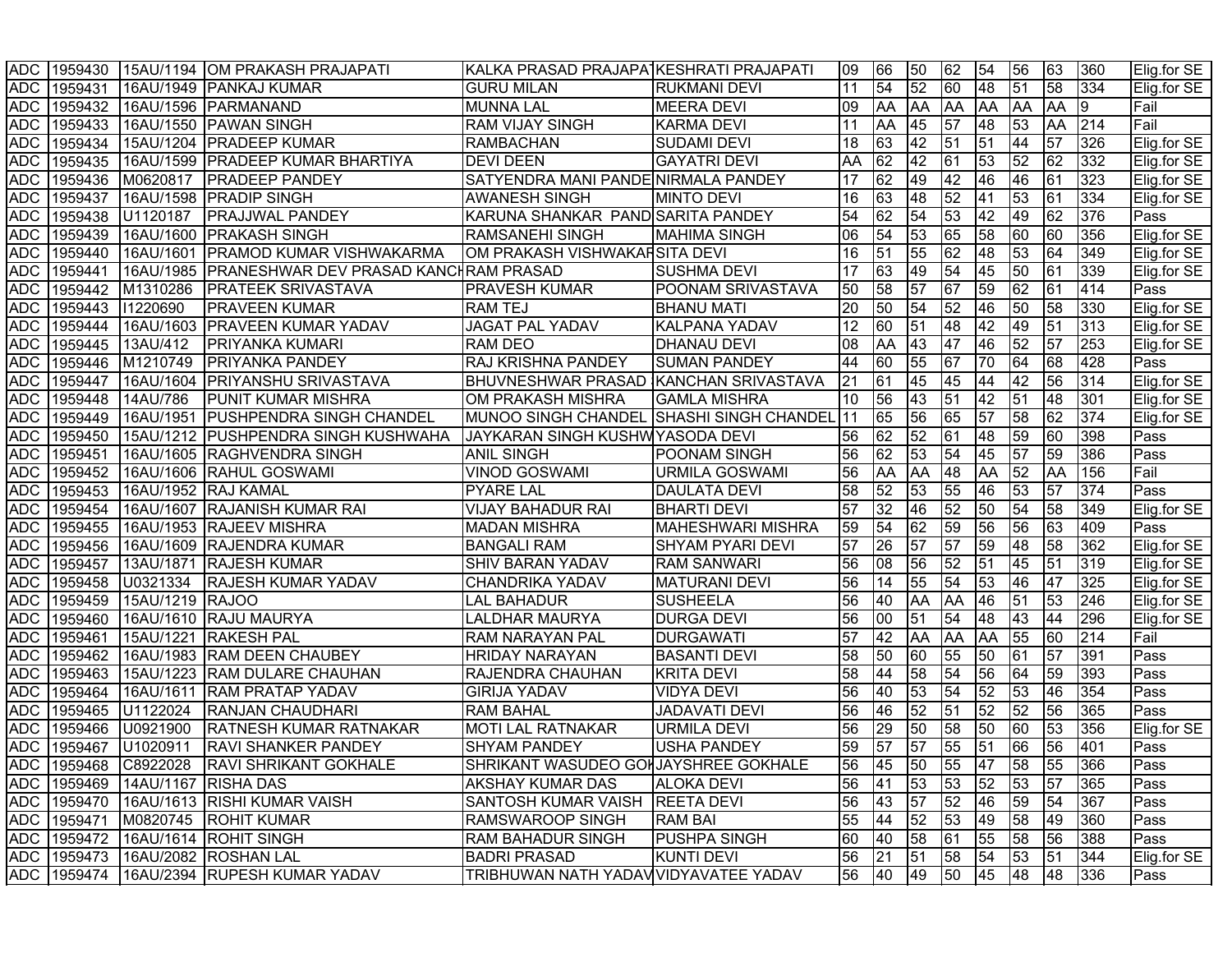|            |         |                   | ADC 1959475 16AU/1954 SACHIN PANDEY            | VIRENDRA KUMAR PANDESHOBHA PANDEY      |                            | 56 | 40        | 50                              | 52              | 49              | 55              | 52        | 354 | Pass        |
|------------|---------|-------------------|------------------------------------------------|----------------------------------------|----------------------------|----|-----------|---------------------------------|-----------------|-----------------|-----------------|-----------|-----|-------------|
| <b>ADC</b> |         |                   | 1959476 15AU/1352 SADHANA SINGH                | <b>RAMRATAN SUMAN</b>                  | <b>SAVITRI DEVI</b>        | 55 | 31        | $\overline{51}$                 | $\overline{54}$ | 41              | $\overline{54}$ | 61        | 347 | Elig.for SE |
| <b>ADC</b> | 1959477 |                   | 16AU/1615 SAJJAN SAROJ                         | <b>RAMNAYAN SAROJ</b>                  | <b>SAVITRI SAROJ</b>       | 54 | 17        | 48                              | 53              | 40              | 42              | 47        | 301 | Elig.for SE |
| <b>ADC</b> | 1959478 |                   | 16AU/1616 SALIL KUMAR                          | <b>ROSHAN LAL</b>                      | <b>SHANTEE DEVI</b>        | 56 | 19        | 47                              | 53              | 40              | 53              | 54        | 322 | Elig.for SE |
| <b>ADC</b> | 1959479 | 11020519          | <b>SAMAR JEET MADHUKAR</b>                     | <b>RAM AJOR MADHUKAR</b>               | <b>GEETA DEVI</b>          | 54 | 56        | 48                              | 53              | 41              | 51              | 56        | 359 | Pass        |
| <b>ADC</b> | 1959480 |                   | 16AU/1617 SANDEEP KUMAR                        | <b>RAMESH KUMAR</b>                    | <b>NARHIN</b>              | 56 | 57        | 50                              | 53              | 43              | 51              | 57        | 367 | Pass        |
| <b>ADC</b> | 1959481 |                   | 16AU/1618 SANDEEP KUMAR MAURYA                 | MATA PRASAD MAURYA                     | <b>ISARAWATI DEVI</b>      | 63 | 59        | $\overline{51}$                 | 64              | 47              | 50              | 48        | 382 | Pass        |
| <b>ADC</b> | 1959482 |                   | 15AU/1786 SANJAY KUMAR                         | <b>TARA DATT CHAHALI</b>               | <b>HEMA CHAHALI</b>        | 65 | 58        | 50                              | 65              | $ 43\rangle$    | 45              | 49        | 375 | Pass        |
| <b>ADC</b> | 1959483 |                   | 15AU/2073 SANTOSH KUMAR                        | <b>RAM GULAM VISHWAKARNSUBHAGI</b>     |                            | AA | 57        | $\overline{62}$                 | 54              | 49              | 47              | 51        | 320 | Elig.for SE |
| <b>ADC</b> | 1959485 |                   | 16AU/1622 SATISH KUMAR SAHU                    | <b>KESHAV DAS SAHU</b>                 | <b>KUSUM DEVI</b>          | 60 | 59        | 65                              | 57              | 56              | 60              | 60        | 417 | Pass        |
| <b>ADC</b> | 1959486 |                   | 16AU/1958 SATISH KUMAR SAINI                   | MAHESH PRASAD SAINI                    | <b>RAJKUMARI SAINI</b>     | 56 | 57        | 65                              | $\overline{54}$ | 44              | 58              | 45        | 379 | Pass        |
| <b>ADC</b> | 1959487 |                   | 16AU/1959 SATYA PRAKASH                        | <b>PARAS LAL</b>                       | <b>PRABHA WATI</b>         | 55 | 57        | 62                              | 56              | 45              | $\overline{57}$ | 56        | 388 | Pass        |
| <b>ADC</b> | 1959488 | U1322709          | <b>SATYABHAN SINGH</b>                         | <b>SAUDAN SINGH</b>                    | <b>URMILA DEVI</b>         | 56 | 56        | 59                              | 54              | 42              | $ 43\rangle$    | 44        | 354 | Pass        |
| <b>ADC</b> | 1959489 |                   | 15AU/1238 SATYENDRA KUMAR                      | <b>SRI RAM</b>                         | <b>NIRMLA DEVI</b>         | 55 | 57        | 65                              | 56              | 42              | 54              | 60        | 389 | Pass        |
| <b>ADC</b> | 1959490 |                   | 16AU/1623 SHAILESH TRIPATHI                    | <b>BHRIGU NATH TRIPATHI</b>            | <b>SHASHI DEVI</b>         | 57 | 57        | 61                              | 56              | 46              | 45              | 56        | 378 | Pass        |
| <b>ADC</b> | 1959491 | U0721701          | SHAKTIDHAR RAM TRIPATHI                        | BHRIGUJI RAM TRIPATHI GAYTRI DEVI      |                            | AA | <b>AA</b> | AA                              | <b>AA</b>       | <b>AA</b>       | <b>AA</b>       | AA        | Abs | Absent      |
| <b>ADC</b> | 1959492 |                   | 13AU/3209 SHALINI SHAHI                        | RAVINDRA KUMAR SHAHI KARUNA SHAHI      |                            | 56 | 58        | 63                              | 56              | 46              | 46              | 54        | 379 | Pass        |
| <b>ADC</b> | 1959493 | U1120244          | <b>SHASHANK SHEKHAR PANDEY</b>                 | NAGENDRA KUMAR PAND NIHARIKA PANDEY    |                            | 57 | 57        | 60                              | 58              | 59              | 53              | 61        | 405 | Pass        |
| <b>ADC</b> | 1959494 |                   | 16AU/1962 SHASHANK SRIVASTAVA                  | GYAN CHANDRA SRIVAST REETA SRIVASTAVA  |                            | 58 | 66        | 70                              | 60              | 69              | 64              | 65        | 452 | Pass        |
| <b>ADC</b> | 1959495 |                   | 15AU/1243 SHASHI KANT SINGH                    | <b>ANIRUDHA SINGH</b>                  | <b>MEERA DEVI</b>          | 56 | 57        | 62                              | 58              | 45              | 46              | 55        | 379 | Pass        |
| <b>ADC</b> | 1959496 | U1020921          | <b>SHIKHA SEN</b>                              | RAJ KUMAR SEN                          | <b>NIRMALA</b>             | 56 | 57        | 63                              | 56              | 49              | 60              | 66        | 407 | Pass        |
| <b>ADC</b> | 1959497 |                   | 15AU/1814 SHIKHA SRIVASTAV                     | SUBHASH CHANDRA SRIV SUMITRA SRIVASTAV |                            | 55 | 58        | 61                              | 56              | 55              | 53              | 62        | 400 | Pass        |
| <b>ADC</b> | 1959498 | U0930371          | <b>SHIPALI KUMARI</b>                          | <b>D PRASAD</b>                        | <b>MANJU DEVI</b>          | 57 | 67        | 66                              | 60              | 50              | 61              | 63        | 424 | Pass        |
| <b>ADC</b> | 1959499 | U0930014          | <b>SHIVAM SHUKLA</b>                           | <b>VINOD KUMAR SHUKLA</b>              | <b>SUSHILA SHUKLA</b>      | 56 | 63        | 65                              | 56              | 48              | $\overline{52}$ | 61        | 401 | Pass        |
| <b>ADC</b> | 1959500 |                   | 16AU/1965 SHIVENDRA KUMAR PANDEY               | MAHESH PRASAD PANDE GAYATRI DEVI       |                            | 56 | 62        | 61                              | 56              | 56              | 47              | 58        | 396 | Pass        |
| <b>ADC</b> | 1959501 |                   | 15AU/1249 SHOBH NATH YADAV                     | <b>PARAS NATH YADAV</b>                | <b>NAGINA DEVI</b>         | 56 | 59        | 62                              | 56              | 45              | 53              | 55        | 386 | Pass        |
| <b>ADC</b> | 1959502 |                   | 16AU/1625 SHUBHAM KUSHWAHA                     | <b>VIJAY KUSHWAHA</b>                  | <b>KUSMA DEVI</b>          | 56 | 59        | 57                              | 56              | 58              | 57              | 51        | 394 | Pass        |
| <b>ADC</b> | 1959503 | D1030455          | <b>SHUBHAM SINGH</b>                           | <b>ARUN KUMAR SINGH</b>                | <b>DAMYANTI SINGH</b>      | 57 | 57        | AA                              | 58              | <b>AA</b>       | <b>AA</b>       | <b>AA</b> | 172 | Fail        |
| <b>ADC</b> | 1959504 | U1120241          | <b>SHUBHAM TRIPATHI</b>                        | <b>MUNNA TRIPATHI</b>                  | <b>SHYAM LATA TRIPATHI</b> | 57 | 57        | 59                              | 56              | 61              | 61              | 57        | 408 | <b>Pass</b> |
| <b>ADC</b> | 1959505 |                   | 16AU/1966 SHUBHENDRA DEV SHUKLA                | MAHENDRA DEV SHUKLA SUMAN SHUKLA       |                            | 56 | 59        | 61                              | 56              | $\overline{57}$ | 59              | 53        | 401 | Pass        |
| <b>ADC</b> | 1959506 | D1030460          | <b>SIDDHARTH GUPTA</b>                         | UMESH CHANDRA GUPTA PINKIE GUPTA       |                            | 56 | 55        | $\overline{57}$                 | 58              | 41              | 54              | 47        | 368 | Pass        |
| <b>ADC</b> | 1959507 | 15AU/2194 SRI RAM |                                                | LALLU                                  | <b>DEVKI</b>               | 56 | 64        | 63                              | 56              | 43              | 53              | 64        | 399 | Pass        |
| <b>ADC</b> | 1959508 |                   | 16AU/1968 SUDHISH KUMAR                        | <b>VIJAY SHANKAR</b>                   | <b>SHARDA DEVI</b>         | 56 | 56        | 63                              | 59              | 45              | $\overline{61}$ | 63        | 403 | Pass        |
| <b>ADC</b> | 1959509 | U1330606          | <b>SUMIT KUMAR PANDEY</b>                      | DINESH KUMAR PANDEY USHA PANDEY        |                            | 59 | 56        | 65                              | 60              | 63              | 62              | 61        | 426 | Pass        |
| <b>ADC</b> | 1959510 | D0730198          | <b>SUMIT KUMAR SINGH</b>                       | RAM KARAN SINGH                        | <b>SUBHADRA DEVI</b>       | 56 | 58        | 52                              | 60              | 52              | 58              | 58        | 394 | Pass        |
| <b>ADC</b> | 1959511 |                   | 16AU/2344 SUNIL KUMAR                          | <b>DUDH NATH</b>                       | <b>INRAWATI DEVI</b>       | 57 | 67        | 49                              | 58              | 49              | 65              | 58        | 403 | Pass        |
| <b>ADC</b> |         | 1959512 G1020215  | <b>SUNIL KUMAR</b>                             | <b>KRISHNA CHANDRA</b>                 | <b>KUSUM DEVI</b>          | 56 | 58        | 48                              | 56              | 48              | 61              | 55        | 382 | Pass        |
| <b>ADC</b> |         |                   | 1959513 15AU/1256 SUNIL KUMAR                  | <b>PITAMBAR LAL</b>                    | <b>GAYTRI DEVI</b>         | 55 | 56        | AA                              | 56              | 40              | $\overline{52}$ | 46        | 305 | Elig.for SE |
|            |         |                   | ADC 1959514 15AU/1864 SUNIL KUMAR PATHAK       | SHYAM NARAYAN PATHAHNISHA PATHAK       |                            |    |           | 73  60  56  69  43  51  57  409 |                 |                 |                 |           |     | <b>Pass</b> |
|            |         |                   | ADC 1959515 15AU/522 SUNIL KUMAR YADAV         | <b>ADHYA YADAV</b>                     | <b>SHAIL DEVI</b>          | 58 | 59        | 53                              | 59              | 50              | 66              | 57        | 402 | Pass        |
|            |         |                   | ADC 1959516 16AU/1626 SURAJ KUMAR UPADHYAY     | JAMUNA PRASAD UPADHYVIMALA DEVI        |                            | 56 | 58        | 53                              | 56              | 43              | 56              | 52        | 374 | Pass        |
|            |         |                   | ADC   1959517   15AU/1982   SURENDRA GAUTAM    | <b>RAM NARAYAN</b>                     | <b>KAMALA DEVI</b>         | 56 | 60        | 54                              | 57              | 40              | 46              | 54        | 367 | Pass        |
|            |         |                   | ADC 1959518 U0522294 SURESH CHAND YADAV        | LAL CHAND YADAV                        | <b>AMARAVATI DEVI</b>      | 56 | 58        | 51                              | 57              | 46              | 49              | 54        | 371 | Pass        |
|            |         |                   | ADC  1959519  16AU/2083  SURESH KUMAR MAURYA   | LALLU RAM MAURYA                       | <b>RAJKALI MAURYA</b>      | 56 | 64        | 61                              | 56              | 59              | 61              | 52        | 409 | Pass        |
|            |         |                   | ADC   1959520   16AU/2183   SURESH KUMAR YADAV | LALLAN PRASAD YADAV JAIRAJI DEVI       |                            | 56 | 59        | 50                              | 56              | 40              | 41              | 52 354    |     | Pass        |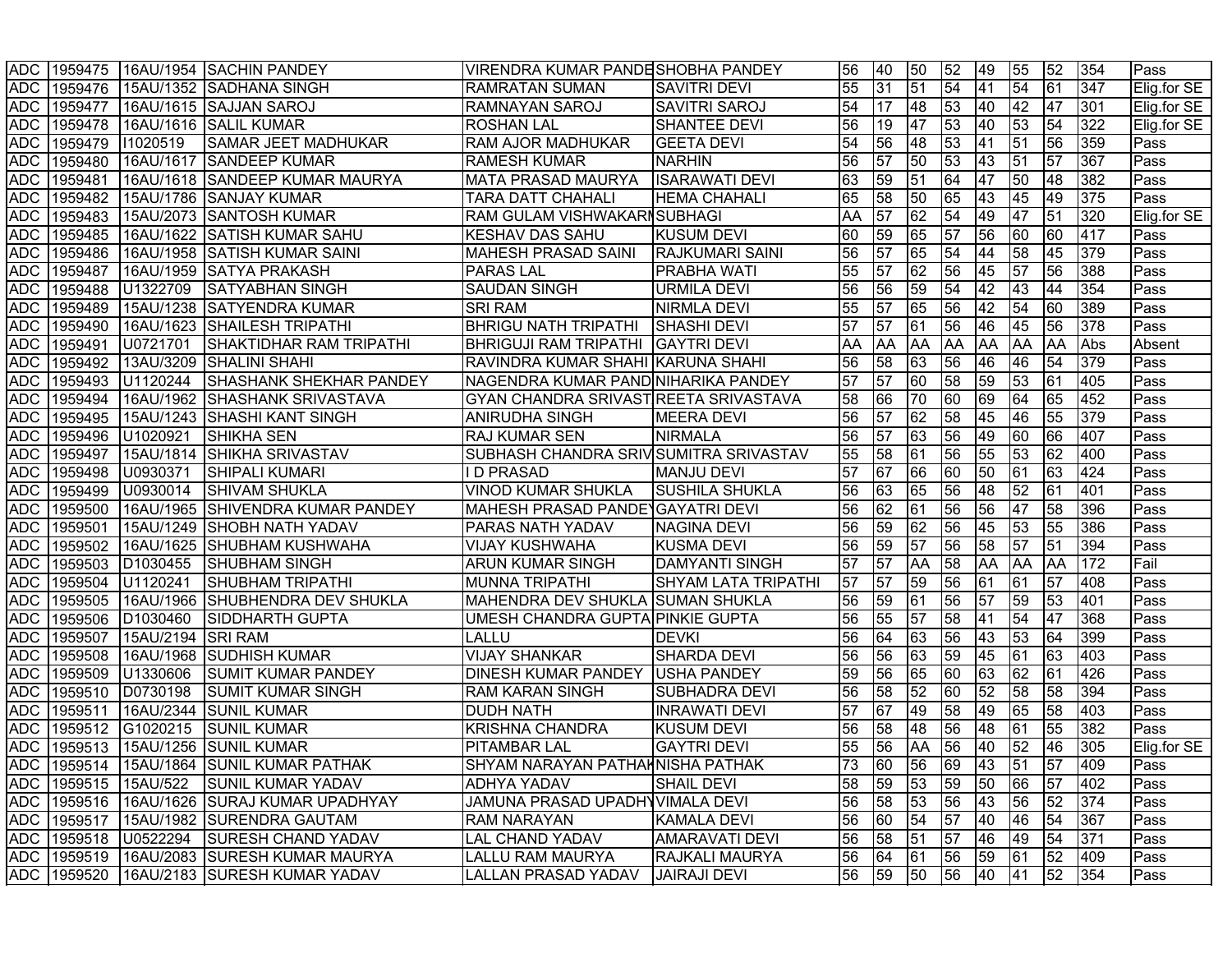|            | <b>ADC 1959521</b> |                    | 16AU/1627 SURYA PRAKSH                           | <b>RAM BAHADUR</b>                     | <b>SAVITRI DEVI</b>       | 56         | 63                     | 55         | 55              | 49              | 59              | 51              | 388    | Pass        |
|------------|--------------------|--------------------|--------------------------------------------------|----------------------------------------|---------------------------|------------|------------------------|------------|-----------------|-----------------|-----------------|-----------------|--------|-------------|
| <b>ADC</b> | 1959522            |                    | 16AU/2084   UMESH KUMAR GAUTAM                   | <b>SITA RAM</b>                        | <b>KAMLA DEVI</b>         | 52         | 61                     | 52         | 55              | 41              | $\overline{57}$ | 49              | 367    | Pass        |
| <b>ADC</b> | 1959523            |                    | 14AU/1915   UZMA ZABEE                           | <b>RAFI ULLAH</b>                      | <b>BILKEES BEGUM</b>      | 56         | 69                     | 64         | $\overline{57}$ | 54              | 63              | 54              | 417    | Pass        |
| <b>ADC</b> | 1959524            | U1230227           | VAISHNAVI OJHA                                   | RAMESH CHANDRA OJHA USHA OJHA          |                           | 68         | 65                     | 61         | 69              | 48              | 59              | 58              | 428    | Pass        |
| <b>ADC</b> | 1959525            |                    | 16AU/1628 VIDYA SAGAR                            | NATTHU SHARMA                          | <b>PHUL KUMARI</b>        | 57         | 63                     | 55         | $\overline{57}$ | $\overline{43}$ | 56              | 51              | 382    | Pass        |
| <b>ADC</b> | 1959526            |                    | 16AU/1970   VIJENDRA KUMAR                       | <b>JAY PRAKASH</b>                     | <b>GULAB DEVI</b>         | 55         | 67                     | 63         | 56              | 48              | 59              | 56              | 404    | Pass        |
| <b>ADC</b> | 1959527            | U1021076           | <b>VINAY SHANKAR CHAUDHARY</b>                   | <b>RAM KRIPAL</b>                      | <b>BADAMA DEVI</b>        | 54         | 58                     | 54         | $\overline{54}$ | 56              | 52              | 51              | 379    | Pass        |
| <b>ADC</b> | 1959528            |                    | 16AU/2347   VINAY UPADHYAY                       | <b>OM PRAKASH</b>                      | <b>SUSHILA DEVI</b>       | 56         | 60                     | 54         | 56              | 47              | $\overline{63}$ | 51              | 387    | Pass        |
| <b>ADC</b> | 1959529            |                    | 16AU/2374   VINEET KUMAR                         | <b>KAILASH RAM</b>                     | <b>KUMARI DEVI</b>        | 59         | 61                     | 60         | 56              | 52              | 62              | 53              | 403    | Pass        |
| <b>ADC</b> | 1959530            | 16AU/1971          | <b>VINEET KUMAR SHARMA</b>                       | <b>SHRI PRAKASH SHARMA</b>             | <b>MEENA SHARMA</b>       | 57         | 43                     | 56         | 56              | 48              | 60              | 54              | 374    | Pass        |
| <b>ADC</b> | 1959531            |                    | 16AU/1856   VINOD KUMAR SINGH                    | <b>DARA SINGH</b>                      | <b>PRAMILA SINGH</b>      | 57         | 53                     | 54         | 60              | 45              | 61              | 56              | 386    | Pass        |
| <b>ADC</b> | 1959532            | U1222402           | <b>VIPIN KUMAR BHARTI</b>                        | <b>MISRI LAL</b>                       | <b>KAMALAWATI DEVI</b>    | 56         | 25                     | 59         | 49              | $\overline{57}$ | 53              | 54              | 353    | Elig.for SE |
| <b>ADC</b> | 1959533            | V0321159           | <b>VISHAL KUMAR SONKAR</b>                       | HIRA LAL SONKAR                        | <b>LATE CHAMELI DEVI</b>  | 57         | 40                     | 52         | $\overline{57}$ | 48              | 62              | 55              | 371    | Pass        |
| <b>ADC</b> | 1959534            | U1021546           | YASHAVEER SINGH                                  | <b>GHANSHYAM SINGH</b>                 | <b>SAVITRI DEVI</b>       | 53         | 31                     | 46         | 40              | 45              | 47              | 44              | 306    | Elig.for SE |
| ADC        | 1959535            | G0710106           | YOGESH KUMAR SINGH                               | <b>RAJESH KUMAR SINGH</b>              | <b>MALATI DEVI</b>        | 56         | 43                     | 58         | 40              | 49              | 56              | 46              | 348    | Pass        |
| ADC        | 1959536            |                    | 15AU/1093 ADITYA NARAYAN                         | RAMENDRA PRASAD SHUIGAYATRI DEVI       |                           | 56         | 19                     | 40         | 40              | 45              | 40              | 45              | 285    | Elig.for SE |
| ADC        | 1959537            |                    | 14AU/1129 AVINASH SINGH                          | <b>CHINTA SINGH</b>                    | <b>KIRAN SINGH</b>        | 55         | 42                     | 52         | 47              | 51              | 46              | 47              | 340    | Pass        |
| ADC        | 1959538            | M1010154           | <b>DEEPAK KUMAR GAUR</b>                         | <b>PHOOLCHANDRA GAUR</b>               | <b>GURIYA DEVI</b>        | 52         | 42                     | 41         | 46              | 45              | 43              | 45              | 314    | Pass        |
| ADC        | 1959539            |                    | 14AU/2072 DHARMA RAJ                             | <b>RAM CHANDRA</b>                     | <b>PHOOLA DEVI</b>        | 56         | 49                     | 53         | 49              | 56              | 55              | 51              | 369    | Pass        |
| <b>ADC</b> | 1959540            | U0421041           | <b>DIVYENDU PRAKASH DUBEY</b>                    | <b>DEVI PRASAD DUBEY</b>               | <b>INDULATA DUBEY</b>     | 54         | 45                     | 48         | 46              | 45              | 50              | 36              | 324    | Pass        |
| <b>ADC</b> | 1959541            | M0930078           | <b>DURGESH PRATAP</b>                            | <b>RAM AUTAR</b>                       | <b>SUMAN</b>              | 53         | 40                     | 49         | 53              | 55              | 60              | 46              | 356    | Pass        |
| ADC        | 1959542            | 14AU/771           | <b>HIMANSHU MISHRA</b>                           | <b>SANT RAM MISHRA</b>                 | <b>MEENA MISHRA</b>       | AA         | AA                     | AA         | <b>AA</b>       | <b>AA</b>       | <b>AA</b>       | <b>AA</b>       | Abs    | Absent      |
| ADC        | 1959543            | 05AU/145           | <b>INDRESH KUMAR</b>                             | <b>CHUNNI LAL YADAV</b>                | RAJKALI YADAV             | 53         | 41                     | 52         | 50              | 51              | 62              | 46              | 355    | Pass        |
| <b>ADC</b> | 1959544            | D0730300           | <b>JEEVAN TRIPATHI</b>                           | <b>ARVIND TRIPATHI</b>                 | <b>CHANDRAKALA</b>        | 51         | 41                     | 45         | 45              | 47              | 51              | 40              | 320    | Pass        |
| <b>ADC</b> | 1959545            | D0920615           | NIKHIL SRIVASTAVA                                | SHEETALA PRASAD SRIVANEELAM SRIVASTAVA |                           | 54         | $\overline{\text{28}}$ | 47         | 55              | 56              | 54              | 50              | 344    | Elig.for SE |
| <b>ADC</b> | 1959546            | 12AU/694           | <b>PANDIT KUMAR SAROJ</b>                        | <b>SHIV KUMAR</b>                      | <b>SHANTI DEVI</b>        | 56         | 54                     | 55         | 49              | 53              | 58              | 58              | 383    | Pass        |
| ADC        | 1959547            | 13AU/868           | <b>POONAM MAURYA</b>                             | <b>SHIV GOPAL MAURYA</b>               | <b>SUNITA DEVI</b>        | 56         | 36                     | 47         | 55              | 56              | 55              | 53              | 358    | Pass        |
| <b>ADC</b> | 1959548            |                    | 14AU/1645 RABENDRA KUMAR                         | SANTOSH KUMAR                          | <b>SUDHA DEVI</b>         | 55         | 49                     | 60         | 55              | 47              | 62              | 51              | 379    | Pass        |
| <b>ADC</b> | 1959549            |                    | 15AU/1218 RAJESH RAJPOOT                         | <b>GYAN SINGH</b>                      | <b>RAM SHRI</b>           | 55         | 53                     | 51         | $\overline{62}$ | 56              | 67              | 55              | 399    | Pass        |
| <b>ADC</b> | 1959550            |                    | 14AU/1806 RAM CHANDRA TIWARI                     | <b>BAIJ NATH TIWARI</b>                | <b>CHAMELI TIWARI</b>     | AA         | AA                     | 51         | $\overline{52}$ | 49              | 56              | 48              | 256    | Elig.for SE |
| <b>ADC</b> | 1959551            |                    | 15AU/1227 RATNESH KUMAR TIWARI                   | PRAKASH KUMAR TIWARI INDRA KUMARI DEVI |                           | 57         | 51                     | 55         | 54              | 54              | 53              | 56              | 380    | Pass        |
| <b>ADC</b> | 1959552            | 14AU/800           | SATENDRA KUMAR SRIVASTAVA                        | SUDAMA PRASAD SRIVAS PARVATI DEVI      |                           | 53         | 51                     | 50         | 60              | 52              | 53              | 49              | 368    | Pass        |
| <b>ADC</b> | 1959553            | 10AU/736           | SAURABH KUMAR SRIVASTAVA                         | KRISHNA KUMAR SRIVASTPUSHPA SRIVASTAVA |                           | 56         | 47                     | 53         | 50              | 53              | $\sqrt{53}$     | 56              | 368    | Pass        |
| <b>ADC</b> | 1959554            | 15AU/1352 SHIV JEE |                                                  | <b>BHAGWAN RAM</b>                     | <b>BASMATI DEVI</b>       | 04         | 43                     | 49         | 53              | 43              | 61              | 58              | 311    | Elig.for SE |
| <b>ADC</b> | 1959556            | U9930642           | <b>SUNIL KUMAR SONKAR</b>                        | <b>AMAR NATH SONKAR</b>                | <b>ANJORA DEVI SONKAR</b> | 30         | 49                     | 53         | $\overline{52}$ | 49              | 52              | 52              | 337    | Elig.for SE |
| <b>ADC</b> | 1959557            | 14AU/1181          | <b>UMAKANT SINGH</b>                             | <b>RAMESH SINGH</b>                    | <b>SURYAMUKHI DEVI</b>    | 09         | 52                     | 46         | 42              | 53              | 47              | 51              | 300    | Elig.for SE |
| <b>ADC</b> | 1959559            |                    | 14AU/1797 BIJENDRA YADAV                         | <b>RAM DULAR YADAV</b>                 | <b>SHANTI DEVI</b>        | 01         | 09                     | AA         | 52              | 49              | 44              | AA              | 155    | Fail        |
| <b>ADC</b> | 1959560            |                    | 13AU/3130 BRIJENDRA MANI TRIPATHI                | <b>BACHCHAN MANI</b>                   | <b>AMARAWATI TRIPATHI</b> | AA         | AA                     | 45         | $\overline{51}$ | 55              | $\overline{57}$ | 47              | 255    | Elig.for SE |
|            |                    |                    | ADC   1959561   15AU/1853   BRIJESH KUMAR TIWARI | <b>PRAN NATH TIWARI</b>                | <b>SHANTI DEVI</b>        | <u> 16</u> |                        | 45  49  53 |                 | 43 49           |                 |                 | 49 304 | Elig.for SE |
|            |                    |                    | ADC   1959562   14AU/1815   DHARMESH PANDEY      | <b>RAMAKANT PANDEY</b>                 | <b>MADHURI PANDEY</b>     | 33         | 46                     | 46         | 50              | 60              | 48              | 48              | 331    | Elig.for SE |
|            |                    |                    | ADC 1959563 C1020191 MANOJ KUMAR                 | <b>MOTI LAL</b>                        | <b>RAM SHRI DEVI</b>      | 18         | AA                     | 49         | 58              | 40              | 55              | $\overline{51}$ | 271    | Elig.for SE |
|            |                    |                    | ADC   1959564   14AU/1156   PANKAJ KUMAR MISHRA  | SUBHASH CHANDRA MISHAMBIKA DEVI        |                           | 10         | 31                     | 53         | 53              | 60              | 49              | 51              | 307    | Elig.for SE |
|            |                    |                    | ADC 1959565 U0821478 PINTU KUMAR YADAV           | <b>SHIV MANGAL YADAV</b>               | SHANTI DEVI               | 12         | 41                     | 51         | 51              | 53              | 44              | 51              | 303    | Elig.for SE |
|            |                    |                    | ADC 1959566 14AU/1650 RAJ BAHADUR                | <b>RAM SUKH</b>                        | <b>BASANTA DEVI</b>       | 06         | 19                     | <b>AA</b>  | AA              | 45              | 45              | 55              | 170    | Fail        |
|            |                    |                    | ADC 1959567 12AU/1436 RAM LAKHAN PAL             | <b>BHAIRAW DEEN PAL</b>                | <b>SHIV KALI DEVI</b>     | 08         | 38                     | 54         | 41              | 55              | 56              | 53              | 305    | Elig.for SE |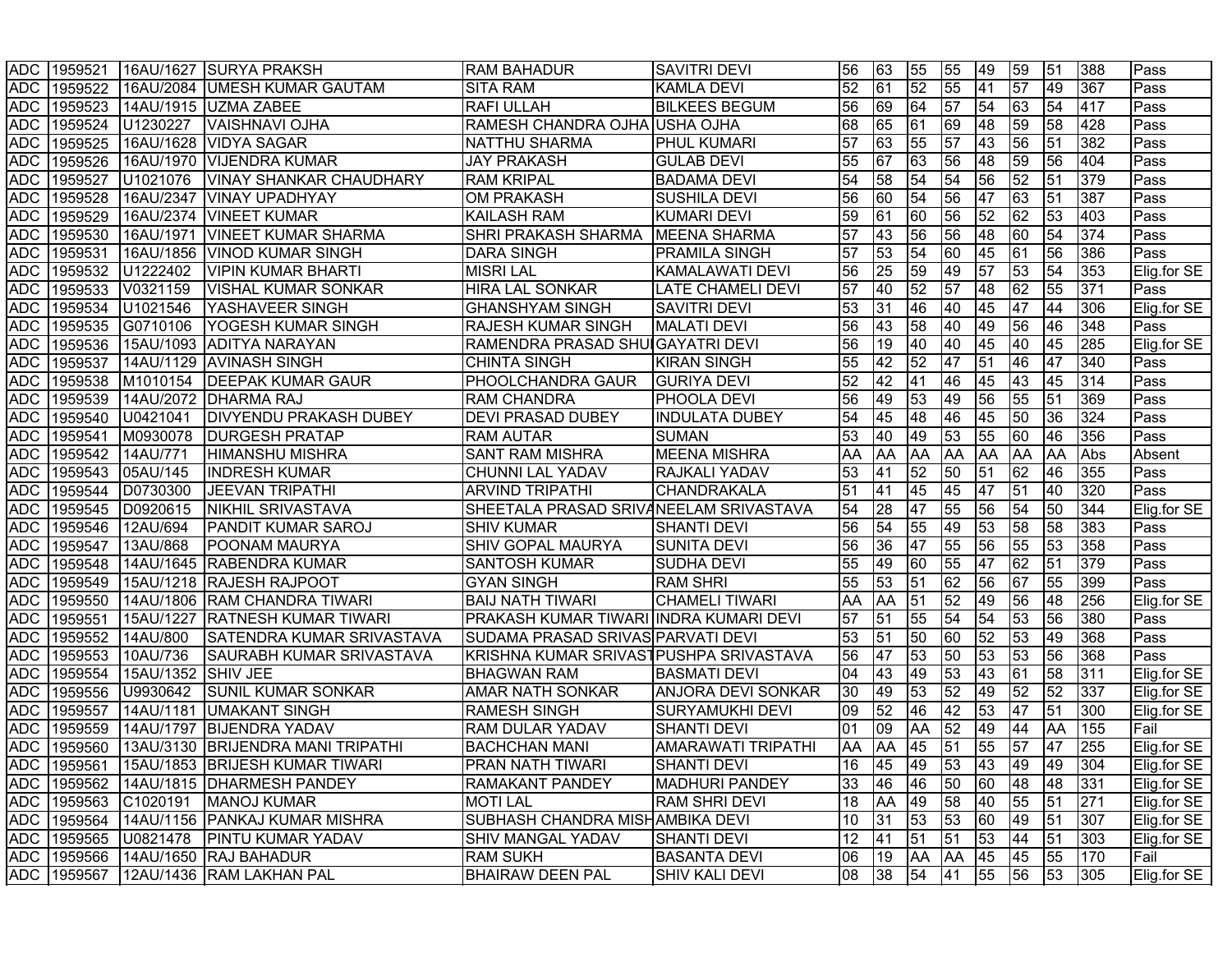|            |                      |                  | ADC 1959568 14AU/2100 RAM NARESH           | <b>RAM KRISHNA</b>                       | <b>PIYARI DEVI</b>       | 02  | 32        | 53              | 56              | 61              | 52              | 53                           | 309        | Elig.for SE |
|------------|----------------------|------------------|--------------------------------------------|------------------------------------------|--------------------------|-----|-----------|-----------------|-----------------|-----------------|-----------------|------------------------------|------------|-------------|
| <b>ADC</b> |                      |                  | 1959569 15AU/1352 SADHANA SINGH            | <b>RAMRATAN SUMAN</b>                    | <b>SAVITRI DEVI</b>      | AA  | AA        | AA              | <b>AA</b>       | <b>AA</b>       | <b>AA</b>       | <b>AA</b>                    | <b>Abs</b> | Absent      |
| <b>ADC</b> | 1959570              |                  | 15AU/1352 SADHANA SINGH                    | <b>RAMRATAN SUMAN</b>                    | <b>SAVITRI DEVI</b>      | AA  | <b>AA</b> | AA              | <b>AA</b>       | <b>AA</b>       | AA              | AA                           | Abs        | Absent      |
| <b>ADC</b> | 1959571              | U0922766         | <b>ALOK KUMAR VERMA</b>                    | CHANDRA MANI KANT VEHMEERA DEVI          |                          | 18  | 25        | 55              | 55              | 49              | 46              | 53                           | 301        | Elig.for SE |
| <b>ADC</b> | 1959572              |                  | 14AU/1866 ARBIND KUMAR                     | <b>RAM MURTI</b>                         | SINGARPATI               | 00  | 17        | 52              | $\overline{58}$ | 55              | 48              | 57                           | 287        | Elig.for SE |
| <b>CMP</b> | 1959701              |                  | 16AU/1826 ABHISHEK SHUKLA                  | MURALI DHAR SHUKLA                       | <b>RAJ KUMARI</b>        | 44  | 49        | 56              | $\overline{57}$ | 59              | 56              | 51                           | 372        | Pass        |
| <b>CMP</b> |                      |                  | 1959702 16AU/1690 ABHISHEK SINGH           | <b>GOPESH KUMAR SINGH</b>                | <b>TARA DEVI</b>         | 37  | 51        | 57              | 55              | 55              | 22              | 54                           | 331        | Elig.for SE |
| <b>CMP</b> |                      |                  | 1959703 16AU/1740 ADARSH KUMAR DWIVEDI     | HARISH CHANDRA DWIVE JAYASHREE DEVI      |                          | 30  | 47        | 53              | 53              | $\overline{50}$ | 44              | 52                           | 329        | Elig.for SE |
| <b>CMP</b> |                      |                  | 1959704 16AU/1726 ADITYA MISHRA            | <b>UMA KANT MISHRA</b>                   | <b>RAJESHWARI MISHRA</b> | 58  | 59        | 56              | $\overline{57}$ | 58              | 62              | 53                           | 403        | <b>Pass</b> |
| <b>CMP</b> |                      | 1959705 U0822361 | <b>ADITYA PRATAP SINGH</b>                 | <b>RAM SAJIVAN</b>                       | <b>SHASHI KALA DEVI</b>  | 26  | 54        | 54              | 58              | 56              | 21              | 52                           | 321        | Elig.for SE |
| <b>CMP</b> | 1959706 11320027     |                  | <b>ADVAIT KUMAR TIWARI</b>                 | <b>RAVINDRA TIWARI</b>                   | <b>GEETA TIWARI</b>      | 32  | 44        | 44              | 43              | 47              | 53              | 41                           | 304        | Elig.for SE |
| <b>CMP</b> |                      | 1959707 M1230384 | <b>ADYA SINGH</b>                          | <b>MAHENDRA PRATAP SING APARNA SINGH</b> |                          | 56  | 54        | 43              | 32              | 56              | 56              | 55                           | 352        | Elig.for SE |
| <b>CMP</b> |                      |                  | 1959708   16AU/2369   AJEET KUMAR ADITYA   | <b>BABU LAL</b>                          | <b>KAWALI DEVI</b>       | 55  | 53        | 40              | 56              | 56              | $\overline{58}$ | 53                           | 371        | Pass        |
| <b>CMP</b> |                      |                  | 1959709 16AU/1719 AJEET SINGH              | <b>RAJ KUMAR SINGH</b>                   | <b>CHANMATI DEVI</b>     | 56  | 51        | 51              | 51              | 56              | 54              | 51                           | 370        | Pass        |
| <b>CMP</b> |                      | 1959710 U1321326 | <b>AJEET SINGH</b>                         | <b>RAM JIYAVAN</b>                       | <b>KUNTI DEVI</b>        | 56  | 48        | 56              | 59              | 54              | 56              | 51                           | 380        | Pass        |
| <b>CMP</b> | 1959711              |                  | 14AU/1324 AJIT KUMAR PANDEY                | ANAND SWAROOP PANDE ABHA PANDEY          |                          | 62  | 59        | 60              | 56              | 46              | 54              | 58                           | 395        | Pass        |
| <b>CMP</b> |                      | 1959712 U0921951 | <b>AKASH KUMAR</b>                         | <b>ASHOK KUMAR</b>                       | <b>RANI DEVI</b>         | 53  | 55        | 47              | 59              | 50              | 52              | 52                           | 368        | Pass        |
| <b>CMP</b> |                      | 1959713 D0722278 | <b>AKHAND PRATAP TIWARI</b>                | VIDYA SAGAR TIWARI                       | <b>VINDU TIWARI</b>      | 55  | 59        | 48              | 56              | 53              | 50              | 52                           | 373        | Pass        |
| <b>CMP</b> |                      | 1959714 U1020284 | <b>AKHILESH SINGH</b>                      | <b>DEEPAK KUMAR SINGH</b>                | <b>SUSHMA SINGH</b>      | 56  | AA        | $\overline{51}$ | 56              | 41              | 56              | 51                           | 311        | Elig.for SE |
| <b>CMP</b> |                      |                  | 1959715  16AU/1773  AKHILESH TRIPATHI      | MAHESHWAR PRASAD TRISHWARAWATI TRIPATHI  |                          | 61  | 60        | 57              | 58              | 55              | $\overline{53}$ | 55                           | 399        | Pass        |
| <b>CMP</b> | 1959716              |                  | 16AU/2348 AKRAM AHMAD                      | <b>IMTIYAJ AHMAD</b>                     | <b>AFSANA BANO</b>       | 55  | 57        | 46              | 59              | 48              | 50              | 48                           | 363        | Pass        |
| <b>CMP</b> | 1959717              |                  | 16AU/1750 AKSHAT KAPOOR VERMA              | <b>PRAHLAD PRASAD</b>                    | <b>RAJ KUMARI DEVI</b>   | 55  | 57        | 51              | 56              | 47              | 60              | 47                           | 373        | Pass        |
| <b>CMP</b> | 1959718              |                  | 16AU/2102 ALOK PATEL                       | <b>RAJ BAHADUR PATEL</b>                 | <b>ASHA DEVI</b>         | 55  | 56        | 56              | 56              | 44              | 28              | 45                           | 340        | Elig.for SE |
| <b>CMP</b> |                      | 1959719 M0620101 | <b>AMAR DEEP SONKAR</b>                    | VINOD KUMAR SONKAR                       | <b>SEEMA SONKAR</b>      | 67  | 55        | 45              | 65              | 40              | 44              | 47                           | 363        | Pass        |
| <b>CMP</b> | 1959720              |                  | 16AU/1756 AMAR SINGH PATEL                 | GANGA PRASAD CHAUDH NEMAVATI DEVI        |                          | 56  | 60        | 44              | 53              | 53              | 46              | 44                           | 356        | Pass        |
| <b>CMP</b> | 1959721              |                  | 16AU/1755 AMIT KUMAR                       | <b>SHYAM SHANKER</b>                     | <b>SUMAN</b>             | 56  | 58        | 36              | 56              | 47              | 53              | 46                           | 352        | Pass        |
| <b>CMP</b> | 1959722              |                  | 16AU/1918 AMIT KUMAR SINGH                 | <b>SARDAR BAHADUR SINGHMINA SINGH</b>    |                          | 56  | 63        | 53              | 56              | 45              | 44              | 52                           | 369        | Pass        |
| <b>CMP</b> | 1959723              | C0530053         | <b>AMIT KUMAR YADAV</b>                    | <b>ASHOK KUMAR YADAV</b>                 | <b>SUNITA YADAV</b>      | 54  | 54        | 52              | 55              | 42              | 55              | 44                           | 356        | Pass        |
| <b>CMP</b> |                      |                  | 1959724   16AU/1748   AMOD KUMAR           | <b>VINOD KUMAR</b>                       | <b>URMILA DEVI</b>       | 56  | 61        | 46              | 56              | 47              | 59              | 54                           | 379        | Pass        |
| <b>CMP</b> | 1959725              |                  | 16AU/1728 AMOD KUMAR YADAV                 | <b>RADHEY SHYAM YADAV</b>                | <b>CHAMPA DEVI</b>       | 56  | 64        | 53              | 56              | 52              | $\overline{50}$ | 53                           | 384        | Pass        |
| <b>CMP</b> | 1959726              |                  | 16AU/1882 ANEET KUMAR MISHRA               | <b>RAJESH KUMAR</b>                      | <b>AMRAVATI DEVI</b>     | 56  | 64        | 36              | 55              | 52              | 51              | 44                           | 358        | Pass        |
| <b>CMP</b> | 1959727              |                  | 15AU/1561 ANIL KUMAR PANDEY                | SURYA PRAKASH PANDEYNIRMALA PANDEY       |                          | 55  | 55        | 40              | 56              | 45              | 49              | 48                           | 348        | Pass        |
| <b>CMP</b> | 1959728              |                  | 16AU/1919 ANIL KUMAR YADAV                 | <b>SHIV SHANKAR YADAV</b>                | <b>BUDHANA DEVI</b>      | 55  | 64        | AA              | 56              | 43              | $\overline{50}$ | 45                           | 313        | Elig.for SE |
| <b>CMP</b> | 1959729              |                  | 15AU/2201 ANIL KUMAR YADAV                 | <b>SURESH KUMAR YADAV</b>                | <b>SAVITRI DEVI</b>      | 56  | 61        | AA              | 53              | 42              | <b>AA</b>       | 49                           | 261        | Elig.for SE |
| <b>CMP</b> | 1959730 10721109     |                  | <b>ANITA KUMARI</b>                        | <b>MOOL CHANDRA</b>                      | YASHODA DEVI             | 60  | 66        | 60              | 58              | $\overline{57}$ | 61              | 52                           | 414        | Pass        |
| <b>CMP</b> | 1959731              |                  | 16AU/1692 ANJANAI KUMAR YADAV              | RAM SHIROMANI YADAV   PARWATI YADAV      |                          | 57  | 71        | 42              | 52              | 58              | 52              | 49                           | 381        | Pass        |
| <b>CMP</b> | 1959732 11320120     |                  | <b>ANUBHAV KESHARWANI</b>                  | JAY PRAKASH KESHARWAPRATIMA KESHARWANI   |                          | 60  | 72        | 46              | 57              | 45              | 56              | 49                           | 385        | Pass        |
| <b>CMP</b> |                      |                  | 1959733 16AU/1722 ANUJ TRIPATHI            | HANUMAN DUTT TRIPATH ARUNA TRIPATHI      |                          | 60  | 82        | $ 42\rangle$    | 58              | $\overline{43}$ | $\overline{56}$ | 42                           | 383        | Pass        |
|            |                      |                  | CMP 1959734   U0321757   ANUT RANJAN SINGH | <b>KRISHAN CHANDRA</b>                   | <b>MANJU DEVI</b>        | 53. | 61        |                 |                 |                 |                 | 40   56   53   52   38   353 |            | <b>Pass</b> |
|            |                      |                  | CMP 1959735 16AU/1691 ARUN KUMAR           | <b>RAJA RAM</b>                          | <b>KALAWATI DEVI</b>     | 56  | 59        | 50              | 56              | 52              | 55              | 47                           | 375        | Pass        |
|            |                      |                  | CMP 1959736 16AU/1883 ARVIND KUMAR         | <b>DASHRATH LAL</b>                      | <b>VIMLA DEVI</b>        | 31  | 57        | 41              | 56              | 53              | 53              | 49                           | 340        | Elig.for SE |
|            |                      |                  | CMP 1959737 16AU/1998 ASHISH KUMAR         | <b>SUKRA LOHRA</b>                       | <b>MANJU DEVI</b>        | 38  | 61        | 36              | 56              | 52              | 44              | 40                           | 327        | Elig.for SE |
|            | CMP 1959738 11120179 |                  | <b>ASHUTOSH KUMAR RAI</b>                  | <b>DAYA SHANKAR RAI</b>                  | <b>USHA DEVI</b>         | 48  | 59        | 36              | 56              | 58              | 50              | 48                           | 355        | Pass        |
|            |                      |                  | CMP   1959739   16AU/1884   ASHUTOSH SINGH | <b>RAKESH BAHADUR SINGHANITA SINGH</b>   |                          | AA  | 65        | 44              | 54              | 56              | 56              | 47                           | 322        | Elig.for SE |
|            |                      |                  | CMP   1959740   16AU/1709   ATUL KUMAR RAI | <b>ARUN KUMAR RAI</b>                    | <b>DILVASA RAI</b>       | 48  | 64        | 46              | 55              | 57              | 55              | 48 373                       |            | Pass        |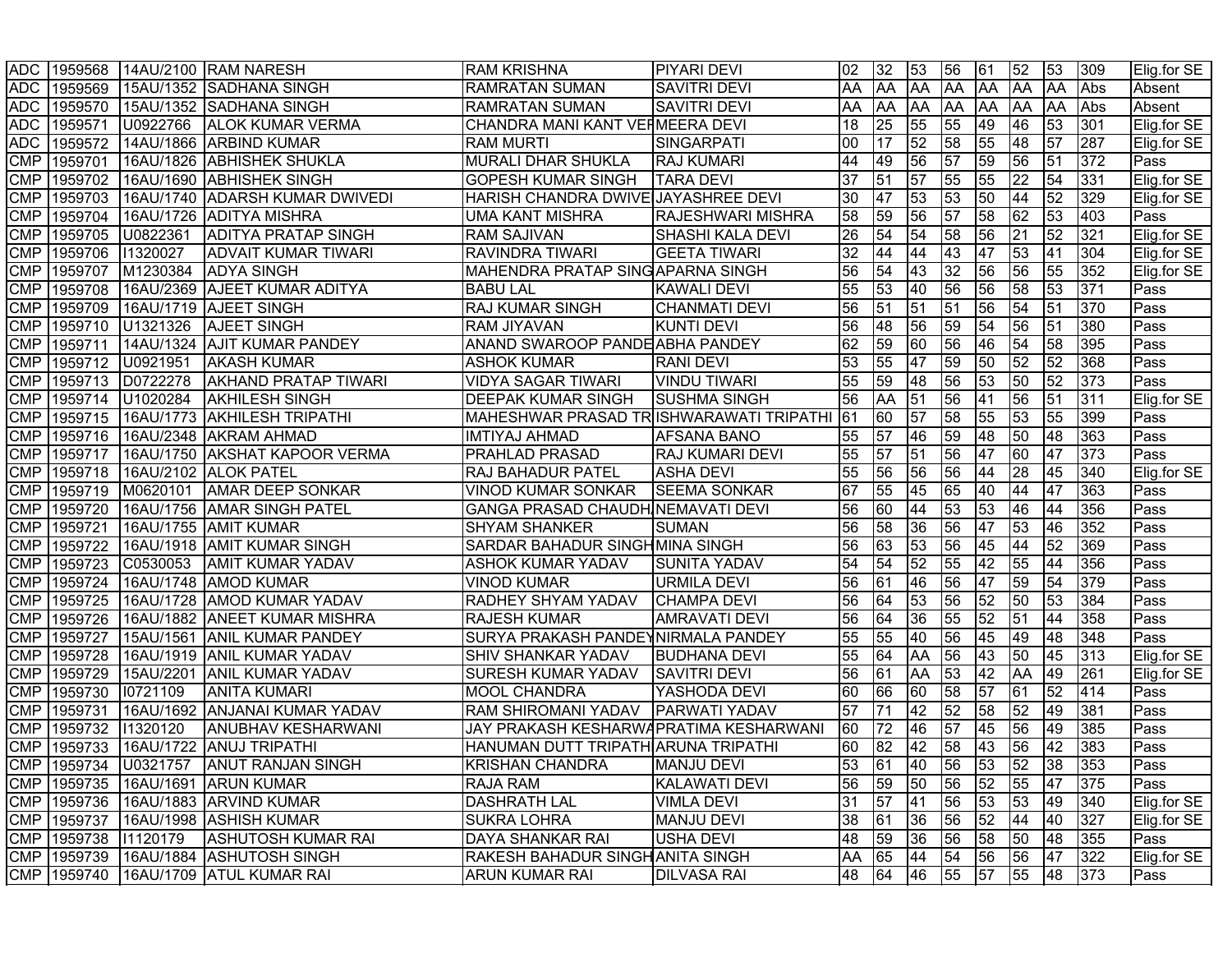|            |                  | CMP 1959741 U1130281     | <b>ATUL VERMA</b>                                                                         | <b>VINOD VERMA</b>                          | <b>SITA VERMA</b>       | 54              | 49 | 50          | 53              | 56              | 63           | 48        | 373 | Pass        |
|------------|------------------|--------------------------|-------------------------------------------------------------------------------------------|---------------------------------------------|-------------------------|-----------------|----|-------------|-----------------|-----------------|--------------|-----------|-----|-------------|
| <b>CMP</b> |                  |                          | 1959742 15AU/2184 AVINASH TIWARI                                                          | <b>DAYA SHANKAR TIWARI</b>                  | NIRMALA TIWARI          | 46              | 52 | 49          | 56              | 56              | 44           | 48        | 351 | Pass        |
| <b>CMP</b> | 1959743          |                          | 16AU/1776 AWANEESHA KUMAR                                                                 | <b>SHYAM NARAYAN</b>                        | <b>PHOOL KALI</b>       | 49              | 45 | 48          | 58              | 56              | 49           | 47        | 352 | Pass        |
| <b>CMP</b> | 1959744          | D0820248                 | <b>BALENDRA KUMAR CHAUDHARI</b>                                                           | <b>SATTI LAL CHAUDHARI</b>                  | SUNAINA DEVI CHAUDHAI44 |                 | 54 | 42          | 55              | 50              | 49           | 47        | 341 | Pass        |
| <b>CMP</b> | 1959745          |                          | 16AU/1735 BEERENDRA SINGH                                                                 | <b>BHAGWAN DAS</b>                          | <b>PREM RANI</b>        | 57              | 46 | 52          | $\overline{57}$ | 58              | 52           | 55        | 377 | Pass        |
| <b>CMP</b> | 1959746          |                          | 16AU/2355 BHADRA SEN SINGH                                                                | <b>UDAY BHAN SINGH</b>                      | <b>SEEMA DEVI</b>       | 31              | 42 | 50          | 50              | 53              | 52           | 58        | 336 | Elig.for SE |
| <b>CMP</b> | 1959747          |                          | 16AU/1999   BHONEDRA KUMAR BHARTEE                                                        | <b>RAM SAJIVAN</b>                          | <b>SUMITRA DEVI</b>     | 42              | 48 | 43          | 54              | 54              | 50           | 49        | 340 | Pass        |
| <b>CMP</b> | 1959748          | U0921017                 | <b>BIPIN KUMAR TIWARI</b>                                                                 | <b>GANPAT SAHAY TIWARI</b>                  | <b>SARASWATI</b>        | 55              | 52 | 42          | $\overline{58}$ | 60              | 54           | 55        | 376 | Pass        |
| <b>CMP</b> | 1959749          |                          | 16AU/1725 BRAJENDRA SINGH                                                                 | <b>KALLU SINGH</b>                          | <b>REKHA SINGH</b>      | $\overline{22}$ | 17 | 44          | 55              | 53              | 50           | 51        | 292 | Elig.for SE |
| <b>CMP</b> | 1959750          |                          | 16AU/1702 BRIJESH KUMAR                                                                   | <b>BHARAT LAL</b>                           | MALTI DEVI              | 36              | 40 | 40          | 52              | 54              | 48           | 55        | 325 | Pass        |
| <b>CMP</b> | 1959751          |                          | 16AU/1779 BUDDHI SAGAR PANDEY                                                             | <b>ARUN KUMAR PANDEY</b>                    | <b>ARTI PANDEY</b>      | 23              | 40 | 40          | 55              | 54              | 53           | 53        | 318 | Elig.for SE |
| <b>CMP</b> | 1959752          |                          | 16AU/2349 CHANDRA BHAN SINGH YADAV                                                        | <b>SUBEDAR YADAV</b>                        | SHARADA DEVI            | 43              | 48 | 50          | 55              | 59              | 52           | 57        | 364 | Pass        |
| <b>CMP</b> | 1959753          |                          | 16AU/1770 CHANDRA SHEKHER                                                                 | <b>THAKUR PRASAD</b>                        | <b>SHAKUNTALA</b>       | 45              | 52 | 48          | 56              | 58              | 53           | 61        | 373 | Pass        |
| <b>CMP</b> | 1959754          |                          | 16AU/1768   DEEPAK PRADHAN                                                                | RAVI SHANKER PRADHAN MANORMA DEVI           |                         | 28              | 40 | 42          | 50              | 53              | 48           | 55        | 316 | Elig.for SE |
| <b>CMP</b> | 1959755          |                          | 16AU/1716   DEVENDRA KUMAR                                                                | <b>JAG MOHAN</b>                            | <b>AKHALESH KUMARI</b>  | 34              | 53 | 50          | 55              | 58              | 52           | 61        | 363 | Elig.for SE |
| <b>CMP</b> | 1959756          | U1022897                 | <b>DEVENDRA KUMAR YADAV</b>                                                               | RAM NAYAN YADAV                             | <b>PRATAPI DEVI</b>     | 40              | 55 | 35          | 55              | 57              | 57           | 54        | 353 | Pass        |
| <b>CMP</b> | 1959757          | U1220155                 | <b>DEVESH MISHRA</b>                                                                      | <b>VARUNENDRA MISHRA</b>                    | INDRA MISHRA            | 51              | 59 | 64          | 57              | 63              | 67           | 63        | 424 | Pass        |
| <b>CMP</b> |                  | 1959758 U1220404         | <b>DHARA SINGH</b>                                                                        | <b>BHARAT LAL</b>                           | <b>VIMLA DEVI</b>       | 56              | 46 | 50          | 53              | 55              | 55           | 55        | 370 | Pass        |
| <b>CMP</b> | 1959759          | U0922733                 | <b>DHARAM HANS</b>                                                                        | <b>TULSI RAM SAROJ</b>                      | <b>SHANTI DEVI</b>      | 56              | 40 | 40          | 53              | 51              | 53           | 56        | 349 | Pass        |
| <b>CMP</b> | 1959760          |                          | 16AU/1700   DHARMENDRA KUMAR                                                              | <b>RAM ANAND GAUND</b>                      | <b>KALAVATI DEVI</b>    | 56              | 41 | 41          | 52              | 42              | 44           | 52        | 328 | Pass        |
| <b>CMP</b> | 1959761          | 16AU/1778                | <b>DHARMENDRA KUMAR SAHU</b>                                                              | <b>TIRATH LAL SAHU</b>                      | <b>PREMA DEVI</b>       | 56              | 58 | 44          | 54              | 48              | 57           | 55        | 372 | Pass        |
| <b>CMP</b> | 1959762          | 15AU/2026                | <b>DHRUVA NARAYAN</b>                                                                     | <b>SANTOSH KUMAR</b>                        | <b>MEERA DEVI</b>       | 56              | 49 | 44          | 53              | 45              | 55           | 54        | 356 | Pass        |
| <b>CMP</b> | 1959763          | 15AU/1586                | <b>DILIP KUMAR SHUKLA</b>                                                                 | AXMI KANT SHUKLA                            | <b>GENDA KALI</b>       | 55              | 40 | 32          | 52              | 47              | 51           | 50        | 327 | Elig.for SE |
| <b>CMP</b> | 1959764          | M0530288                 | <b>DIPENDRA SINGH</b>                                                                     | <b>JAY SINGH</b>                            | <b>SARASWATI SINGH</b>  | 56              | 50 | 40          | 56              | 53              | 55           | 53        | 363 | Pass        |
| <b>CMP</b> | 1959765          | M0121033                 | <b>DURGA PRASAD PANDEY</b>                                                                | RAJENDRA PRASAD PANDNIRMLA PANDEY           |                         | AA              | AA | AA          | AA              | AA              | AA           | <b>AA</b> | Abs | Absent      |
| <b>CMP</b> | 1959766          | 10320459                 | <b>DURGESH KUMAR YADAV</b>                                                                | <b>HARI LAL YADAV</b>                       | <b>DURGA DEVI</b>       | 56              | 44 | 45          | 55              | 57              | 59           | 50        | 366 | Pass        |
| <b>CMP</b> | 1959767          |                          | 16AU/1705 GANESH SHANKAR TIWARI                                                           | JAGADAMBA PRASAD                            | <b>ISRAVATI TIWARI</b>  | AA              | 66 | 47          | 57              | 53              | 63           | 58        | 344 | Elig.for SE |
| <b>CMP</b> | 1959768          |                          | 16AU/1920 GAURAV KUMAR                                                                    | KAMALA SHANKAR YADAV JIYAN DEVI             |                         | 56              | 68 | 43          | 57              | 47              | 52           | 58        | 381 | Pass        |
| <b>CMP</b> | 1959769          |                          | 16AU/1729 HARI BANSH SINGH                                                                | <b>JANARDAN SINGH</b>                       | DURGAWATI DEVI          | 55              | 67 | 42          | 53              | 54              | 58           | 53        | 382 | Pass        |
| <b>CMP</b> | 1959770          |                          | 16AU/1721 HARIKESH RAO                                                                    | <b>SURENDRA RAO</b>                         | <b>SHAILA DEVI</b>      | 57              | 67 | 40          | $\overline{53}$ | $\overline{57}$ | 61           | 50        | 385 | Pass        |
| <b>CMP</b> | 1959771          | M0620492                 | <b>HARISH KUMAR</b>                                                                       | RAM BHUWAL PANDEY                           | VANDANA DEVI            | 55              | 69 | 40          | 53              | 54              | 57           | 43        | 371 | Pass        |
| <b>CMP</b> |                  | 1959772 U1122500         | <b>HIMANSHU KUMAR</b>                                                                     | <b>CHHOTEY LAL</b>                          | <b>CHOOTAKI DEVI</b>    | 56              | 60 | 40          | 48              | 48              | 52           | <b>AA</b> | 304 | Elig.for SE |
| <b>CMP</b> | 1959773 11120327 |                          | <b>JAI SINGH YADAV</b>                                                                    | <b>BANKE SINGH YADAV</b>                    | NIRMALA YADAV           | 56              | 67 | 42          | 56              | 50              | 63           | 48        | 382 | Pass        |
| <b>CMP</b> | 1959774          | 19320469                 | <b>JAY PRAKASH SINGH</b>                                                                  | <b>RAJ BAHADUR</b>                          | VIDHYA SINGH            | 55              | 59 | 40          | $\overline{52}$ | 50              | 61           | 48        | 365 | Pass        |
| <b>CMP</b> | 1959775          | V0430111                 | <b>JITENDRA KUMAR VISHWAKARMA</b>                                                         | SHITALA PRASAD VISHWASONA DEVI VISHWAKARM58 |                         |                 | 65 | 49          | 52              | 49              | 61           | 48        | 382 | Pass        |
| <b>CMP</b> | 1959776          | 16AU/1724                | <b>JITENDRA PRASAD PAL</b>                                                                | <b>DEV SHARAN PAL</b>                       | <b>RAJ KUMARI DEVI</b>  | 60              | 65 | 50          | 60              | 57              | 65           | 55        | 412 | Pass        |
| <b>CMP</b> | 1959777          | M1120384                 | <b>JITENDRA SINGH PATEL</b>                                                               | MAHENDRA PRASAD PATIKUSUM DEVI PATEL        |                         | 56              | 63 | 44          | 53              | 56              | 55           | 40        | 367 | Pass        |
| <b>CMP</b> | 1959778          |                          | 16AU/1742 KAMAL CHANDRA MAURYA                                                            | <b>RAM SARAN BAURYA</b>                     | <b>MANJU DEVI</b>       | AA              | AA | <b>AA</b>   | <b>AA</b>       | AA              | AA           | <b>AA</b> | Abs | Absent      |
|            |                  |                          | CMP 1959779 15AU/1604 KANAK BHAVAN                                                        | <b>LALU PRASAD</b>                          | <b>SURJEE DEVI</b>      | 56              |    | 63 44 52 53 |                 |                 | 54           | 48 370    |     | <b>Pass</b> |
|            |                  |                          | CMP 1959780 16AU/1745 KARTIKEY MISHRA                                                     | KARUNESH CHANDRA MISKUSUM DEVI              |                         | 55              | 68 | 42          | 57              | 49              | 52           | 42        | 365 | Pass        |
|            |                  |                          | CMP 1959781 U1120651 KARUNESH VIKRAM SINGH                                                | <b>ARVIND KUMAR SINGH</b>                   | <b>KIRAN SINGH</b>      | 56              | 61 | 42          | 51              | 40              | $ 26\rangle$ | 41        | 317 | Elig.for SE |
|            |                  |                          | CMP  1959782   16AU/1717  KAUSHALENDRA KUMAR SRIVASTA NARENDRA PRAKASH LAL∣KAUSHILYA DEVI |                                             |                         | 52              | AA | <b>AA</b>   | AA              | <b>AA</b>       | AA           | AA 52     |     | Fail        |
|            |                  | CMP   1959783   J1220292 | KIRAN YADAV                                                                               | <b>RAM BABU YADAV</b>                       | <b>USHA DEVI</b>        | 56              | 61 | 43          | 48              | 42              | 43           | 42        | 335 | Pass        |
|            |                  |                          | CMP   1959784   16AU/1741 KM. NEELAKSHI DWIVEDI                                           | HARINAND K. DWIVEDI                         | <b>SUMAN DWIVEDI</b>    | 56              | 67 | 56          | 57              | 60              | 67           | 57        | 420 | Pass        |
|            |                  |                          | CMP 1959785 16AU/1921 KM. REENA                                                           | <b>RADHEY SHYAM</b>                         | <b>KALAWATI DEVI</b>    | 56              | 63 | 44          | 57              | 51              | 61           | 53        | 385 | Pass        |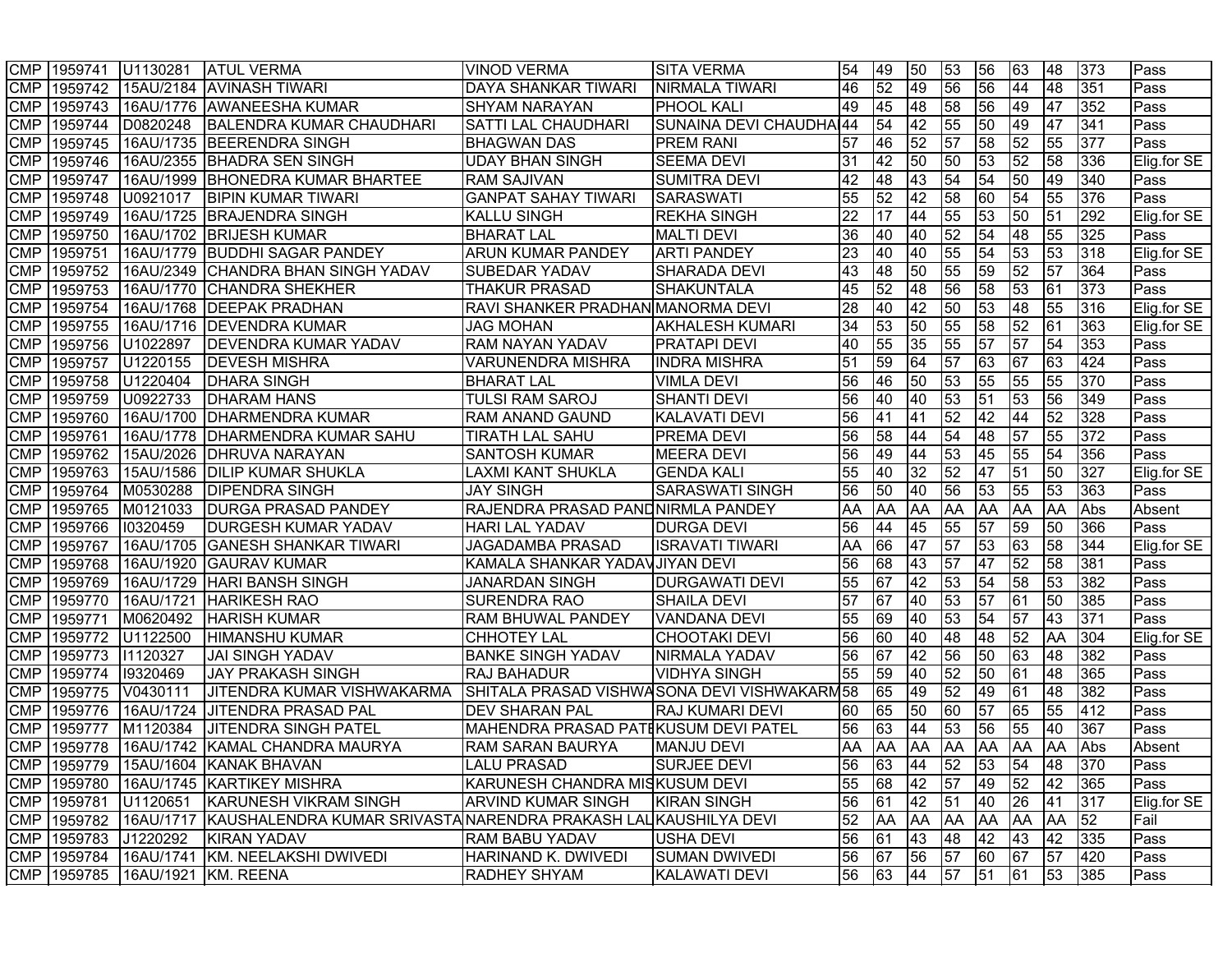|            |                          | CMP 1959786 M1110229        | <b>LOKESH MISHRA</b>                     | <b>RAM JI MISHRA</b>                     | SHANTA MISHRA            | 56             | 64              | 51              | 56              | 46              | 50                                | 47          | 370 | Pass        |
|------------|--------------------------|-----------------------------|------------------------------------------|------------------------------------------|--------------------------|----------------|-----------------|-----------------|-----------------|-----------------|-----------------------------------|-------------|-----|-------------|
| <b>CMP</b> |                          |                             | 1959787 16AU/2088 MAHENDRA YADAV         | <b>CHEEDI LAL YADAV</b>                  | <b>PRABHAWATI DEVI</b>   | 58             | 67              | 51              | 53              | 49              | $\overline{58}$                   | 45          | 381 | Pass        |
| <b>CMP</b> | 1959788                  |                             | 16AU/1760 MAHESH KUMAR SAHANI            | <b>SANT RAM SAHANI</b>                   | <b>SUBHAWATI DEVI</b>    | 56             | 63              | 50              | 55              | 56              | $\overline{66}$                   | 52          | 398 | Pass        |
| <b>CMP</b> | 1959789                  |                             | 16AU/1780 MANISH KUMAR KUNJ              | <b>BASUDEV RAM</b>                       | KAUSHALYA                | AA             | AA              | <b>AA</b>       | <b>AA</b>       | <b>AA</b>       | <b>AA</b>                         | <b>AA</b>   | Abs | Absent      |
| <b>CMP</b> | 1959790                  |                             | 15AU/1614   MANISH KUMAR YADAV           | CHANDRA SEKHAR YADAVKUSHMA YADAV         |                          | 56             | 61              | 40              | 52              | $\overline{50}$ | 55                                | 47          | 361 | Pass        |
| <b>CMP</b> | 1959791                  |                             | 16AU/1710 MAYANK CHAUDHARY               | <b>SANGAM LAL</b>                        | <b>JAGRANI DEVI</b>      | 58             | 66              | 46              | 60              | 59              | 40                                | 42          | 371 | Pass        |
| <b>CMP</b> | 1959792                  |                             | 16AU/1694 MUKESH KUMAR SINGH             | <b>RAJ DEO SINGH</b>                     | <b>URMILA SINGH</b>      | 55             | 65              | 58              | 56              | $\overline{57}$ | 64                                | 50          | 405 | Pass        |
| <b>CMP</b> | 1959793                  |                             | 16AU/1732 NAGENDRA KUMAR                 | <b>LAL CHANDRA</b>                       | <b>RAJENDRA DEVI</b>     | 56             | 62              | 50              | 62              | 48              | 55                                | 45          | 378 | Pass        |
| <b>CMP</b> |                          |                             | 1959794 16AU/1733 NAMAN JAISWAL          | VISHNU KUMAR JAISWAL USHA JAISWAL        |                          | 56             | 64              | 46              | 59              | $\overline{51}$ | $\overline{54}$                   | 45          | 375 | Pass        |
| <b>CMP</b> | 1959795                  | 14AU/964                    | NARENDRA KUMAR SAROJ                     | RAM RAJ SAROJ                            | <b>SAVITRI DEVI</b>      | 56             | 58              | 43              | 56              | 47              | 53                                | 40          | 353 | Pass        |
| <b>CMP</b> | 1959796                  |                             | 16AU/2089 NARENDRA KUMAR YADAV           | <b>BAIJ NATH</b>                         | <b>SUMITRA DEVI</b>      | 55             | 56              | 43              | 49              | 50              | 42                                | 45          | 340 | Pass        |
| <b>CMP</b> | 1959797                  |                             | 15AU/1629 NEHA SINGH                     | <b>RAM PAL SINGH</b>                     | <b>SHANTI DEVI</b>       | 52             | 66              | 58              | 29              | 64              | 65                                | 55          | 389 | Elig.for SE |
| <b>CMP</b> | 1959798                  |                             | 16AU/1757 NISHANT SHEKHAR SINGH          | <b>RAJVANT SINGH</b>                     | <b>SHAILENDRA SINGH</b>  | 56             | 66              | 55              | 62              | $\overline{57}$ | 60                                | 58          | 414 | Pass        |
| <b>CMP</b> |                          | 1959799 U0930005            | <b>NITIN SRIVASTAVA</b>                  | HAUSHILA KUMAR SRIVASSHASHI SRIVASTAVA   |                          | 53             | 60              | 58              | 57              | 47              | 66                                | 46          | 387 | Pass        |
| <b>CMP</b> | 1959800                  |                             | 16AU/2367 NITISH SINGH                   | <b>RAMANUJ SINGH</b>                     | <b>KIRAN SINGH</b>       | 55             | 59              | 55              | 55              | 50              | 58                                | 46          | 378 | Pass        |
| <b>CMP</b> | 1959801                  |                             | 15AU/2090 OMKAR PRASAD                   | <b>JANARDAN RAM</b>                      | <b>BEILA DEVI</b>        | 56             | 50              | 40              | 53              | 39              | 54                                | 40          | 332 | Pass        |
| <b>CMP</b> | 1959802                  |                             | 14AU/1544   PANKAJ KISHOR                | <b>SUBASH PRASAD</b>                     | <b>RAMAWATI DEVI</b>     | 55             | 61              | 44              | 55              | 57              | 60                                | 48          | 380 | Pass        |
| <b>CMP</b> | 1959803                  | M0620788                    | <b>PAWAN KUMAR</b>                       | <b>RAM BALI</b>                          | <b>LAKSHMI DEVI</b>      | 56             | 58              | 47              | 52              | 52              | 55                                | 49          | 369 | Pass        |
| <b>CMP</b> | 1959804                  | U1010334                    | <b>PAWAN KUMAR SINGH</b>                 | <b>BRIJ BHUSHAN SINGH</b>                | USHA DEVI                | 56             | 58              | 50              | 53              | 52              | 60                                | 48          | 377 | Pass        |
| <b>CMP</b> | 1959805                  | U1122422                    | <b>PEETAM SINGH</b>                      | <b>RAJENDRA SINGH</b>                    | <b>KISHAN DEVI</b>       | 56             | 57              | 52              | 53              | 53              | 58                                | 51          | 380 | Pass        |
| <b>CMP</b> | 1959806                  |                             | 16AU/2000 PRABHAKER TIWARI               | <b>AJAY KUMAR TIWARI</b>                 | <b>SHARMILA DEVI</b>     | 56             | 56              | 48              | 58              | 53              | 49                                | 45          | 365 | Pass        |
| <b>CMP</b> | 1959807                  | 11120515                    | <b>PRADEEP KUMAR</b>                     | <b>RADHEY SHYAM</b>                      | <b>MEENA DEVI</b>        | 52             | 59              | 44              | 52              | 51              | 59                                | 47          | 364 | Pass        |
| <b>CMP</b> | 1959808                  |                             | 15AU/1645   PRAMOD KUMAR SINGH           | OM PRAKASH BALMIKI                       | OM WATI DEVI             | 54             | 57              | 48              | 51              | 51              | 58                                | 48          | 367 | Pass        |
| <b>CMP</b> | 1959809                  |                             | 16AU/1707   PRASHANT KUMAR TRIPATHI      | ANAND KUMAR TRIPATHI GEETA DEVI          |                          | 57             | 57              | 54              | 53              | 53              | 56                                | 48          | 378 | Pass        |
| <b>CMP</b> | 1959810                  |                             | 16AU/1775   PRASHANT VERMA               | <b>UDAYRAJ VERMA</b>                     | <b>MITHILESH KUMARI</b>  | 60             | 62              | 66              | 54              | 59              | 62                                | 60          | 423 | Pass        |
| <b>CMP</b> | 1959811                  |                             | 16AU/1696 PRAVEEN KUMAR                  | SURYA BAHADUR SAROJ SEWASATI             |                          | 56             | 59              | $\overline{48}$ | $\overline{51}$ | 49              | $\overline{50}$                   | 52          | 365 | Pass        |
| <b>CMP</b> | 1959812                  |                             | M0221372 PREM PRAKASH                    | RAM RAJ RAM                              | <b>KANTI DEVI</b>        | 52             | 57              | 46              | 52              | 50              | $\overline{57}$                   | 52          | 366 | Pass        |
| <b>CMP</b> | 1959813                  | U1221521                    | <b>PRIYA KUMARI</b>                      | <b>GOPI KANT MISHRA</b>                  | <b>ANITA MISHRA</b>      | 60             | 64              | $\overline{48}$ | 62              | 52              | 64                                | 60          | 410 | Pass        |
| <b>CMP</b> | 1959814                  | U1222582                    | <b>PUSHPENDRA KUMAR</b>                  | <b>SHIV PRASAD</b>                       | <b>SUMAN DEVI</b>        | 54             | 61              | 50              | 54              | 51              | 65                                | 60          | 395 | Pass        |
| <b>CMP</b> |                          | 1959815 M1120588            | RAGHAVENDRA PATI TRIPATHI                | RAMA SHANKAR TRIPATH SHAKUNTALA DEVI     |                          | 56             | 58              | 46              | 52              | $\overline{51}$ | $\overline{60}$                   | 45          | 368 | Pass        |
| <b>CMP</b> | 1959816                  |                             | 16AU/1727 RAGHWENDRA PRATAP SINGH        | <b>RAM JEE SINGH</b>                     | PAN BASI DEVI            | 22             | 59              | 42              | $\overline{51}$ | 46              | <b>AA</b>                         | 45          | 265 | Elig.for SE |
| <b>CMP</b> | 1959817                  |                             | 16AU/1769 RAHUL KUMAR                    | <b>ASHOK KUMAR</b>                       | <b>DURGA DEVI</b>        | 36             | 56              | 50              | 53              | 49              | 53                                | 44          | 341 | Pass        |
| <b>CMP</b> |                          |                             | 1959818   16AU/2002 RAJ BAHADUR HARIJAN  | <b>RAM PYARE HARIJAN</b>                 | <b>HEERAVATI HARIJAN</b> | 04             | 56              | 46              | 55              | $\overline{47}$ | $\sqrt{54}$                       | 42          | 304 | Elig.for SE |
| <b>CMP</b> | 1959819                  |                             | 16AU/2178 RAKESH KUMAR PAL               | <b>GIRDHARI LAL PAL</b>                  | <b>SHANTI DEVI PAL</b>   | 19             | 57              | 54              | 49              | 46              | $\overline{57}$                   | 43          | 325 | Elig.for SE |
| <b>CMP</b> | 1959820                  |                             | 16AU/1923 RAM ASHRAY YADAV               | <b>HAVALDAR YADAV</b>                    | SHAKUNTALA DEVI          | 34             | 56              | 40              | 49              | 48              | 54                                | 47          | 328 | Elig.for SE |
| <b>CMP</b> | 1959821                  |                             | 16AU/2368 RAMESH CHANDRA                 | <b>BRIJ LAL</b>                          | <b>GOMTI DEVI</b>        | 14             | 61              | 45              | 44              | 47              | 55                                | 45          | 311 | Elig.for SE |
| <b>CMP</b> | 1959822                  | U0930430                    | <b>RAMESH KUMAR</b>                      | <b>CHHOTE LAL</b>                        | <b>SARYUPATI</b>         | 37             | 60              | 45              | 51              | 51              | 60                                | 46          | 350 | Pass        |
| <b>CMP</b> | 1959823                  | U0920819                    | <b>RAVI KANT YADAV</b>                   | <b>JAGANNATH YADAV</b>                   | <b>GEETA DEVI</b>        | $\overline{0}$ | 53              | 40              | 40              | 48              | 54                                | 47          | 291 | Elig.for SE |
|            |                          |                             | CMP 1959824 14AU/1743 RAVI KUMAR YADAV   | PHOOL CHAND YADAV                        | <b>SAROJ DEVI</b>        | l 10           |                 |                 |                 |                 | 53   AA   40   51   47   53   254 |             |     | Elig.for SE |
|            |                          | CMP 1959825 10421640        | <b>RAVINDRA KUMAR SAROJ</b>              | <b>RAM PRAKASH SAROJ</b>                 | <b>USHA SAROJ</b>        | 21             | 60              | 48              | 56              | 42 46           |                                   | 44          | 317 | Elig.for SE |
|            |                          |                             | CMP 1959826 16AU/1887 RAVINDRA PANDEY    | <b>ASHOK KUMAR PANDEY</b>                | <b>GEETA PANDEY</b>      | 29             | $\overline{63}$ | $\overline{51}$ | 62              | 52 58           |                                   | 57          | 372 | Elig.for SE |
|            |                          | CMP 1959827 15AU/2150 REENA |                                          | <b>ANOKHE LAL</b>                        | <b>RAJ KALI</b>          | 10             | 61              | 61              | 62              | 53 62           |                                   | 62          | 371 | Elig.for SE |
|            |                          |                             | CMP 1959828 M0820747 ROHIT KUMAR CHAHAL  | <b>BHUPENDER SINGH CHAH HIRDESH DEVI</b> |                          | 18             | 62              | 50              | 51              | 50              | 57                                | 50          | 338 | Elig.for SE |
|            | CMP   1959829   11230218 |                             | <b>ROHIT SAROJ</b>                       | <b>SHANKAR LAL SAROJ</b>                 | <b>KANTI DEVI</b>        | 30             | 61              | AA              | AA              | 49              | 53                                | $\sqrt{53}$ | 246 | Fail        |
|            |                          |                             | CMP 1959830 16AU/1893 SACHIN KUMAR SINGH | <b>DHIRENDRA SINGH</b>                   | <b>SANDHYA SINGH</b>     | 39             | 57              | 43              | 44              | 50              | 52                                | 50 335      |     | Pass        |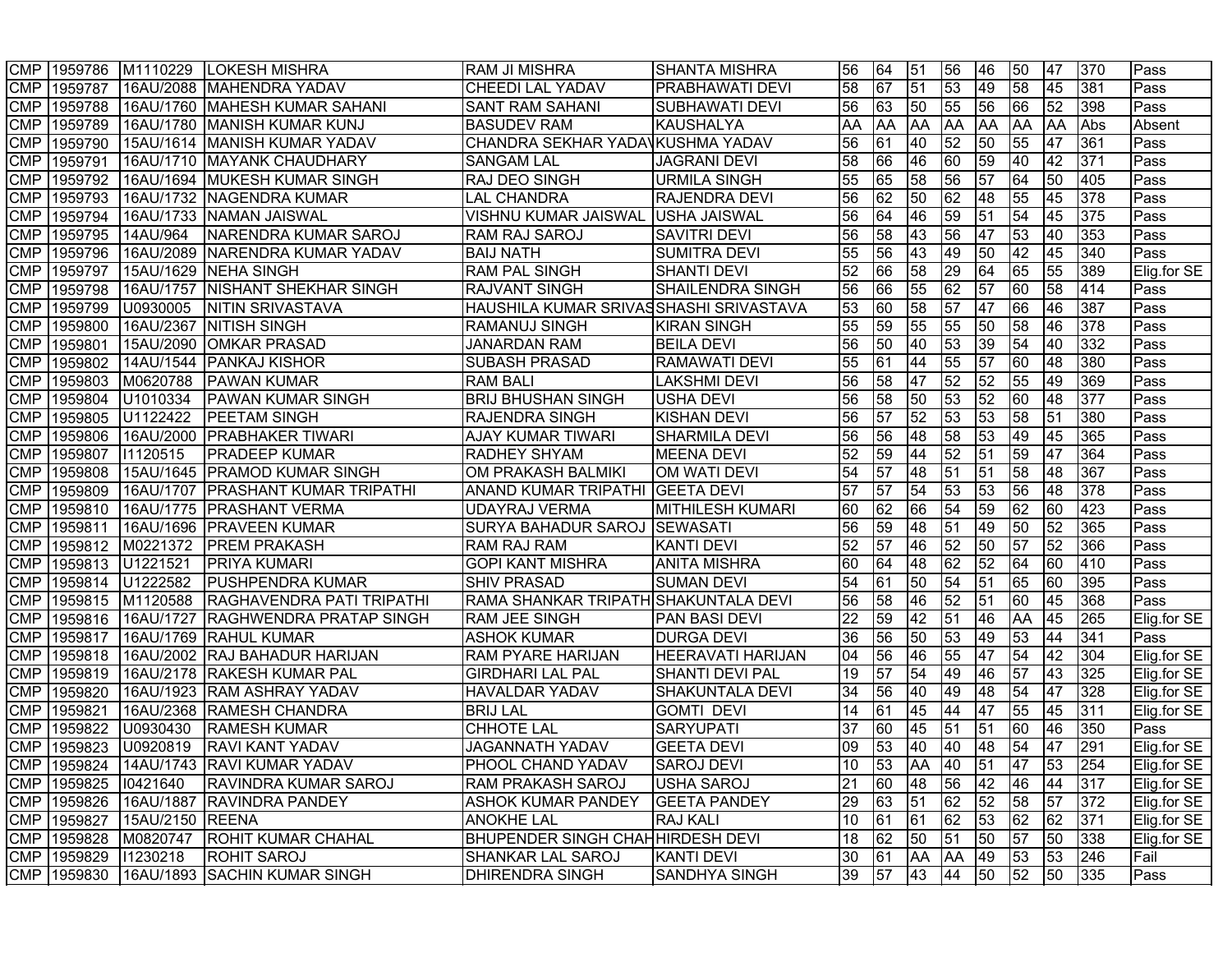|            | CMP 1959831 | U1120564                    | <b>SAIF ALI</b>                            | <b>LIYAKAT ALI</b>                      | <b>SHAKILA BEGUM</b>   | 31 | 56              | 47                              | 51              | 49        | 58              | 53              | 345 | Elig.for SE |
|------------|-------------|-----------------------------|--------------------------------------------|-----------------------------------------|------------------------|----|-----------------|---------------------------------|-----------------|-----------|-----------------|-----------------|-----|-------------|
| <b>CMP</b> |             | 1959832 U1030578            | <b>SAKET KANT PANDEY</b>                   | <b>SHASHI KANT PANDEY</b>               | <b>PUSHPA PANDEY</b>   | 25 | 62              | $\overline{37}$                 | 49              | 48        | $\overline{53}$ | 46              | 320 | Elig.for SE |
| <b>CMP</b> | 1959833     |                             | 16AU/1736 SANDEEP KUMAR KANAUJIYA          | <b>LAL BAHADUR</b>                      | <b>KALAVATEE DEVI</b>  | 37 | 62              | AA                              | 54              | 52        | 57              | 49              | 311 | Elig.for SE |
| <b>CMP</b> | 1959834     |                             | 16AU/1697 SANDEEP KUMAR SAROJ              | <b>SIYARAM SAROJ</b>                    | <b>GYAN MATI</b>       | AA | <b>AA</b>       | AA                              | <b>AA</b>       | <b>AA</b> | <b>AA</b>       | <b>AA</b>       | Abs | Absent      |
| <b>CMP</b> | 1959835     |                             | 16AU/1891 SANDESH KUMAR GUPTA              | <b>BANSHI PRASAD GUPTA</b>              | <b>KALWATI DEVI</b>    | 24 | 60              | 44                              | 56              | 49        | $\overline{50}$ | 52              | 335 | Elig.for SE |
| <b>CMP</b> | 1959836     | D1020351                    | <b>SANGAM BABU</b>                         | <b>NATTHU PRASAD</b>                    | <b>MUNNI DEVI</b>      | 37 | 58              | 42                              | $\overline{57}$ | 49        | 58              | 56              | 357 | Pass        |
| <b>CMP</b> | 1959837     | U1110500                    | <b>SANJAY YADAV</b>                        | <b>RAMESH YADAV</b>                     | <b>DURGA DEVI</b>      | 32 | 62              | 44                              | 53              | 48        | 53              | 52              | 344 | Elig.for SE |
| <b>CMP</b> | 1959838     |                             | 16AU/1765 SARNAM SINGH                     | <b>ANUPAM SINGH</b>                     | <b>KUMUD SINGH</b>     | 64 | 67              | 64                              | 65              | 55        | $\overline{69}$ | 64              | 448 | Pass        |
| <b>CMP</b> | 1959839     |                             | 16AU/1894 SARVESH KUMAR SHUKLA             | <b>MANNA PRASAD</b>                     | <b>URMILA SHUKLA</b>   | 56 | 57              | 42                              | 60              | 49        | 57              | 50              | 371 | Pass        |
| <b>CMP</b> | 1959840     |                             | 16AU/1746 SARVESH OJHA                     | <b>SANTOSH KUMAR OJHA</b>               | <b>SUSHMA OJHA</b>     | 60 | 63              | 52                              | 60              | 48        | 56              | 51              | 390 | Pass        |
| <b>CMP</b> | 1959841     |                             | 16AU/2003 SATYAM AWASTHI                   | <b>RAJESH AWASTHI</b>                   | SUMANGLA AWASTHI       | 56 | 62              | 61                              | 44              | 47        | 56              | 52              | 378 | <b>Pass</b> |
| <b>CMP</b> | 1959842     | U0922388                    | <b>SAUMYA SONKAR</b>                       | SUDHIR KUMAR SONKAR SUNITA SONKAR       |                        | 57 | 67              | 51                              | 47              | 43        | 68              | 61              | 394 | Pass        |
| <b>CMP</b> | 1959843     |                             | 16AU/1751 SAURABH MISHRA                   | SUBHASH CHANDRA MISHMEERA MISHRA        |                        | 60 | 63              | 54                              | 60              | 55        | $\overline{64}$ | 58              | 414 | Pass        |
| <b>CMP</b> | 1959844     | U9523339                    | SHAILENDRA KUMAR DUBEY                     | <b>RAM UJAGIR DUBEY</b>                 | <b>RAJWATI DUBEY</b>   | 54 | 66              | 54                              | 53              | <b>AA</b> | 57              | 60              | 344 | Elig.for SE |
| <b>CMP</b> | 1959845     | U1121093                    | <b>SHAILESH KUMAR</b>                      | <b>NARESH CHANDRA</b>                   | <b>BITANA DEVI</b>     | 50 | 61              | 40                              | 49              | 46        | 45              | 46              | 337 | Pass        |
| <b>CMP</b> | 1959846     |                             | 16AU/1723 SHAILESH SINGH                   | <b>RAM KUMAR SINGH</b>                  | <b>SUSHILA</b>         | 56 | 61              | 42                              | 54              | 51        | $\overline{50}$ | $\overline{52}$ | 366 | Pass        |
| <b>CMP</b> | 1959847     | U1120578                    | <b>SHARAD TRIPATHI</b>                     | VIMAL CHANDRA TRIPATHSATYA BHAMA        |                        | 56 | 61              | 44                              | 60              | 46        | $\overline{52}$ | 53              | 372 | Pass        |
| <b>CMP</b> | 1959848     | U1221204                    | <b>SHASHANK SHEKHAR PANDEY</b>             | ARVIND KUMAR PANDEY MANJU PANDEY        |                        | 55 | 65              | 48                              | 62              | 46        | 57              | 55              | 388 | Pass        |
| <b>CMP</b> | 1959849     | U1322719                    | <b>SHEELADITYA HARSHVARDHAN</b>            | <b>DURGA PRASAD</b>                     | <b>SHUSHILA DEVI</b>   | 54 | 63              | 48                              | 60              | 55        | 59              | 62              | 401 | Pass        |
| <b>CMP</b> | 1959850     |                             | 16AU/1895 SHEKHAR SHUKLA                   | <b>R.K. SHUKLA</b>                      | <b>MADHURI SHUKLA</b>  | 57 | 58              | 42                              | 46              | 42        | <b>AA</b>       | 52              | 297 | Elig.for SE |
| <b>CMP</b> | 1959851     |                             | 16AU/1435 SHESH MANI                       | <b>GULAB CHAND</b>                      | <b>SAVITRI DEVI</b>    | 54 | 62              | 42                              | 48              | 51        | 52              | 51              | 360 | Pass        |
| <b>CMP</b> | 1959852     |                             | 16AU/1830 SHITANSHU KUMAR SRIVASTAV        | MUKTESHWAR SRIVASTAVINA SRIVASTAV       |                        | 56 | 60              | 50                              | 56              | 47        | $\overline{52}$ | 50              | 371 | Pass        |
| <b>CMP</b> | 1959853     |                             | 16AU/1734 SHIV KUMAR                       | <b>LAL CHAND YADAV</b>                  | <b>USHA DEVI</b>       | 55 | 62              | 48                              | 60              | 53        | 53              | 53              | 384 | Pass        |
| <b>CMP</b> | 1959854     |                             | 15AU/1686 SHIV KUMAR                       | <b>OM PRAKASH</b>                       | <b>DEV KALI</b>        | 54 | 61              | AA                              | 53              | 56        | 55              | 56              | 335 | Elig.for SE |
| <b>CMP</b> | 1959855     | U0722505                    | <b>SHIV PRATAP SINGH</b>                   | <b>SAMAR SINGH</b>                      | <b>MAINA DEVI</b>      | 55 | 62              | 46                              | 47              | 58        | 60              | 52              | 380 | Pass        |
| <b>CMP</b> | 1959856     | 11AU/379                    | <b>SHIV SHANKAR YADAV</b>                  | <b>HARIDHWAR YADAV</b>                  | NIRMALA DEVI           | 58 | 64              | 60                              | 56              | 51        | 58              | 51              | 398 | Pass        |
| <b>CMP</b> | 1959857     |                             | 16AU/1706 SHIVAM KUMAR SHUKLA              | <b>SRI RAM SHUKLA</b>                   | PHOOLA DEVI            | 53 | AA              | 41                              | $\overline{41}$ | 47        | 41              | 48              | 271 | Elig.for SE |
| <b>CMP</b> | 1959858     | M1310402                    | <b>SHIVAM MISHRA</b>                       | KRISHNA KUMAR MISHRA ASHA MISHRA        |                        | 62 | 67              | 63                              | 57              | 63        | 68              | 67              | 447 | Pass        |
| <b>CMP</b> | 1959859     | U1222541                    | <b>SHIVAM SAHANI</b>                       | <b>BALRAJ KUMAR</b>                     | <b>GAYATRI</b>         | 56 | 64              | 52                              | 56              | 49        | 60              | 55              | 392 | Pass        |
| <b>CMP</b> | 1959860     |                             | 13AU/3206 SHYAM CHANDRA YADAV              | <b>BAL MUKUND YADAV</b>                 | SAMARATHI DEVI YADAV   | 54 | 54              | 52                              | 50              | 44        | 53              | 53              | 360 | Pass        |
| <b>CMP</b> | 1959861     | U1120049                    | <b>SHYAM JI PRAJAPATI</b>                  | <b>BUDDHI LAL</b>                       | <b>RAM RAJIYA DEVI</b> | 56 | 57              | 55                              | $\overline{62}$ | 55        | 62              | 58              | 405 | Pass        |
| <b>CMP</b> | 1959862     |                             | 16AU/1832 SIDDHARTH JAISWAL                | NAND LAL JAISWAL                        | PAN KUMARI JAISWAL     | 56 | 57              | 43                              | 52              | 61        | 55              | 56              | 380 | Pass        |
| <b>CMP</b> | 1959863     | U1220251                    | <b>SOMESH MISHRA</b>                       | KRISHNA KUMAR MISHRA ASHA MISHRA        |                        | 59 | 66              | 61                              | 66              | 70        | $\overline{70}$ | 60              | 452 | Pass        |
| <b>CMP</b> | 1959864     |                             | 16AU/1892 SONU KUMAR SINGH                 | TRIBHUWAN NARAYAN SINVIDYAWATI DEVI     |                        | 56 | 61              | AA                              | 48              | 52        | 50              | 40              | 307 | Elig.for SE |
| <b>CMP</b> | 1959865     |                             | 16AU/1737 SUBHANJAL SHUKLA                 | <b>INDRA MANI SHUKLA</b>                | <b>MAMTA SHUKLA</b>    | 56 | 62              | 48                              | 53              | 49        | $\overline{57}$ | 47              | 372 | Pass        |
| <b>CMP</b> | 1959866     | 16AU/367                    | <b>SUBHASH CHANDRA YADAV</b>               | NANDLAL YADAV                           | <b>UMA YADAV</b>       | 55 | 65              | 50                              | 58              | 54        | 64              | 64              | 410 | Pass        |
| <b>CMP</b> | 1959867     | U1120239                    | <b>SUDHANSHU SINGH</b>                     | <b>BIMLENDRA KUMAR SING SUMAN SINGH</b> |                        | AA | <b>AA</b>       | AA                              | <b>AA</b>       | <b>AA</b> | <b>AA</b>       | <b>AA</b>       | Abs | Absent      |
| <b>CMP</b> | 1959868     | U1320555                    | <b>SUGANDH LATA</b>                        | <b>UDAY BHAN</b>                        | <b>SANYOGITA</b>       | 60 | $\overline{62}$ | 53                              | 55              | 53        | 63              | 55              | 401 | Pass        |
|            |             |                             | CMP 1959869 14AU/1441 SUNIL KUMAR          | <b>RAM KAILASH</b>                      | <b>AMRAVATI DEVI</b>   |    |                 | 55  60  42  58  53  60  53  381 |                 |           |                 |                 |     | <b>Pass</b> |
|            |             |                             | CMP 1959870 16AU/1924 SUNIL KUMAR          | <b>RAM PRASAD</b>                       | <b>HANSI DEVI</b>      | 56 | 58              | 49                              | 50              | 49        | 60              | 54              | 376 | Pass        |
|            |             |                             | CMP 1959871 16AU/1698 SURAJ BHAN DAYASAGAR | <b>RAM NAVAL RAM</b>                    | <b>DURVIJAY DEVI</b>   | 55 | 58              | 52                              | 60              | 54        | 50              | 54              | 383 | Pass        |
|            |             |                             | CMP 1959872 16AU/1762 SURESH CHANDRA       | <b>MAHESH CHANDRA</b>                   | <b>MOHAR SHRI</b>      | 55 | 55              | 48                              | 58              | 51        | 55              | 51              | 373 | Pass        |
|            | CMP 1959873 |                             | 16AU/1747 SUSHEEL KUMAR PANDEY             | <b>DEENA NATH PANDEY</b>                | <b>MURTA DEVI</b>      | 56 | 51              | 56                              | 62              | 52        | 60              | 55              | 392 | Pass        |
|            |             | CMP 1959874 U0821907 SUSHIL |                                            | <b>BHOLA NATH</b>                       | <b>BARAMDEI</b>        | 56 | 58              | 50                              | 58              | 52        | 57              | 57              | 388 | Pass        |
|            |             |                             | CMP   1959875   16AU/1738   SUSHIL KUMAR   | RAM CHANDRA RAM                         | <b>GIRJA DEVI</b>      | 56 | 57              | 53                              | 50              | 47        | 55 52           |                 | 370 | Pass        |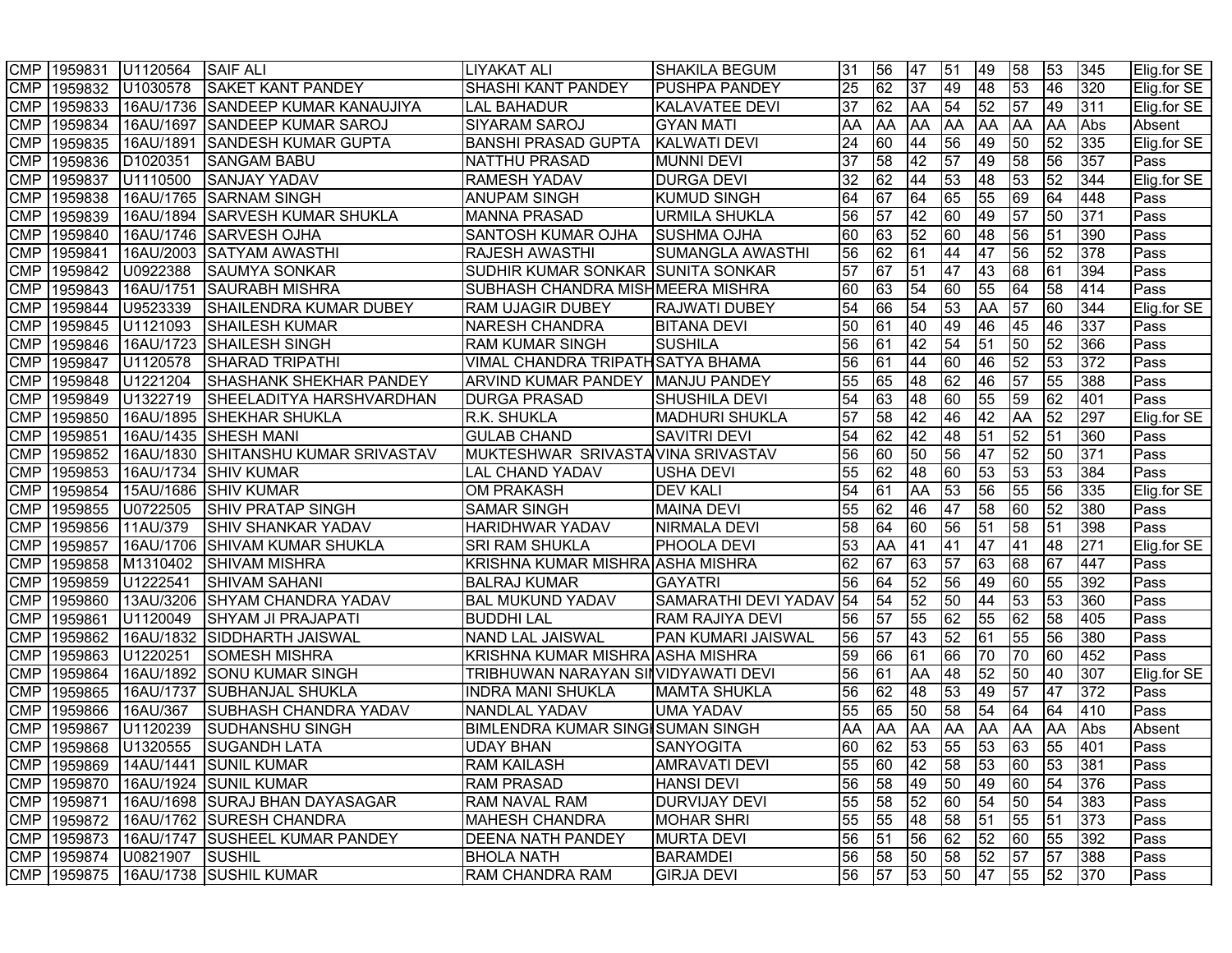|            |         | CMP 1959876 U0820232 | <b>SWETA RANI</b>                                 | <b>BABU NANDAN</b>                    | <b>URMILA DEVI</b>         | 55              | 54        | 57                              | <b>AA</b>       | 56              | 62              | 59              | 343 | Elig.for SE   |
|------------|---------|----------------------|---------------------------------------------------|---------------------------------------|----------------------------|-----------------|-----------|---------------------------------|-----------------|-----------------|-----------------|-----------------|-----|---------------|
| <b>CMP</b> | 1959877 |                      | 16AU/2092 TRILOK NATH DUBEY                       | <b>BABUL NATH DUBEY</b>               | <b>DURGA DEVI</b>          | 56              | 47        | 52                              | 60              | $\overline{54}$ | 57              | 47              | 373 | Pass          |
| <b>CMP</b> | 1959878 |                      | 16AU/1695 UGRASEN SINGH                           | <b>GAULAL SINGH</b>                   | <b>MUNNI SINGH</b>         | AA              | <b>AA</b> | <b>AA</b>                       | <b>AA</b>       | <b>AA</b>       | <b>AA</b>       | <b>AA</b>       | Abs | Absent        |
| <b>CMP</b> | 1959879 |                      | 16AU/1731 UNNAT KUMAR                             | LATE RAJENDRA KUMAR JPUSHPA JAISWAL   |                            | 58              | 61        | 52                              | 62              | 55              | 58              | 53              | 399 | Pass          |
| <b>CMP</b> | 1959880 | M1120888             | UPENDRA PRATAP SINGH                              | <b>RAM PYARE SINGH</b>                | <b>SANTARA DEVI</b>        | AA              | <b>AA</b> | AA                              | <b>AA</b>       | <b>AA</b>       | <b>JAA</b>      | <b>JAA</b>      | Abs | Absent        |
| <b>CMP</b> | 1959881 |                      | 16AU/1720 VAGISH HARI TRIPATHI                    | RAMESH CHANDRA TRIPARAM LALI          |                            | 58              | 43        | 51                              | $\overline{61}$ | 50              | 61              | 51              | 375 | Pass          |
| <b>CMP</b> | 1959882 |                      | 15AU/1734   VEDMANI AGRAHARI                      | SURESH CHANDRA AGRAISHRIMATI AGRAHARI |                            | 48              | 58        | 47                              | 47              | 46              | 44              | 46              | 336 | Pass          |
| <b>CMP</b> | 1959883 |                      | 16AU/2004   VIDHI NARAYAN MAURYA                  | UMA PRASAD MAURYA                     | <b>KABUTARI DEVI</b>       | 56              | 61        | 52                              | <b>AA</b>       | 38              | 56              | 53              | 316 | Elig.for SE   |
| <b>CMP</b> | 1959884 | M0820952             | <b>VIJAY KANT SONI</b>                            | <b>SHIV SHANKER SONI</b>              | <b>CHANDA SONI</b>         | 56              | 57        | 45                              | 44              | 45              | 55              | 45              | 347 | <b>Pass</b>   |
| <b>CMP</b> | 1959885 |                      | 15AU/1736 VIJAY KUMAR GAUTAM                      | <b>KAREDEEN GAUTAM</b>                | <b>SARASWATI DEVI</b>      | 56              | 63        | 49                              | 62              | 46              | 56              | 53              | 385 | Pass          |
| <b>CMP</b> | 1959886 |                      | 16AU/2093 VIJAY PRATAP SINGH                      | KAMLESHWAR PRATAP SISEETA MUNNI SINGH |                            | 53              | 60        | 46                              | 60              | 45              | $\overline{51}$ | 42              | 357 | Pass          |
| <b>CMP</b> | 1959887 |                      | 16AU/1833 VIKAS KUMAR                             | <b>MUNNE LAL</b>                      | <b>RAMDEI</b>              | 56              | 51        | 46                              | 55              | 43              | 42              | 45              | 338 | Pass          |
| <b>CMP</b> | 1959888 | U1223014             | <b>VIKRAM SINGH YADAV</b>                         | <b>ARJUN SINGH YADAV</b>              | <b>SONA YADAV</b>          | 56              | 55        | 46                              | $\overline{62}$ | 49              | 56              | 53              | 377 | Pass          |
| <b>CMP</b> | 1959889 |                      | 15AU/1974   VINAY KUMAR                           | MOOL CHAND KANAUJIYA NAGINA DEVI      |                            | AA              | 14        | 46                              | 60              | 47              | 43              | 48              | 258 | Elig.for SE   |
| <b>CMP</b> | 1959890 |                      | 16AU/2176 VINEET KUMAR SHARMA                     | <b>BRIJESH SHARMA</b>                 | <b>MINA SHARMA</b>         | 58              | 64        | 53                              | 56              | 49              | 59              | 53              | 392 | Pass          |
| <b>CMP</b> | 1959891 | C1320430             | <b>VINEET SINGH PARMAR</b>                        | <b>RAM KER SINGH</b>                  | <b>PRAMILA SINGH</b>       | 55              | 62        | 54                              | 56              | 48              | 41              | 49              | 365 | Pass          |
| <b>CMP</b> | 1959892 |                      | 16AU/1743 VIPIN KUMAR                             | MAHENDRA KUMAR YADA MALTI DEVI        |                            | 56              | 62        | 48                              | 50              | 45              | 53              | 46              | 360 | Pass          |
| <b>CMP</b> | 1959893 | 16AU/1701            | VIPIN KUMAR SINGH                                 | <b>BHAGWAT SINGH</b>                  | <b>SHAILA SINGH</b>        | 56              | 61        | 51                              | 61              | 49              | 58              | 48              | 384 | Pass          |
| <b>CMP</b> | 1959894 |                      | 14AU/1459 VISHWESH DUTTA MISHRA                   | UPENDRA NATH MISHRA SANDHYA MISHRA    |                            | 57              | 67        | 59                              | 64              | 47              | 54              | 60              | 408 | Pass          |
| <b>CMP</b> | 1959895 | U1121447             | YOGESH KUMAR SHAHU                                | SHARADA PRASAD SHAHUUSHA DEVI         |                            | 55              | 57        | 50                              | 57              | 45              | 51              | 43              | 358 | Pass          |
| <b>CMP</b> | 1959896 |                      | 16AU/2094 YOGESH PRATAP SINGH                     | SANT BAHADUR SINGH                    | KAMALA SINGH               | 32              | 62        | AA                              | 60              | 49              | 53              | 52              | 308 | Elig.for SE   |
| <b>CMP</b> | 1959897 | M0123312             | YOGESH TIWARI                                     | SHESHDHAR TIWARI                      | <b>NALINI TIWARI</b>       | 36              | 63        | 52                              | 46              | 45              | 46              | 49              | 337 | <b>Pass</b>   |
| <b>CMP</b> | 1959898 |                      | 13AU/1522 AMARENDRA KUMAR                         | LAL DHARI                             | <b>SUNITA DEVI</b>         | 30              | 55        | 45                              | 55              | 46              | 54              | <b>41</b>       | 326 | Elig.for SE   |
| <b>CMP</b> | 1959899 |                      | 13AU/2079 ASHISH KUMAR TRIPATHI                   | <b>SHESH MANI TRIPATHI</b>            | <b>NEELAM TRIPATHI</b>     | 37              | 47        | 50                              | 58              | 46              | $\overline{57}$ | 56              | 351 | Pass          |
| <b>CMP</b> | 1959900 |                      | 15AU/1900 KUNWER SARVESH PRATAP                   | <b>DINESH PRAKASH</b>                 | <b>MANORAMA DEVI</b>       | 39              | 50        | 55                              | 59              | 45              | 46              | 44              | 338 | Pass          |
| <b>CMP</b> | 1959901 |                      | 13AU/1622 NEERAJ CHATURVEDI                       | <b>INDRALAL CHATURVEDI</b>            | <b>INDRAWATI</b>           | 12              | 56        | 56                              | 56              | 45              | 161             | 50              | 336 | Elig.for SE   |
| <b>CMP</b> | 1959902 |                      | 15AU/1644   PRAMOD KUMAR RAJJAK                   | <b>RAMAKANT RAJJAK</b>                | <b>SARASVATI DEVI</b>      | 34              | 46        | 53                              | $\overline{57}$ | 49              | 60              | $\overline{51}$ | 350 | Elig.for SE   |
| <b>CMP</b> | 1959903 | U1121983             | <b>RAGINI SAROJ</b>                               | <b>PRADEEP KUMAR</b>                  | <b>NIRMALA DEVI</b>        | 43              | 48        | 58                              | <b>AA</b>       | 59              | 73              | 54              | 335 | Elig.for SE   |
| <b>CMP</b> | 1959904 |                      | 15AU/1732 RAJNEESH SINGH                          | <b>HARDEV SINGH</b>                   | <b>URMILA SINGH</b>        | 36              | AA        | AA                              | AA              | <b>AA</b>       | <b>AA</b>       | <b>AA</b>       | 36  | Fail          |
| <b>CMP</b> | 1959905 |                      | 15AU/1566   ARVIND KUMAR PAL                      | <b>BHARAT PAL</b>                     | <b>PRABHAWATI DEVI PAL</b> | 38              | 54        | 49                              | $\overline{57}$ | 45              | 54              | 44              | 341 | Pass          |
| <b>CMP</b> | 1959906 | 11120166             | <b>ASHISH KUMAR GUPTA</b>                         | <b>SHIV SHANKAR GUPTA</b>             | <b>SITA GUPTA</b>          | 26              | 44        | 46                              | 52              | 46              | 54              | 43              | 311 | Elig.for SE   |
| <b>CMP</b> | 1959907 |                      | 15AU/1897 ASHISH PANDEY                           | NARENDRA KUMAR PANDIASHA PANDEY       |                            | $\overline{27}$ | 40        | 44                              | 55              | 47              | 46              | 41              | 300 | Elig.for SE   |
| <b>CMP</b> | 1959908 |                      | 14AU/1369 BHAVESH SHUKLA                          | <b>RANGNATH SHUKLA</b>                | <b>SUSHEELA DEVI</b>       | 36              | 53        | 51                              | 56              | 50              | 60              | 51              | 357 | Pass          |
| <b>CMP</b> | 1959909 |                      | 14AU/2118   DIGVIJAY SINGH YADAV                  | <b>LAL DEV YADAV</b>                  | <b>SAMARATHI DEVI</b>      | 20              | 30        | 46                              | 50              | 46              | $\overline{54}$ | 43              | 289 | Elig.for SE   |
| <b>CMP</b> | 1959910 |                      | 10AU/1880  IMTIAZ AHMAD                           | <b>ABDUL RASHEED</b>                  | NAFEESA BEGUM              | 31              | 49        | 46                              | 52              | 55              | 57              | 46              | 336 | Elig.for SE   |
| <b>CMP</b> | 1959911 |                      | 15AU/1602 JAGVENDRA SINGH                         | <b>DARSH NARAYAN</b>                  | <b>VIDYA DEVI</b>          | 28              | 54        | 47                              | $\overline{57}$ | 50              | 56              | 50              | 342 | Elig.for SE   |
| <b>CMP</b> | 1959912 |                      | 15AU/1598 JAY SHANKER                             | <b>CHANDRA LAL</b>                    | <b>GUNDEI</b>              | 01              | 05        | 40                              | 55              | 57              | 62              | 41              | 261 | Elig.for SE   |
| <b>CMP</b> | 1959913 |                      | 15AU/1599 JJITENDRA KUMAR                         | <b>BHAWANI PRASAD</b>                 | <b>MINA DEVI</b>           | $\overline{28}$ | 45        | 43                              | 54              | 49              | 40              | 33              | 292 | Elig.for SE   |
|            |         |                      | CMP 1959914 15AU/1614 MANISH KUMAR YADAV          | CHANDRA SEKHAR YADAVKUSHMA YADAV      |                            |                 |           | AA  AA  AA  AA  AA  AA  AA  Abs |                 |                 |                 |                 |     | <b>Absent</b> |
|            |         |                      | CMP 1959915 15AU/1614 MANISH KUMAR YADAV          | CHANDRA SEKHAR YADAVKUSHMA YADAV      |                            | AA              |           | AA  AA  AA  AA  AA  AA          |                 |                 |                 |                 | Abs | Absent        |
|            |         |                      | CMP 1959916 15AU/1619 MOHAMMAD KASIM              | <b>TAIYAB ALI</b>                     | <b>JAHIDA KHATOON</b>      | 29              | 44        | 40                              | 56              | 50              | $ 42\rangle$    | 40              | 301 | Elig.for SE   |
|            |         |                      | CMP 1959917 C9823694 MUKUND LAL                   | <b>GAYA PRASAD</b>                    | <b>LALTI DEVI</b>          | 36              | 48        | AA                              | AA 51           |                 | 61              | 43              | 239 | <b>Fail</b>   |
|            |         |                      | CMP 1959918 U0421247 NARENDRA PRATAP PATEL        | <b>RAM SEVAK PATEL</b>                | <b>KAMLA DEVI</b>          | 28              | 46        | 50                              | 58              | 46              | AA 40           |                 | 268 | Elig.for SE   |
|            |         |                      | CMP 1959920 15AU/1623 NARENDRA PRATAP SINGH       | <b>MAHENDRA PRATAP SINGLALTI DEVI</b> |                            | AA              | <b>AA</b> | <b>AA</b>                       |                 |                 | AA AA AA AA Abs |                 |     | Absent        |
|            |         |                      | CMP   1959921   15AU/1635   NARENDRA PRATAP SINGH | VIJAY BAHADUR SINGH                   | <b>SHAKUNTLA SINGH</b>     | 27              | 46        | 57                              | 59 45           |                 | 50              | 47 331          |     | Elig.for SE   |